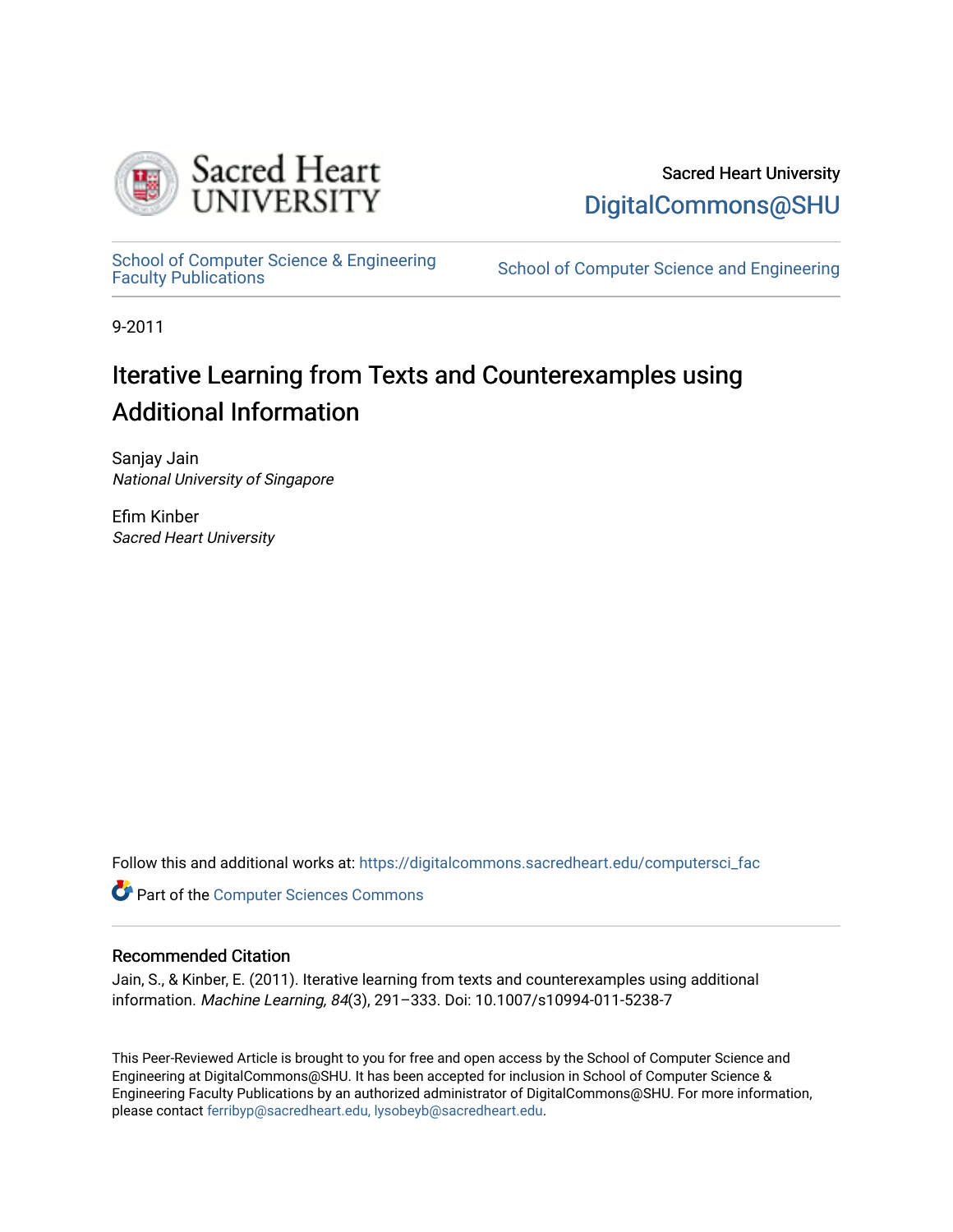# Iterative Learning from Texts and Counterexamples Using Additional Information

Sanjay Jain<sup>\*1</sup> and Efim Kinber<sup>2</sup>

<sup>1</sup> School of Computing, National University of Singapore, Singapore 117417, Republic of Singapore. Email: sanjay@comp.nus.edu.sg

<sup>2</sup> Department of Computer Science, Sacred Heart University, Fairfield, CT 06825-1000, U.S.A. Email:

kinbere@sacredheart.edu

Abstract. A variant of iterative learning in the limit (cf. [LZ96]) is studied when a learner gets negative examples refuting conjectures containing data in excess of the target language and uses additional information of the following four types: a) memorizing up to n input elements seen so far; b) up to n feedback memberships queries (testing if an item is a member of the input seen so far); c) the number of input elements seen so far; d) the maximal element of the input seen so far. We explore how additional information available to such learners (defined and studied in [JK07]) may help. In particular, we show that adding the maximal element or the number of elements seen so far helps such learners to infer any indexed class of languages *class-preservingly* (using a descriptive numbering defining the class)  $-$  as it is proved in [JK07], this is not possible without using additional information. We also study how, in the given context, different types of additional information fare against each other, and establish hierarchies of learners memorizing  $n + 1$  versus n input elements seen and  $n + 1$  versus n feedback membership queries.

Keywords: Inductive Inference, Iterative Learning, Feedback, Memory Limitation.

# 1 Introduction

In this paper, we study some variants of learning in the limit from positive data and negative counterexamples to conjectures, with restricted access to input data. The general framework for study of learning in the limit was introduced in [Gol67]. In Gold's original model,  $\text{Txt}\mathbf{Ex}$ , a learner is able to hold full input data seen so far in its long-term memory. However, this assumption is apparently too strong for modeling many learning and cognitive processes. Wiehagen in [Wie76] (see also [LZ96]) suggested a model for learning in the limit where the long-term memory of the learners is limited to what they can store in their conjectures. These learners are called iterative learners. This learning model, while strongly limiting long-term memory, still makes salient an important aspect of learnability in the limit: its incremental character. Some variants of iterative learning proved to be quite useful in the context of applied machine learning (for

 $*$  Supported in part by NUS grant numbers R252-000-308-112 and C-252-000-087-001.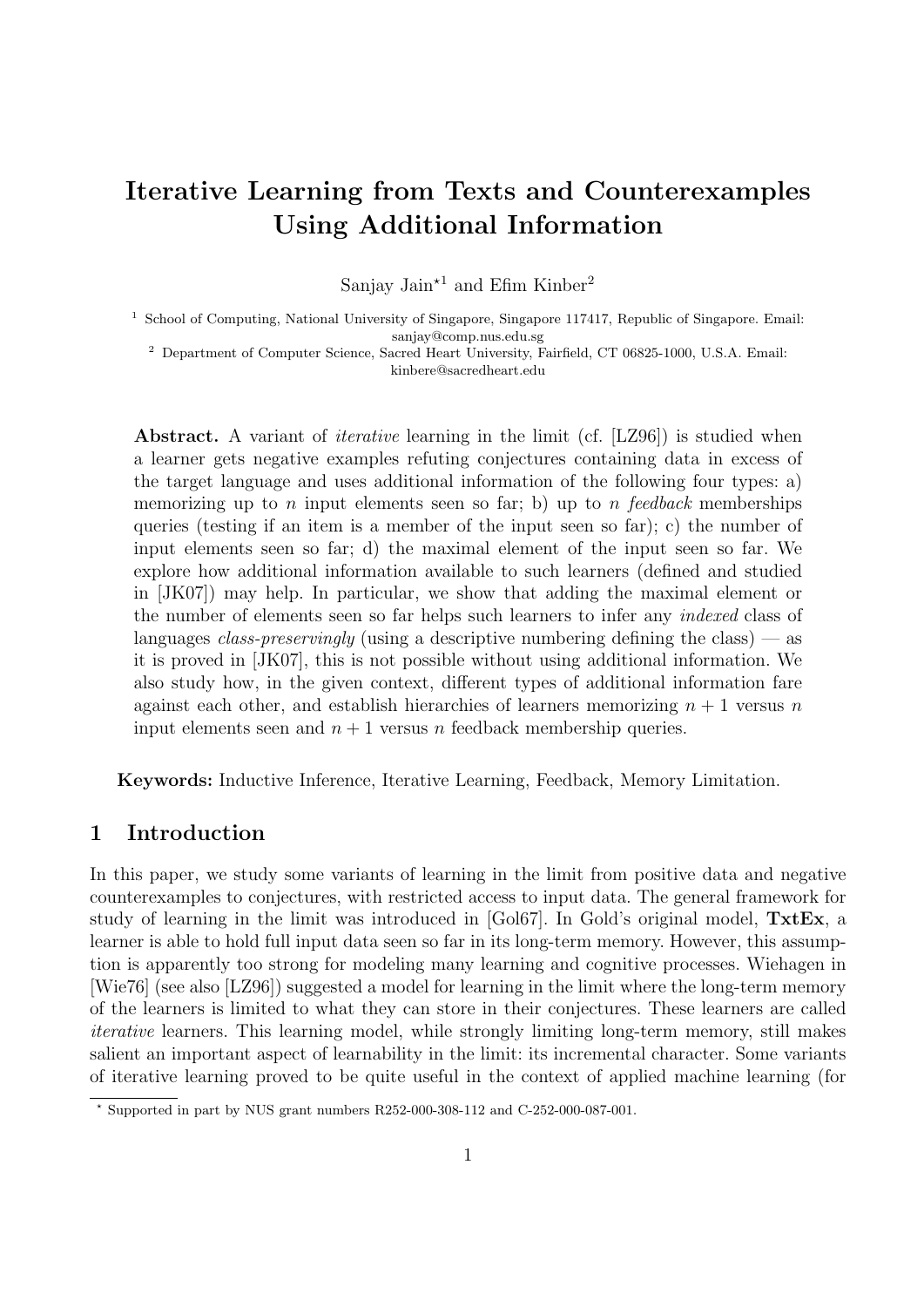example, [LZ06] applies the idea of iterative learning in the context of training Support Vector Machines).

The iterative learning model has been used for study of learnability from all positive examples (the corresponding formal model being denoted as TxtIt) as well as all positive and negative examples (denoted as  $Inft$ , see [LZ92]). One can argue that  $TxtIt$  may be too weak (a learner gets only positive data and can memorize only very limited amount of input), whereas InfIt may be too strong: it is hard to conceive a realistic learning process, where the learner would be able to get access to full negative data. For example, children learning languages, while getting some negative data (in the form of corrections by parents or teachers), never get the full set of negative data.

In  $[JK08]$ , the model  $TxtEx$  was extended to allow *negative counterexamples* to conjectures by a learner. This model is an example of active learning, where a learner communicates with a teacher (formally, an oracle) making queries and getting responses from the teacher. Active learning as a general framework for study of learning processes was introduced by D. Angluin in [Ang88] and has been widely utilized in various studies of theoretical and applied models of learnability from examples since then. The model of iterative learning from full positive data and negative counterexamples, **NCIt** (NC here stands for "negative counterexample"), defined in [JK07] actually combines two approaches: Gold's framework (as the learner incrementally gets access to full positive data) and active learning (the learner, using subset queries, checks with the teacher if each conjecture does not contain data in excess of the target languages and if the answer is negative, the learner gets a negative counterexample showing an error). In linguistic terms, non-grammatical sentences in conjectures are, thus, being corrected. It must be noted that K. Popper [Pop68] regarded refutation of overgeneralizing conjectures as a vital part of learning and discovery processes.

In this paper, we extend the **NCIt** model to incorporate some additional features. Specifically, we consider the following two extensions of this model: in addition to subset queries (for conjectures), the learner

a) can ask up to *n* feedback queries: whether the queried element belongs to the input seen so far;

b) can store up to n input elements seen so far in its long-term memory (note that when the long-term memory used by a learner is n-bounded, if the memory is full then, in order to save a new input datum, the learner must sacrifice at least one element currently stored in the memory).

In the context of iterative learning of languages from positive data, these two types of "looking back" (in the context of feedback — using just one query per conjecture) were defined in [LZ96] (an earlier variant of memory-bounded learning can be found in [OSW86], and the idea of feedback learning goes back to [Wie76], where it was applied in the context of learning recursive functions in the limit). Both these concepts were reformalized (the former named  $n$ -feedback learning, and the latter named n-memory learning) and thoroughly studied and discussed in [CJLZ99]. Motivation for these sorts of learnability models, as discussed in [CJLZ99], comes from the rapidly developing field of knowledge discovery in databases, which includes, in particular,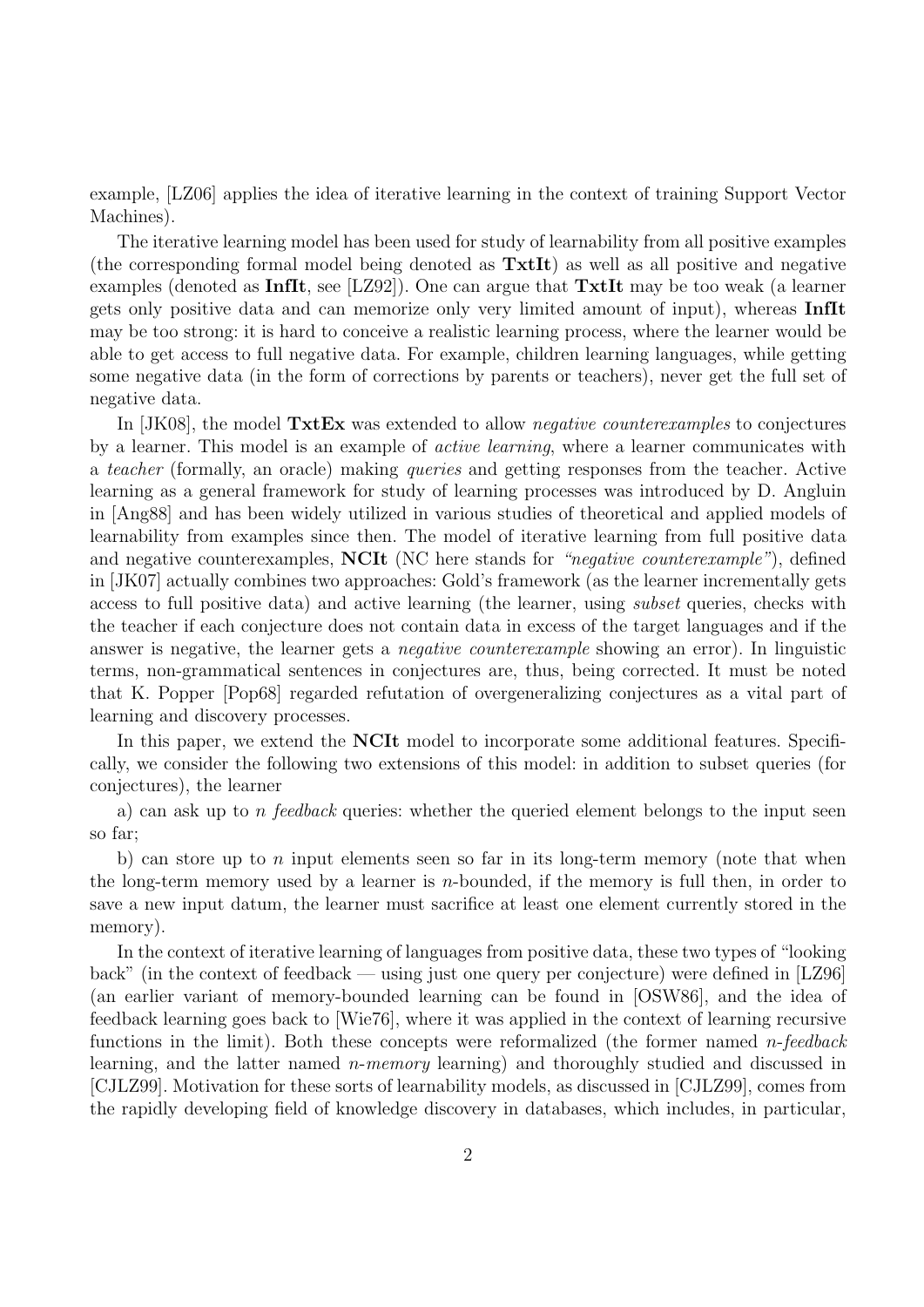data mining, knowledge extraction, information discovery, data pattern processing, information harvesting, etc. Many of these tasks represent interactive incremental iterative processes (cf., e.g., [BA96] and [FPSS96]), working on huge data sets, finding regularities, and verifying them on small samples of the overall data. While the authors in [CJLZ99] explore the aforementioned formalizations of "looking back" at small (uniformly limited by some upper bound  $n$ ) portions of input data in the context of regular iterative learning, we, in this research, allow the learner to test with the teacher if conjectures do not contain data in excess of the target language. Our learners may also be allowed to memorize some bounds derived from the input data seen so far — in the form of the maximal element or the length of input seen so far (the latter type of additional information for iterative learners was first considered in [CM08]). In this research, we study how the aforementioned types of additional information can enhance capabilities of the NCIt-learnability model in general, and how they, while helping a learner, fare against each other.

Iterative learners from positive data, even with access to limited memory or feedback and/or additional information (in the form of, say, the maximal element or the number of elements seen so far) are obviously weaker than the learners being able to store full positive data seen so far. Our study shows how much extra learning power such iterative learners can obtain from a teacher in the form of a finite number of negative counterexamples to conjectures. As some of our results show, such negative counterexamples obtained from the teacher, even with extra help in the form of some additional information, are not able to compensate for even one extra memory cell or one feedback query (Theorems 15 and 16). Likewise, such negative examples do not help in the context of Theorems 17 and 18, which compare memory versus feedback. All these results significantly strengthen their counterparts in [CJLZ99]. Proving negative parts of these results required developing new technique utilizing limitations of extra learning power provided by a finite number of negative counterexamples; classes and proofs used for diagonalization reflect the advantages of extra feedback/memory, and are somewhat more transparent than the proofs used in [CJLZ99] for the feedback and memory hierarchy. On the other hand, there are situations in which *negative* counterexamples and some additional information (such as the maximal element or the number of elements in the input seen so far) give advantages to iterative learners over having bounded feedback (see, for example, details of the proof of Theorem 23; in a weaker context, advantages of testing conjectures with the teacher are demonstrated by Proposition 20: provided just some information about positive data seen so far, the iterative learners, at any moment, can test their conjectures with the teacher to retrieve positive data they are unable to store).

Specifically, in Section 3, we discover some general effects of additional information on NCItlearners. In particular, it was established in [JK07] that iterative learners getting access to full positive and full negative data are, surprisingly, weaker than NCIt-learners (note that the latter ones get negative data just in the form of a finite set of negative counterexamples — however, only when these negative data are really necessary). We show that when the learners getting full positive and full negative data are allowed to memorize just one input datum or ask just one feedback membership query, they can sometimes learn more than any learner that gets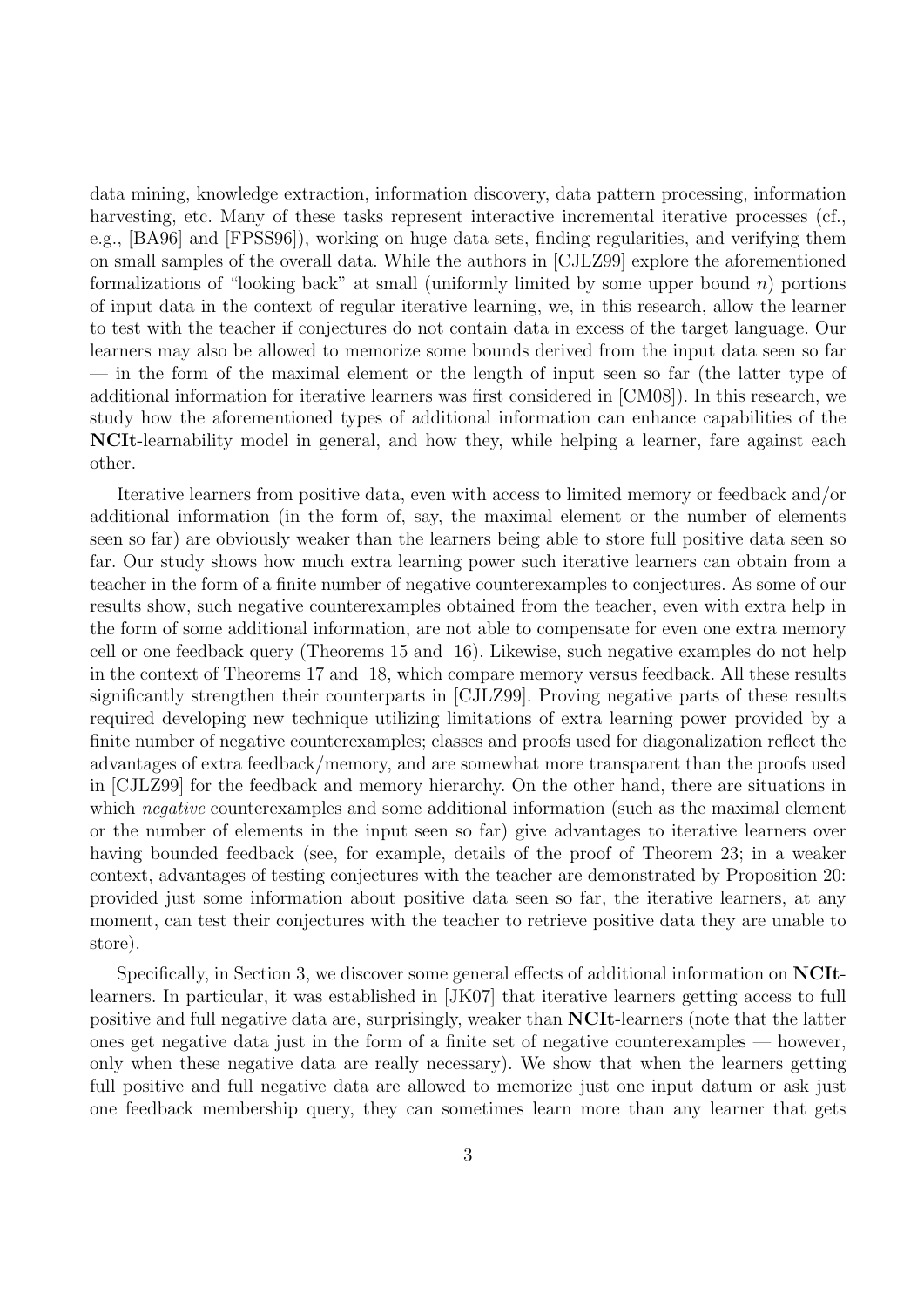access to full positive data, that can use negative counterexamples (to conjectures), and that can store all data seen so far in its long-term memory (see Theorem 10). A known capability of NCIt-learners (established in [JK07]) is of special importance for many practical classes of languages: they can learn every indexed class of languages (that is, any class of recursive languages, where it is decidable, for any index k and any element m, if m is a member of the language with index  $k$ ; examples of such classes are the classes of all regular languages and all *pattern* languages ([Ang80])). However, as it was established in [JK07], **NCIt-learners** sometimes cannot learn an indexed class *class-preservingly* (cf. [LZZ08])— that is, they cannot learn by using any descriptive numbering defining just the target class as the hypothesis space. It turns out that this result regarding NCIt-learners holds even if the NCIt-learners are allowed to make n-feedback membership queries (see Theorem 14). However, class-preserving learning becomes possible if an NCIt-learner gets access to either the maximal element or to the number of elements seen so far (see Theorem 13), and thus by using 1-memory.

In Section 4, we strengthen some results in [CJLZ99], establishing non-trivial hierarchies of **NCIt-learners** using *n*-feedback queries or *n*-memory based on the number *n* (see Theorems 15) and 16). Our examples of classes witnessing the hierarchies in question also show that additional information in the form of the maximal element seen so far and the number of elements seen so far might not match the help that an **NCI**t-learner gets in the form of one extra feedback membership query, or one extra long-term memory cell.

In Section 5, we study tradeoffs between different types of additional information used by NCIt-learners (the main purpose of this study is to make salient advantages of each type of additional information for the learners in question). In particular, similarly to corresponding results in [CJLZ99], we show that one memory cell used by an NCIt-learner can give more help than any *n* feedback membership queries (even in presence of the maximal element and the number of elements seen so far), see Theorem 17, and, conversely, one feedback membership query can give more help than  $n$ -memory (plus the maximal element and the number of elements seen so far), see Theorem 18. Interestingly, the maximal element seen so far alone can give more help than any number of feedback membership queries, see Theorem 23. Also, the number of elements and the maximal element seen so far combined together can provide more help than any bounded number of memory cells or feedback membership queries, see Theorem 24. We also show how an extra memory cell can simulate the maximal element seen so far for NCItlearners using n memory cells, see Proposition 19. We obtain also some partial results for other possible tradeoffs. Additionally, in Section 6 we demonstrate that yet another type of additional information, the length of input seen so far (note that this number may be, apparently, different from the number of elements in the input seen so far), in the context of NCIt-learning, can be replaced by the maximal element seen so far, see Theorem 31.

In Section 7, we briefly address the issue of robustness of our results using the maximal element and/or the number of elements seen so far in the presence of some "noise". Namely, we discuss which results hold if the maximal element and the number of elements seen so far are replaced by upper bounds on these numbers, or by some approximations of these numbers.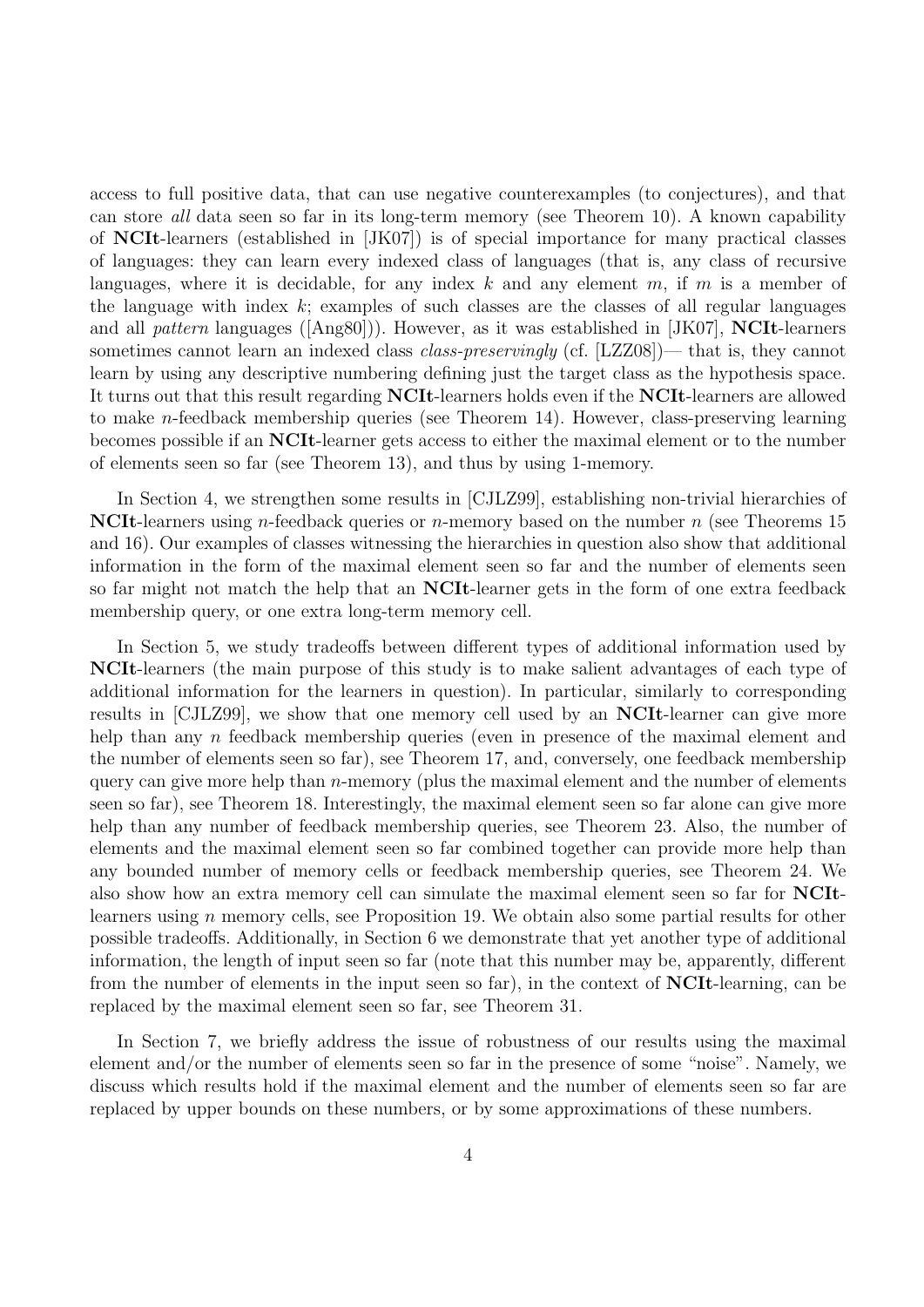# 2 Preliminaries

#### 2.1 Notation

For any unexplained recursion theoretic notation we refer the reader to [Rog67]. The symbol N denotes the set of natural numbers,  $\{0, 1, 2, 3, \ldots\}$ . Languages are subsets of N. Symbols  $\emptyset$ ,  $\subseteq$ , ⊂, ⊇, and ⊃, respectively, denote the empty set, subset, proper subset, superset, and proper superset. The cardinality of a set S is denoted by  $card(S)$ . The maximum and the minimum of a set are denoted by  $\max(\cdot)$ ,  $\min(\cdot)$ , respectively, where  $\max(\emptyset) = 0$  and  $\min(\emptyset) = \infty$ . The symbol ∞ ∀ denotes 'for all but finitely many'.

Let  $D_x$  denote the finite set with the canonical index x [Rog67]. We let  $\langle \cdot, \cdot \rangle$  denote a pairing function, which is an arbitrary, computable, 1–1 mapping from  $N \times N$  onto N [Rog67]. We assume without loss of generality that  $\langle \cdot, \cdot \rangle$  is monotonically increasing in both of its arguments. The corresponding projection functions are  $\pi_1^2(\langle x, y \rangle) = x$  and  $\pi_2^2(\langle x, y \rangle) = y$ . The pairing function can be extended to *n*-tuples in a natural way (for example, by using  $\langle x, y, z \rangle = \langle x, \langle y, z \rangle \rangle$ ). The corresponding projection functions are  $\pi_i^n(x_1, x_2, \ldots, x_n) = x_i$ .

By  $\varphi$  we denote a fixed *acceptable* programming system for the partial computable functions from N to N [Rog67,HU79]. By  $\varphi_i$  we denote the partial computable function computed by the program with the number i in the  $\varphi$ -system. For a partial function  $\eta$ ,  $\eta(x) \downarrow$  denotes that  $\eta(x)$ is defined.  $\eta(x)$  denotes that  $\eta(x)$  is undefined.

By  $\Phi$  we denote an arbitrary fixed Blum complexity measure [Blu67,HU79] for the  $\varphi$ -system. Intuitively,  $\Phi_i(x)$  may be thought as the number of steps it takes to compute  $\varphi_i(x)$ .

By  $W_i$  we denote dom $(\varphi_i)$ . Thus,  $W_i$  can be viewed as the recursively enumerable (r.e.) set/language accepted by the  $\varphi$ -program *i*. We also say that *i* is a grammar for  $W_i$ . By  $W_{i,s}$  we denote the set  $\{x < s : \Phi_i(x) < s\}$ . The symbol  $\mathcal E$  denotes the set of all r.e. languages. We let L, with or without decorations<sup>3</sup>, range over  $\mathcal{E}$ . Symbol  $\mathcal{L}$ , with or without decorations, ranges over subsets of  $\mathcal{E}$ . The characteristic function of L is denoted by  $\chi_L$ . We denote the complement of L by L, that is,  $L = N - L$ .

We often need padding to code some arguments in a hypothesis. To this end, pad $(j, \cdot, \cdot, \ldots)$ denotes a 1–1 recursive padding function (of an appropriate number of arguments) such that  $W_{\text{pad}(j,\cdot,\cdot,\cdot,\cdot)} = W_j$  (such computable functions exist [Rog67]).

A class  $\mathcal L$  is said to be an *indexed class* iff there exists an indexing  $L_0, L_1, \ldots$  of all and only the languages in  $\mathcal L$  such that for some recursive function  $f, f(i, x) = \chi_{L_i}(x)$ .

## 2.2 Basic Definitions for Learning

A text T is a mapping from N into ( $\mathbb{N} \cup \{\#\}$ ).  $T(i)$  represents the  $(i + 1)$ -th element in the text. We let T, with or without decorations, range over texts. The content of a text  $T$ , denoted, content(T), is the set of natural numbers in the range of T. A text T is for a language L iff content(T) = L. Intuitively,  $T(i)$  denotes the element presented to the learner at time i, and  $\#$ 's

<sup>3</sup> Decorations are subscripts, superscripts, primes and the like.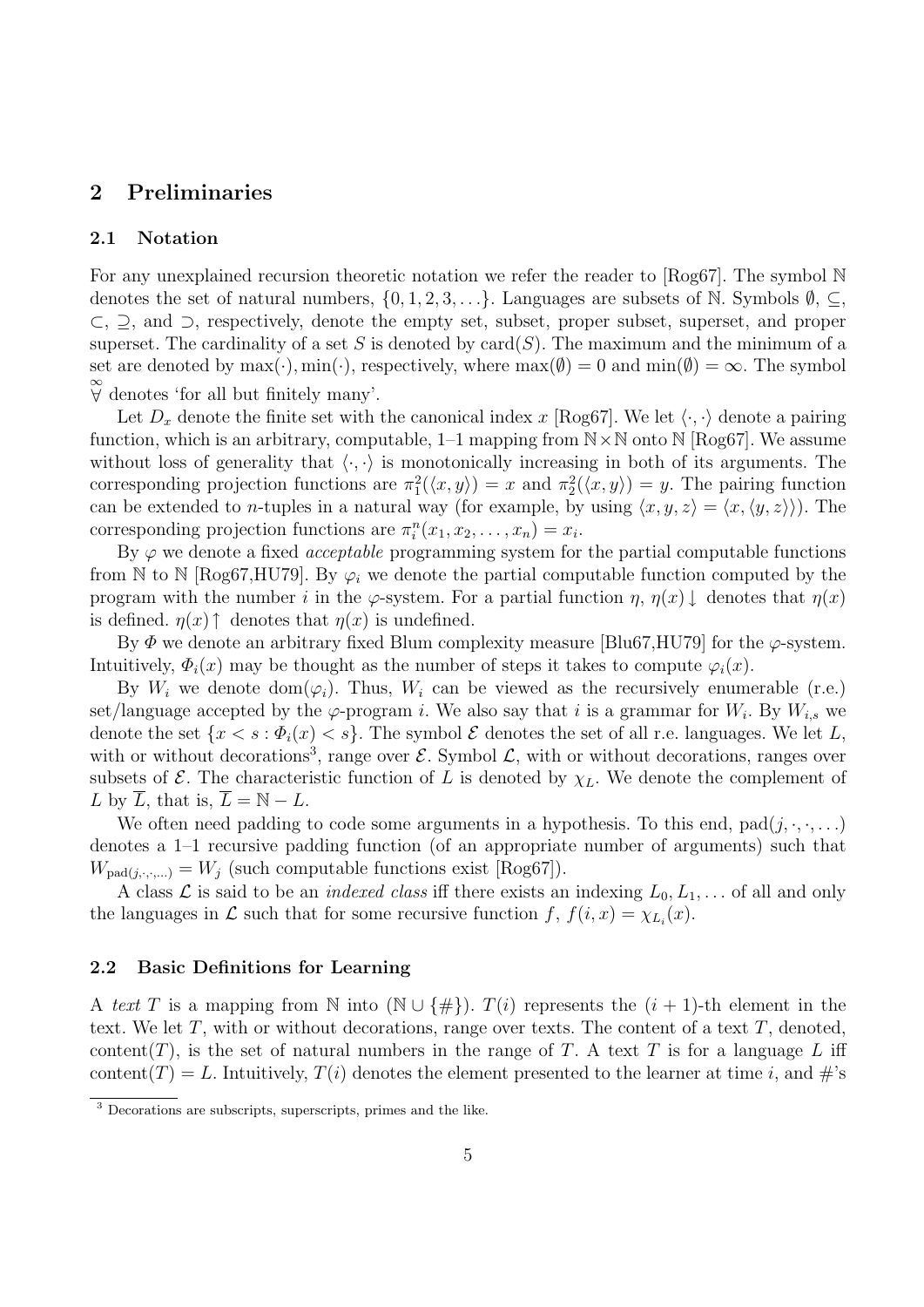represent pauses in the presentation of data. The initial sequence of a text  $T$  of the length  $n$  is denoted by  $T[n]$ , that is  $T[n] = T(0)T(1) \dots T(n-1)$ .

Sets of the form  $\{x : x < n\}$ , for some n, are called initial segments of N. A *(finite) sequence*  $\sigma$  is a mapping from an initial segment of N into (N∪{#}). The empty sequence is denoted by  $\lambda$ . The set of all finite sequences is denoted by SEQ. We let  $\sigma$ ,  $\tau$ , and  $\gamma$ , with or without decorations, range over finite sequences. The length of  $\sigma$ , denoted by  $|\sigma|$ , is the number of elements in  $\sigma$ . For  $n \leq |\sigma|$ ,  $\sigma[n]$  denotes the initial sequence of  $\sigma$  of the length n. Thus,  $\sigma[0]$  is  $\lambda$ . The content of σ, denoted content(σ), is the set of natural numbers in the range of σ. We denote the sequence formed by the concatenation of  $\tau$  at the end of  $\sigma$  by  $\sigma \diamond \tau$ . For simplicity of notation, sometimes we omit  $\Diamond$ , when it is clear that concatenation is meant.

An *informant* [Gol67] I is a mapping from N to  $(N \times \{0, 1\})$  such that for no  $x \in N$ , both  $(x, 0)$  and  $(x, 1)$  are in the range of I. The content of I, denoted content(I), is the set of pairs in the range of I. We say that I is an informant for L iff content(I) =  $\{(x, \chi_L(x)) : x \in \mathbb{N}\}.$ The canonical informant for L is the informant  $(0, \chi_L(0))(1, \chi_L(1))$ .... Intuitively, informants give both all positive and all negative data for the language being learned. By  $I[n]$  we denote the first  $n$  elements of the informant  $I$ .

An inductive inference machine (IIM) [Gol67] learning from texts is an algorithmic device which computes a (possibly partial) mapping from SEQ into N. One can similarly define learners from informants and other modes of input as considered below. We use the term learner or learning machine as synonyms for inductive inference machines. In this paper we will only be considering learners which are algorithmic. We let  $M$ , with or without decorations, range over IIMs. We interpret  $M(T[n])$  (or  $M(I[n])$ ) as the grammar (index for an accepting program) conjectured by the IIM M on the initial sequence  $T[n]$  (or  $I[n]$ ). We say that M converges on T to *i*, (written:  $M(T) \downarrow = i$ ) iff  $M(T[n])$  is defined for all *n* and  $(\forall n)[M(T[n]) = i]$ . Convergence on informants is similarly defined.

There are several criteria for an IIM to be successful on a language. In this paper we will be mainly concerned with explanatory (abbreviated  $Ex$ ) criteria of learning. Explanatory learning is also called learning in the limit.

## Definition 1. [Gol67,CL82]

(a) M TxtEx-identifies an r.e. language L (written:  $L \in \text{Txt}(\mathcal{M})$ ) iff for all texts T for L, there exists a grammar i such that  $M(T) \downarrow = i$  and  $W_i = L$ .

(b) M TxtEx-identifies a class  $\mathcal L$  of r.e. languages (written:  $\mathcal L \subseteq \textbf{TxtEx}(M)$ ) iff M TxtExidentifies each language from  $\mathcal{L}$ .

(c)  $\mathrm{Txt}\mathbf{Ex} = \{ \mathcal{L} \subseteq \mathcal{E} : (\exists M)[\mathcal{L} \subseteq \mathrm{Txt}\mathbf{Ex}(M)] \}.$ 

As the learner only sees finitely many data before converging to its final hypothesis, some form of learning must have taken place. Thus, we use the terms identify, infer, and learn as synonyms.

## Definition 2. [Gol67,CL82]

(a) M InfEx-identifies an r.e. language L (written:  $L \in \text{InfEx}(L)$ ) iff for all informants I for L, there exists a grammar i such that  $M(I) \downarrow = i$  and  $W_i = L$ .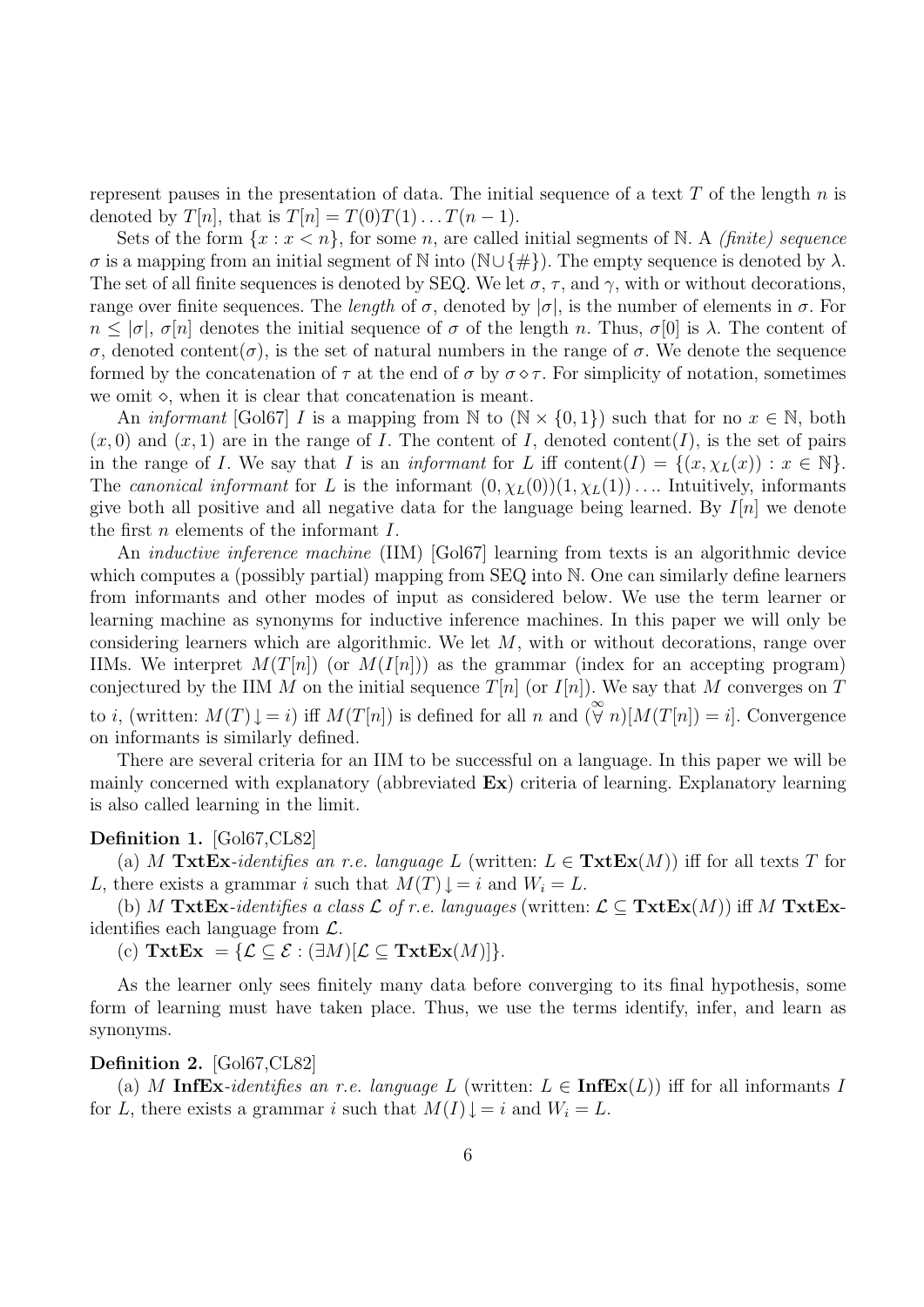(b) M InfEx-identifies a class L of r.e. languages (written:  $\mathcal{L} \subseteq \text{InfEx}(M)$ ) iff M InfExidentifies each language from  $\mathcal{L}$ .

(c) InfEx  $= {\mathcal{L} \subseteq \mathcal{E} : (\exists M)[\mathcal{L} \subseteq InfEx(M)]}.$ 

Next we consider iterative learning.

## Definition 3. [Wie76,LZ96]

(a) M is iterative, iff there exists a partial recursive function F such that, for all T and n,  $M(T[n+1]) = F(M(T[n]), T(n))$ . Here  $M(\lambda)$  is viewed as some predefined hypothesis.

(b) M TxtIt-identifies  $\mathcal{L}$ , iff M is iterative, and M TxtEx-identifies  $\mathcal{L}$ .

(c)  $\text{Txt}\text{It} = \{\mathcal{L} : (\exists M)[M \text{ Txtlt-identifies } \mathcal{L}]\}.$ 

InfIt can be defined similarly. Note that for explanatory learning from informants, learning from canonical informants is enough to imply learnability from all informants. However, this is not the case for iterative learning. Thus, we have explicitly required learnability from all informants in the definitions above.

Intuitively, an iterative learner [Wie76,LZ96] is a learner whose every hypothesis depends only on its previous conjecture and current input. That is, for some recursive function  $F$ , for  $n \geq 0$ ,  $M(T[n+1]) = F(M(T[n]), T(n))$ . Here, note that  $M(T[0])$  is predefined to be some constant value. We will often identify F above with M (that is, use  $M(p, x) = F(p, x)$  to describe  $M(T[n+1])$ , where  $p = M(T[n])$  and  $x = T(n)$ . This is for ease of notation. Context determines which interpretation of the learner M is meant.

For Ex models of learning (for learning from texts or informants or their variants when learning from positive data and negative counterexamples, as defined below), one may assume without loss of generality that the learners are total, that is, defined on all initial segments of all texts (see, for example [OSW86]). However for iterative learning one cannot assume so. Thus, we explicitly require in the definition that iterative learners are defined on all inputs which are initial segments of texts (informants) for a language in the class.

Note that, although it is not stated explicitly, an It-type learner might store some input data in its conjecture (thus serving as a limited long-term memory). However, the amount of stored data cannot grow indefinitely, as the learner must converge to one (right) conjecture.

Using a standard coding of Turing machines, one can get a recursive enumeration  $M_0, M_1, \ldots$ of all (iterative) IIMs which learn from texts, informants or negative counterexamples, based on context. Note that these IIMs might not be total.

**Definition 4.** (a) [Ful90]  $\sigma$  is said to be a TxtEx-stabilizing sequence for M on L, iff (i) content( $\sigma$ )  $\subseteq$  L, and (ii) for all  $\tau$  such that content( $\tau$ )  $\subseteq$  L,  $M(\sigma\tau) = M(\sigma)$ .

(b) [BB75,Ful90]  $\sigma$  is said to be a TxtEx-locking sequence for M on L, iff (i)  $\sigma$  is a TxtExstabilizing sequence for M on L and (ii)  $W_{M(\sigma)} = L$ .

If M TxtEx-identifies L, then every TxtEx-stabilizing sequence for M on L is a TxtEx-locking sequence for M on L. Furthermore, one can show that if M  $\text{Txt}\text{Ex}-\text{identifies }L$ , then for every  $\sigma$ such that content( $\sigma$ )  $\subseteq$  L, there exists a TxtEx-locking sequence, which extends  $\sigma$ , for M on L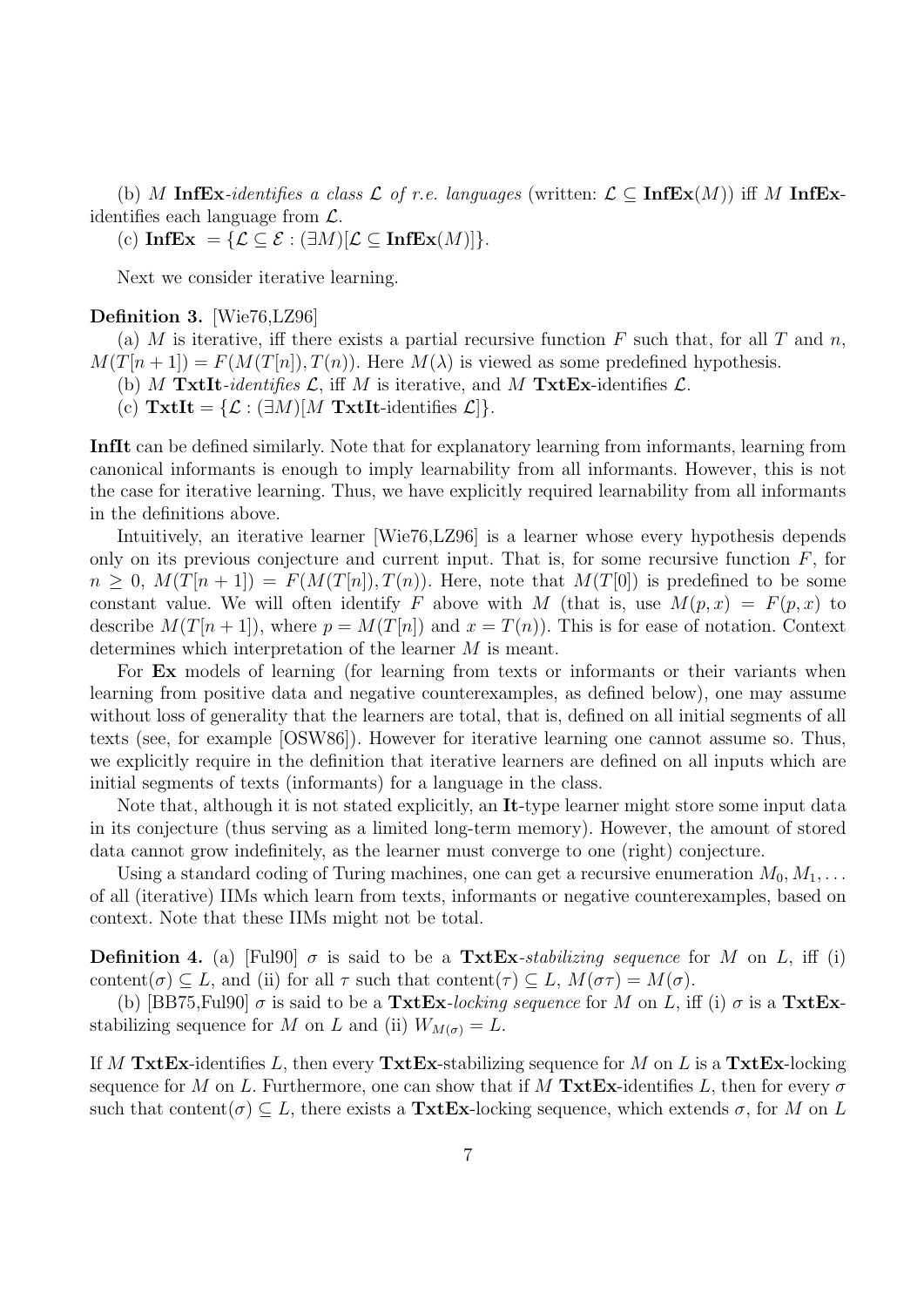(see [BB75,Ful90]). Note that one can search (in the limit) for a stabilizing sequence for a learner M on a language  $L$  — though one may not be able to determine if it is a locking sequence (even in the limit).

Similar results can be shown for InfEx, TxtIt, InfIt and other criteria of learning discussed in this paper. We will often drop  $\text{Txt}\to\text{Cat}$  (and other criteria notation) from  $\text{Txt}\to\text{Ext}$ -stabilizing sequence and **TxtEx**-locking sequence, when the criterion is clear from context.

Learning with feedback and learning with bounded memory is a generalization of iterative learning where the learner has access to some past data using queries or via some finite amount of memory. Thus, in feedback learning an iterative learner is additionally allowed to query whether some elements were present in the past input data. In bounded memory, an iterative learner is able to memorize in its memory some (bounded) finite number of data (in addition to its latest conjecture). Below are the formal definitions.

## Definition 5. [CJLZ99]

(a) Suppose M is a learning machine from texts (for a class  $\mathcal L$  of languages). We say that M is an m-feedback learner iff there exist partial recursive functions  $F$  and  $Q$  such that for all  $L \in \mathcal{L}$ , and all texts T for L,

(i) for all *n*:  $Q(M(T[n]), T(n)) \downarrow \in \mathbb{N}^m$ , and

(ii) If  $Q(M(T[n]), T(n)) = (x_1, x_2, \ldots, x_m)$ , then  $M(T[n+1]) = F(M(T[n]), T(n), y_1, y_2, \ldots, y_m)$ , where  $y_i = 1$  iff  $x_i \in \text{content}(T[n+1])$ .

(b) We say that M TxtIt-identifies  $\mathcal L$  with m-feedback iff M TxtEx-identifies  $\mathcal L$  and M is an m-feedback learner. Such learners M are also called  $\text{Txt}$  Learners using m-feedback.

Note that in the above definition, the feedback query on the input  $T(n)$  is answered based on whether the queried element is included in the set content( $T[n+1]$ ). The results of this paper would not change if we considered answering the queries based on whether the queried element had been included in the set content(T[n]) (the proofs can be easily modified to handle this).

## Definition 6. [LZ96]

(a) Suppose M is a learning machine from texts (for a class  $\mathcal L$  of languages). We say that M is an m-memory bounded learner iff there exists a partial recursive memory function mem (mapping finite sequences to finite sets) and partial recursive functions  $F, F'$  such that for all  $L \in \mathcal{L}$ , and all texts T for L,

(i) for all n:  $\mathbf{mem}(T[n]) \downarrow \subseteq \mathrm{content}(T[n])$  and  $\mathrm{card}(\mathbf{mem}(T[n])) \leq m$ 

(ii) for all *n*:  $\mathbf{mem}(T[n+1]) = F'(M(T[n]), T(n), \mathbf{mem}(T[n])) \downarrow$ , and  $\mathbf{mem}(T[n+1]) \mathbf{mem}(T[n]) \subset \{T(n)\}.$ 

(iii)  $M(T[n+1]) = F(M(T[n]), T(n), \textbf{mem}(T[n])) \downarrow$ .

(b) We say that M TxtIt-identifies  $\mathcal L$  with m-memory iff M TxtEx-identifies  $\mathcal L$  and M is an m-memory bounded learner. Such learners M are also called  $\text{Txt}$  Learner using m-memory or m-memory bounded TxtIt-learner.

In both the above definitions,  $M(T[0])$  is some fixed initial hypothesis.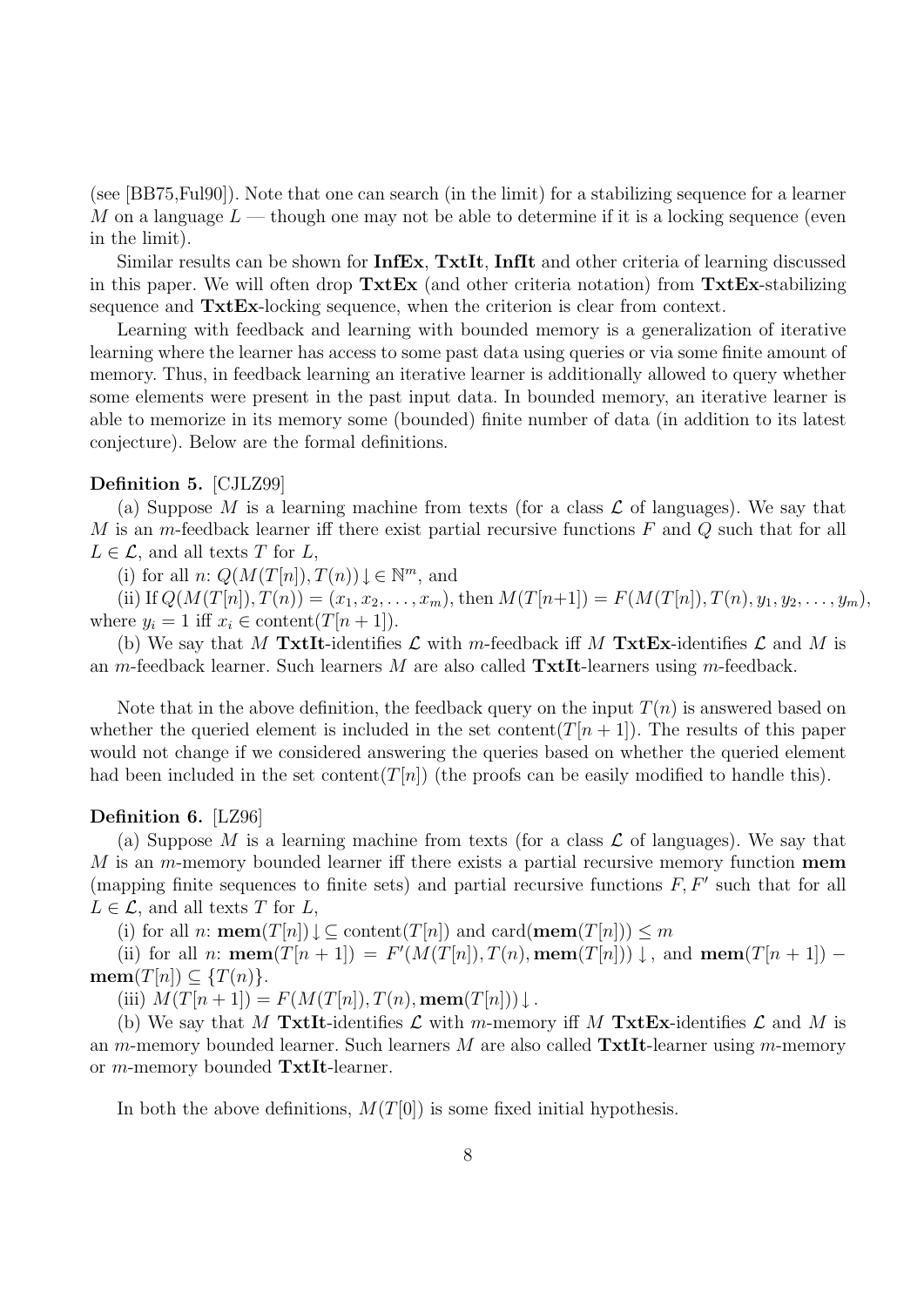Again, we often identify the learner  $M$  with the function  $F$  (along with identifying mem with  $F'$ ) as defined above, and the context determines which interpretation of the learner M is meant.

One can similarly define feedback and memory bounded learning for learning from informants.

Besides the above models of learning, we sometimes allow the learner access to the maximal element in the input seen so far, or the number of elements in the input seen so far as an additional input, besides the input element  $T(n)$  together with the latest conjecture and feedback/memory (and the counterexamples, in the case of NC-type learning defined below). In the sequel, we will typically refer to the "maximal element in the input seen so far" and the "number of elements in the input seen so far" as simply the "maximal element" and, respectively, the "number of elements". Here note that, on an input text T, when  $T(n)$  is presented to the learner, the maximal element given is max(content(T[n+1])) and the number of elements given is card(content(T[n+ 1)) (and not max(content(T|n|)) and card(content(T|n|)) respectively).

#### 2.3 Learning with Negative Counterexamples

In this section we consider our models of learning from full positive data and negative counterexamples as given by [JK08]. Intuitively, for learning with negative counterexamples, we may consider the learner being provided a text, one element at a time, along with a negative counterexample to the latest conjecture, if any. (One may view this negative counterexample as a response of the teacher to the *subset query* when it is tested if the language generated by the conjecture is a subset of the target language). One may model the list of negative counterexamples as a second text for negative counterexamples being provided to the learner. Thus the IIMs get as input two texts  $T, T'$ , one for positive data, and the other for negative counterexamples.

We say that  $M(T, T')$  converges to a grammar i (written:  $M(T, T) \downarrow = i$ ) iff  $M(T[n], T'[n])$ is defined for all n and  $(\overset{\sim}{\forall} n)[M(T[n], T'[n]) = i].$ 

First, we define the model of learning from positive data and negative counterexamples. In this model, if a conjecture contains elements not in the target language, then a negative counterexample is provided to the learner. NC in the definition below stands for negative counterexample.

## Definition 7. [JK08]

(a) M NCEx-identifies a language L (written:  $L \in \text{NCEx}(M)$ ) iff for all texts T for L, and for all  $T'$  satisfying the condition:

$$
(T'(n) \in S_n
$$
, if  $S_n \neq \emptyset$ ) and  $(T'(n) = \#$ , if  $S_n = \emptyset$ ),  
where  $S_n = \overline{L} \cap W_{M(T[n],T'[n])}$ 

 $M(T, T')$  converges to a grammar i such that  $W_i = L$ .

(b) M NCEx-identifies a class  $\mathcal L$  of languages (written:  $\mathcal L \subseteq \text{NCEx}(M)$ ), iff M NCExidentifies each language in the class.

(c)  $NCEx = \{ \mathcal{L} : (\exists M)[\mathcal{L} \subseteq NCEx(M)] \}.$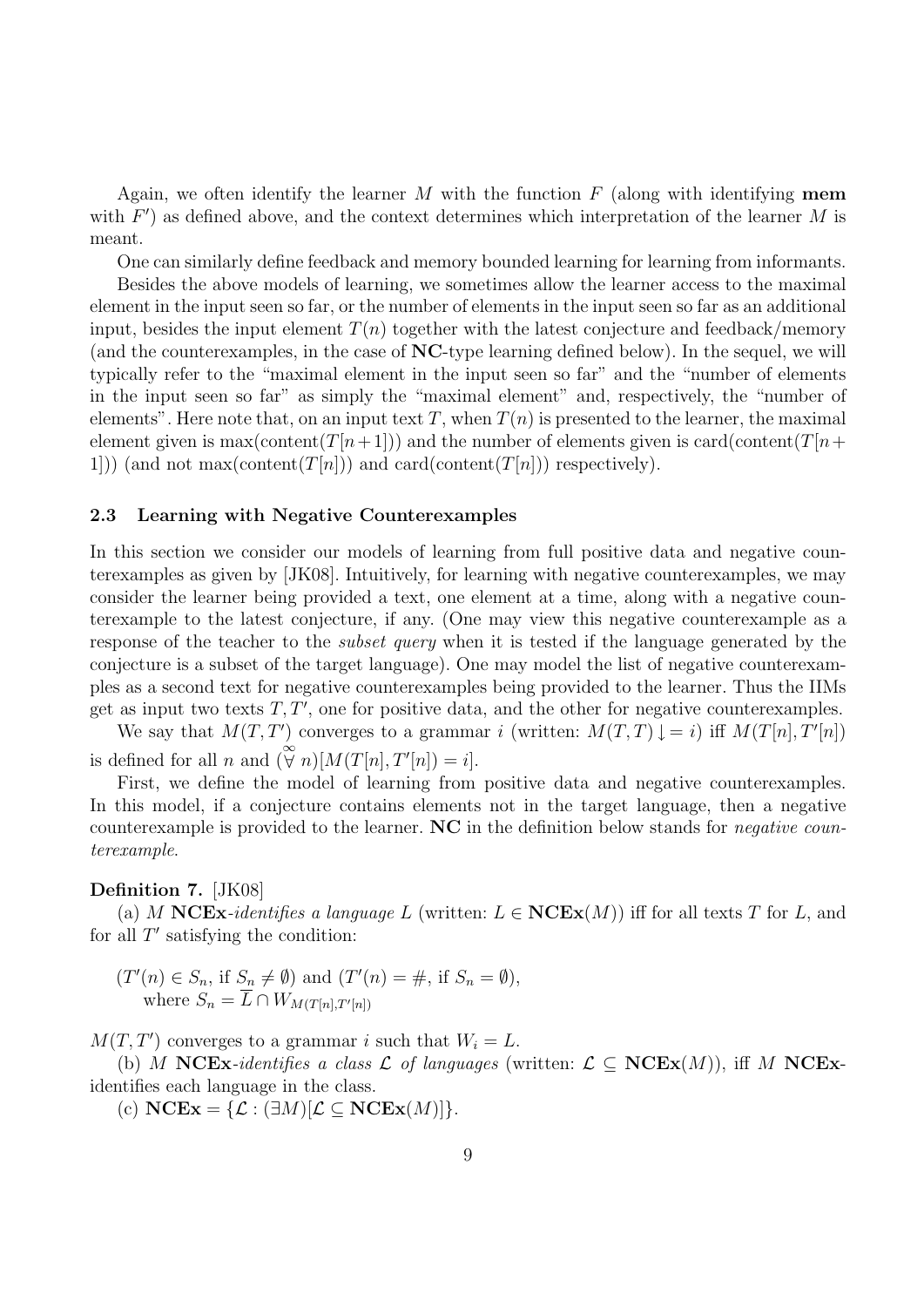Intuitively,  $S_n$  in the definition above is the set of negative counterexamples for the conjecture  $W_{T[n],T'[n])}$  (any of which may be given to the learner). We call the least element of  $S_n$  the *least* (negative) counterexample (for the conjecture  $W_{M(T[n],T'[n])})$ . As the learner learning from negative counterexamples also must be able to learn from least negative counterexamples, in some cases, to simplify the diagonalization proofs we use least negative counterexamples.

For ease of notation, we sometimes define  $M(T[n], T'[n])$  also as  $M(T[n])$ , where we separately describe how the counterexamples  $T'(n)$  are presented to the conjecture of M on the input  $T[n]$ .

As an example,  $\mathcal{L} = \{ \mathbb{N} \} \cup \{ L : \text{card}(L) < \infty \}$  is in **NCEx** but not in **TxtEx**.

One can similarly define NCIt-learning, where the learner's output depends only on the previous conjecture, the latest positive data, and the counterexample provided.

## Definition 8. [JK07]

(a)  $M$  is iterative (for learning from positive data and negative counterexamples), iff there exists a partial recursive function F such that, for all T, T' and n,  $M(T[n + 1], T'[n + 1]) =$  $F(M(T[n], T[n]), T(n), T'(n))$ . Here  $M(\lambda, \lambda)$  is some predefined constant.

(b) M NCIt-identifies  $\mathcal{L}$ , iff M is iterative, and M NCEx-identifies  $\mathcal{L}$ .

(c)  $\mathbf{NCIt} = \{ \mathcal{L} : (\exists M)[M \text{ } \mathbf{NCIt}\text{-identifies } \mathcal{L}] \}.$ 

We will often identify F above with M (that is, use  $M(p, x, y) = F(p, x, y)$  to describe  $M(T[n+1], T[n+1])$ , where  $p = M(T[n], T[n])$  and  $x = T(n), y = T'(n)$ . This is for ease of notation.

One should also note that the NCIt model is equivalent to allowing finitely many subset queries (with counterexamples for the answer "no") in iterative learning.

One can extend the above definition to **NCIt**-learning with m-feedback or m-memory, by allowing the learner M up to m queries about whether some element x has appeared in the previous text or allowing the learner  $M$  to remember up to  $m$  elements of the past data. The resulting criteria are called **NCIt-learning** with  $m$ -feedback and **NCIt-learning** with  $m$ -memory, respectively. The resulting learners are called m-feedback **NCIt-learner** (or **NCIt-learner** using m-feedback) and m-memory bounded **NCIt**-learner (or **NCI**t-learner using m-memory), respectively.

It follows from the definition that **NCIt-learning** is contained in **NCIt-learning** using  $m$ feedback and **NCIt**-learning using m-memory, which, in turn, are contained in **NCE**x.

To give the reader some intuition regarding how additional information can enhance the capabilities of NCIt-learners, consider the following example. Let

 $\mathcal{L}_1 = \{L : W_{\min(L)} = L$ , and for all  $x, \{2x, 2x + 1\} \not\subseteq L\}$ , and

 $\mathcal{L}_2 = \{L : (\exists \text{ a unique } x) [\{2x, 2x + 1\} \subseteq L] \text{ and } L = W_{\min(L)} \cup \{2x, 2x + 1\} \text{ for some } x\}.$ 

Let  $\mathcal{L} = \mathcal{L}_1 \cup \mathcal{L}_2$ . The class  $\mathcal{L}$  can be iteratively learnt using 1-feedback. For the target language being L, a learner can determine min(L) (iteratively, in the limit) from a text for L. Furthermore, on an input  $2x+b$ , with  $b \in \{0,1\}$ , the learner can use the feedback query  $2x+1-b$ . In case the learner ever gets the answer "yes", it knows that the target language is from  $\mathcal{L}_2$  and is  $W_{\min(L)} \cup \{2x, 2x + 1\}$ . On the other hand, if the learner never gets the answer "yes" to a feedback query, then the target language is  $W_{\min(L)}$ .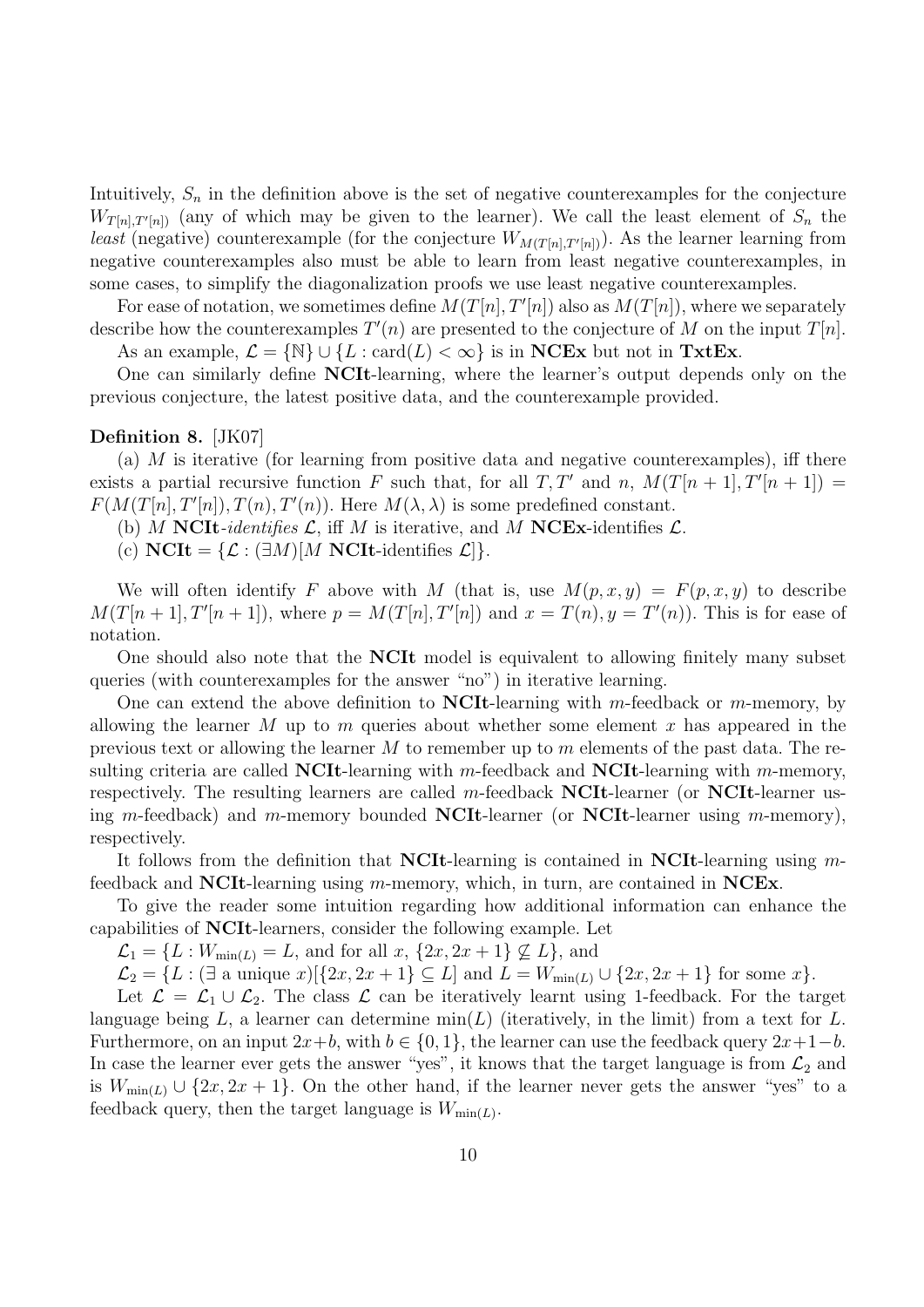Note that our iterative learner using 1-feedback, for  $\mathcal{L}$ , does not use negative counterexamples to conjectures. On the other hand, it can be shown that iterative learners, without feedback or memory, cannot learn the class  $\mathcal L$  even using negative counterexamples.

## 3 Some General Effects of Additional Information on NCIt-learning

In this section, we look at some known capabilities of NCIt-learners (established in [JK07]) and explore whether they hold when a learner has access to additional information.

It was shown in [JK07] that the capabilities of NCIt-learners exceed the capabilities of InfItlearners. In this section, we show that if an **InfIt**-learner can store just one element seen so far, or can use just one feedback query, then it can sometimes learn more than any NCEx-learner (which can memorize the whole input seen so far!). However, total InfIt-learners having access to the maximal element seen so far still can be simulated by NCIt-learners having access to the maximal element seen so far.

An important result established in [JK07] is that **NCIt**-learners can infer any *indexed* class of recursive languages. However, it is also shown in [JK07] that, surprisingly, such NCIt-learners cannot learn indexed classes class-preservingly (cf.[LZZ08]), that is, using a numbering of languages containing exactly the target class (and no other languages). Still class-preserving learnability is important, as any natural hypotheses space for an indexed class is class-preserving. We show that **NCIt**-learners can learn indexed classes class-preservingly if they have access to the maximal element or the number of elements seen so far. However, adding the capability of using m feedback queries might not be enough to help an  $\mathbf{NCIt}$ -learner to infer an indexed class class-preservingly.

## 3.1 Informants Versus Negative Counterexamples

As we already mentioned, NCIt-learners are more powerful than InfIt-learners ([JK07]). However, InfIt-learners using just one feedback can simulate any NCIt-learner, as the following theorem shows.

**Theorem 9.** Any class  $\mathcal{L} \in \mathbb{NCIt}$  can be **InfIt**-learnt using 1-feedback.

**Proof.** Suppose M is an **NCIt**-learner for a class  $\mathcal{L}$  of languages. We define a learner M', which **InfIt-learns**  $\mathcal{L}$  **using 1-feedback, as follows.** 

Let  $\sigma_0, \sigma_1, \ldots$  denote an enumeration of all members of SEQ. Suppose L is the target language. We first give an informal description of how the learner  $M'$  works.

The learner M' searches for k,  $m_1, m_2$  such that (i) for  $j \leq m_1$ , if  $W_j \cap \overline{L} \neq \emptyset$ , then  $\min(W_{j,m_2} \cap$  ${x : x \leq m_2, x \notin L}$  = min( $W_j \cap \overline{L}$ ) (that is, least counterexamples to conjectures  $j \leq m_1$ , if any, can be determined based on simulation of  $W_j$  for  $m_2$  steps and membership in L for  $x \leq m_2$ (which can be determined using 1-feedback queries)), (ii) content $(\sigma_k) \subseteq \{x : x \leq m_2, x \in L\},\$ (iii)  $M(\sigma_k)$  halts within  $m_2$  steps, and  $M(\tau) \leq m_1$  for each  $\tau \subseteq \sigma_k$ , where the counterexamples given to M are the least ones, if any, and (iv)  $\sigma_k$  is a stabilizing sequence for M on the target language  $L$ , when the counterexamples given to  $M$  are the least counterexamples, if any.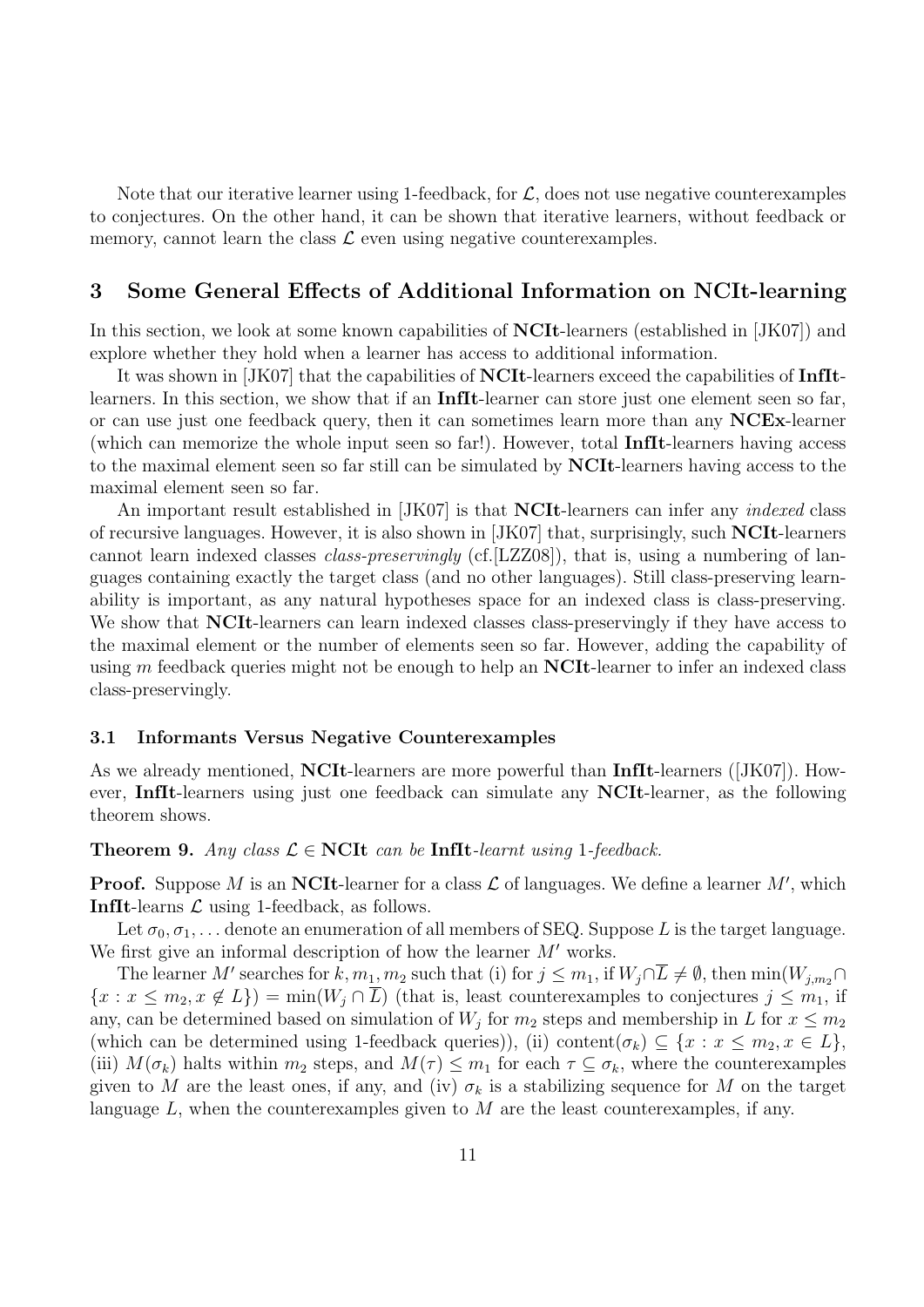Note that for such  $k, m_1, m_2$ , the input language (if from the class  $\mathcal{L}$ ) must be  $W_{M(\sigma_k)}$ , where the counterexamples to the conjectures of  $M$  are the least ones, if any. Furthermore, by a locking sequence argument, such k,  $m_1$ ,  $m_2$  exist as the learner M **NCIt**-learns L (here note that M learns the target language when it is given arbitrary (and, thus, the least) counterexamples to its conjectures).

Now, to search for  $\sigma_k, m_1, m_2$  as above, the learner cycles through all triples  $\langle k, m_1, m_2 \rangle$ , discarding  $\langle k, m_1, m_2 \rangle$  which are not suitable. To this end, the learner M' needs to determine membership for  $x \leq m_2$  in the target language L (besides checking some other things). The conjectures of the learner would be of the form  $R(\langle k, m_1, m_2 \rangle, S, r, b)$  and  $P(i, \langle k, m_1, m_2 \rangle, S)$ , where S is a subset of  $\{x : x \leq m_2\}$ ,  $r \leq m_2$ ,  $b \in \{0,1\}$ , and R and P are 1-1 computable functions with disjoint range such that  $W_{P(i,(k,m_1,m_2),S)} = W_i$  (it doesn't matter what  $W_{R((k,m_1,m_2),S,r,b)}$  is; these conjectures are used only to memorize the parameters). Note that  $R, P$  being 1–1 with disjoint range allows one to determine, from conjectures of  $M'$ , whether R or P was used to form the conjecture, as well as the corresponding parameters.

When the learner is determining whether the parameters  $k, m_1, m_2$  satisfy (i)–(iv) above, it initially conjectures hypotheses of the form  $R(\langle k, m_1, m_2 \rangle, S, r, b)$ , which denotes that the learner has already determined membership for  $x < r$  (given by S, which is equal to  $L \cap \{x : x < r\}$ ), and is currently determining membership for r. Feedback queries of the form  $(r, b)$ ,  $b \in \{0, 1\}$ are used repeatedly to determine whether  $r \in L$  or not. Once the learner has determined the membership for all  $x \leq m_2$ , it checks whether (ii) above holds, and then uses conjectures of the form  $P(i, \langle k, m_1, m_2 \rangle, S)$  and the later inputs/feedback to check whether (i), (iii) and (iv) above hold.

We now proceed formally.

Description of  $M'$ 

- (a)  $M'(\lambda) = R(0, \emptyset, 0, 0).$
- (b) On the previous conjecture being  $R(\langle k, m_1, m_2 \rangle, S, r, b)$  and the input  $(y, a)$ , M' does the following:
	- (\* Here the learner is trying to determine membership in the target language for  $x \leq m_2$ . Note that  $(x, \chi_L(x))$ , would eventually be answered yes in the feedback query. The exact value of the input  $(y, a)$  is not used by M' in this stage. \*)
- 1. Query whether  $(r, b)$  has already appeared in the input.
- 2. If so, then
	- 2.1. If  $b = 1$ , then let  $S = S \cup \{r\}$ .
	- 2.2. If  $r < m_2$ , then conjecture  $R(\langle k, m_1, m_2 \rangle, S, r + 1, 0)$ . (\* That is, continue determining membership for  $x \leq m_2$  \*).
	- 2.3. If  $r = m_2$  and content( $\sigma_k$ )  $\subseteq S$ , then

conjecture  $P(0, \langle k, m_1, m_2 \rangle, S)$ .

- (\* 0 above is just an arbitrary value; Step 4 below will determine the conjecture i of M on the input  $\sigma_k$  (assuming (i)–(iv) above hold). \*)
- Else, conjecture  $R(\langle k, m_1, m_2 \rangle + 1, \emptyset, 0, 0)$  (that is, try the next possible triple  $\langle k', m'_1, m'_2 \rangle =$  $\langle k, m_1, m_2 \rangle + 1$ .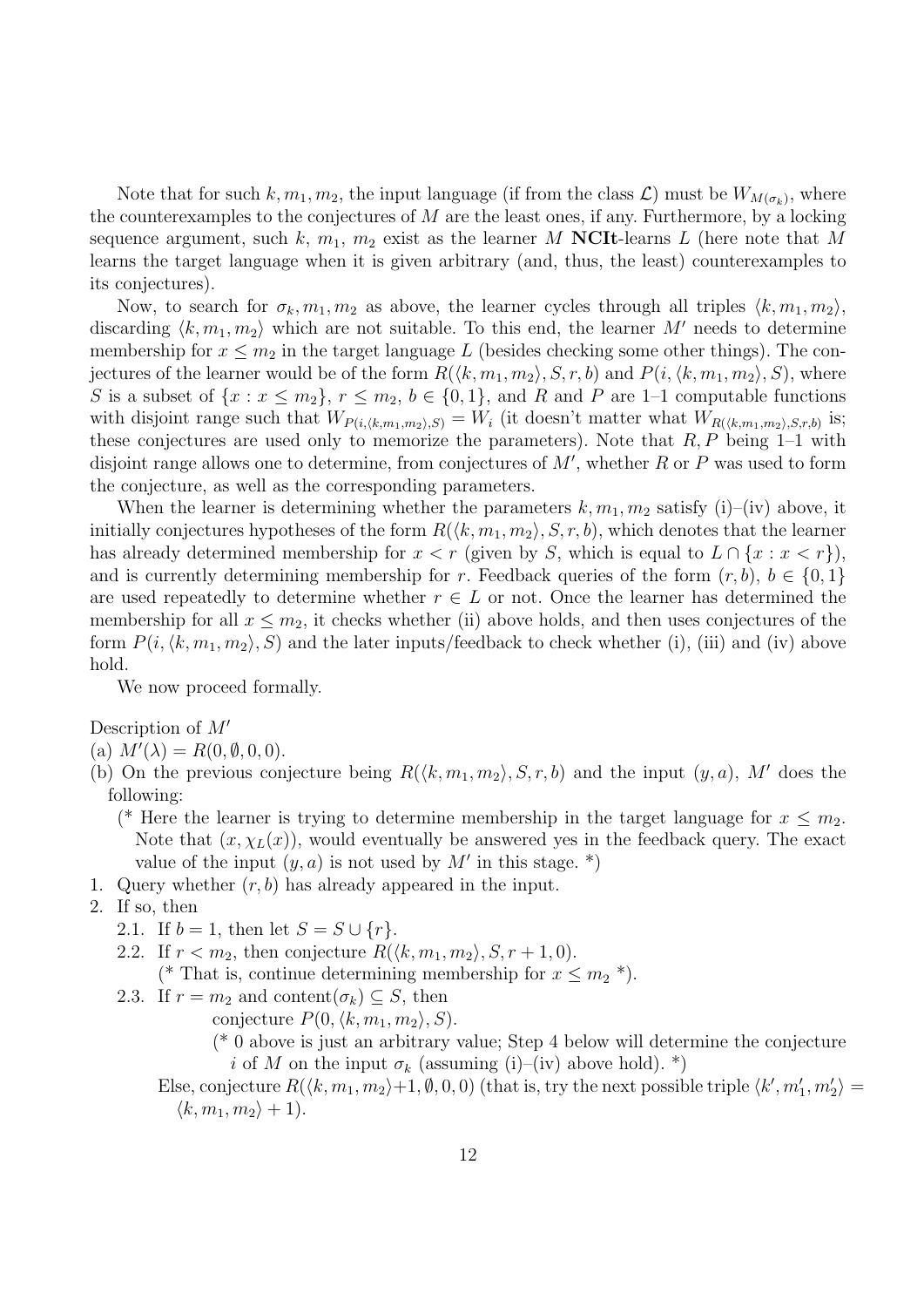Else, conjecture  $R(\langle k, m_1, m_2 \rangle, S, r, 1-b)$  (that is, test whether  $(r, 1-b)$  has appeared in the input).

- (\* Note that we repeatedly and alternately try to check if  $(r, 0)$  or  $(r, 1)$  has appeared in the input, until one of them appears. \*)
- (c) On the previous conjecture being  $P(p, \langle k, m_1, m_2 \rangle, S)$  and the input  $(y, a)$ , M' does the following:

(\* Note that  $a$  is ignored in this step. \*)

3. For  $j \leq m_1$ , let  $C_j = \min(W_{j,m_2} \cap \{x : x \leq m_2, x \notin S\})$ , where if  $W_{j,m_2} \cap \{x : x \leq m_2, x \notin S\}$  $S$ } =  $\emptyset$ , then we take  $C_j = \#$ .

4. Simulate M on the input  $\sigma_k$ , where counterexample to a conjecture j of M on a prefix  $\tau$  of  $\sigma_k$  is given as  $C_j$ .

If the above simulation does not halt within  $m_2$  steps or  $M(\tau) > m_1$  for some  $\tau \subseteq \sigma_k$ , then conjecture  $R(\langle k, m_1, m_2 \rangle + 1, \emptyset, 0, 0)$  (that is try the next possible triple  $\langle k', m'_1, m'_2 \rangle$ ).

Else, let *i* be the conjecture of M on the input  $\sigma_k$  and proceed to step 5.

5. Suppose  $y = \langle y', b', n' \rangle$ .

Query whether  $(y', b')$  has appeared in the input before If yes, then

5.1. If  $b' = 0$ , and for some  $j \leq m_1, y' \in W_{j,n}$  and  $y' < C_j$  (where we take  $y' < \#$  for all y'), then conjecture  $R(\langle k, m_1, m_2 \rangle + 1, \emptyset, 0, 0)$  (that is, try the next possible triple  $\langle k', m_1', m_2' \rangle).$ 

Else, conjecture  $P(i, \langle k, m_1, m_2 \rangle, S)$ .

5.2. If  $b' = 1$ , and  $M(\sigma_k \diamond y') \downarrow$  within n' steps and  $M(\sigma_k \diamond y') \neq M(\sigma_k)$  (where the counterexample to a conjecture j is given as  $C_j$ ), then conjecture  $R(\langle k, m_1, m_2 \rangle +1, \emptyset, 0, 0)$ (that is, try the next possible triple  $\langle k', m'_1, m'_2 \rangle$ ).

Else, conjecture  $P(i, \langle k, m_1, m_2 \rangle, S)$ .

Else (i.e.,  $(y', b')$  has not appeared in the input before), conjecture  $P(i, \langle k, m_1, m_2 \rangle, S)$ . End

It is easy to verify that for any particular triple  $\langle k, m_1, m_2 \rangle$ , the learner initially uses conjectures of the form  $R(\langle k, m_1, m_2 \rangle, \dots, \cdot)$  to eventually correctly determine  $S = L \cap \{x : x \leq m_2\}$ (here note that every pair  $(x, \chi_L(x))$  eventually appears in the input, and thus eventually feedback query for  $(x, \chi_L(x))$  of step 1 is answered yes).

Now, for any particular triple  $\langle k, m_1, m_2 \rangle$ , once  $S = L \cap \{x : x \le m_2\}$  is determined by the learner M', it computes  $i = M(\sigma_k)$  in steps 3–4 (assuming (i), (iii) and (iv) hold; note that (ii) has been checked already in step 2.3). Violation of (i) is checked in step 5.1 (note that, for every  $y' \in \mathbb{N}$ , there are arbitrarily large n' such that  $(\langle y', \chi_L(y'), n' \rangle, \chi_L(\langle y', \chi_L(y'), n' \rangle)$  appears in the input). Violation of (iv) is checked in step 5.2 (again note that, for every  $y' \in \mathbb{N}$ , there are arbitrarily large n' such that  $(\langle y', \chi_L(y'), n' \rangle, \chi_L(\langle y', \chi_L(y'), n' \rangle)$  appears in the input). Violation of (iii) (assuming (i) holds) is detected in steps 3–4.

Thus, all triples which do not satisfy  $(i)$ – $(iv)$  are eventually discarded by the learner. A correct triple which satisfies  $(i)$ – $(iv)$  will never be discarded, and eventually the learner will output only  $P(i, \langle k, m_1, m_2 \rangle, S)$ , where  $S = L \cap \{x : x \leq m_2\}$ , and i is the conjecture of M on the input  $\sigma_k$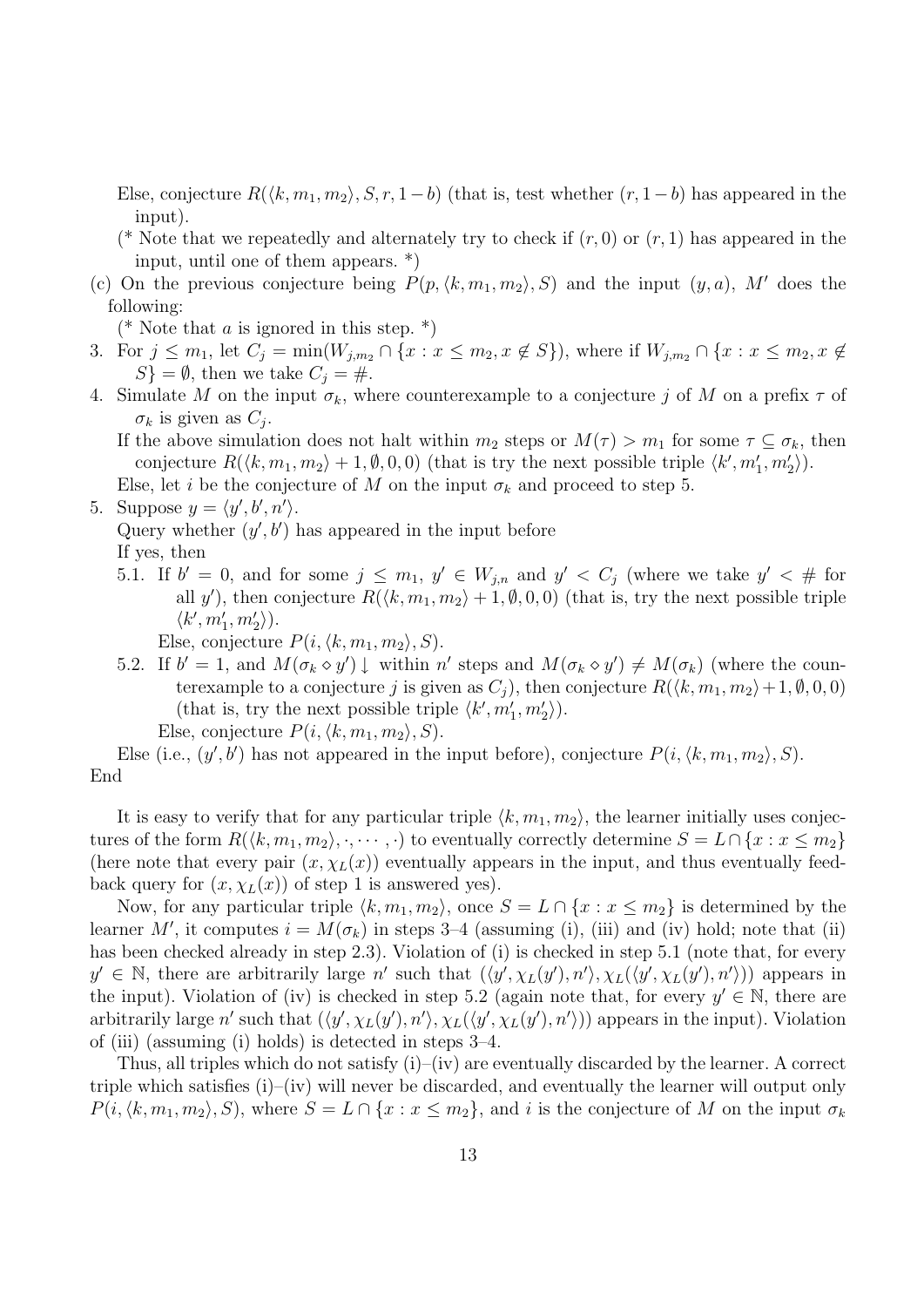when the negative counterexamples are the least, if they exist. It follows that M' InfIt-learns  $\mathcal L$ using 1-feedback.  $\square$ 

Jain and Kinber [JK08] showed that  $InfEx - NCEx \neq \emptyset$ . We strengthen this result to show that there exists a class  $\mathcal L$  not in NCEx which can be identified by a NCIt-learner using 1-memory or 1-feedback.

A set X is *semi-recursive* (see [Joc68]) if there exists a recursive function f such that, (i) for all  $x, y, f(x, y) \in \{x, y\}$  and (ii) if  $x \in X$  or  $y \in X$ , then  $f(x, y) \in X$ . Equivalently, a set X is semi-recursive iff there exists a total computable ordering  $\lt'$  on N (which is very different from the standard ordering of natural numbers) such that  $x \leq y$  and  $y \in X$  implies  $x \in X$ . It can be shown that there exist r.e., non-recursive but semi-recursive sets [Joc68]. Note that if a semi-recursive set X is not recursive, then, for each  $y \notin X$ , there exist infinitely many  $z \notin X$ such that  $z \leq y$ . To see this, suppose  $y \notin X$ . Then  $y \leq z$  implies  $z \notin X$ ; thus, if there are only finitely many  $z \notin X$  such that  $z <' y$ , then X is recursive.

#### **Theorem 10.** There exists a class  $\mathcal{L}$  such that

(a)  $\mathcal L$  can be InfIt-identified by a 1-memory bounded (or 1-feedback) learner, and (b)  $\mathcal{L} \notin \text{NCEx}$ .

**Proof.** Let A be a semi-recursive, nonrecursive r.e. set such that for every  $x \in \mathbb{N}$ , either both 2x and  $2x + 1$  are in A or both  $2x$  and  $2x + 1$  are not in A. Such a set can be constructed by taking  $A = \{2x + b : x \in B, b \in \{0, 1\}\}\$ , for any semi-recursive, r.e. but not recursive set B. Let  $\mathcal{L} = \{ A \cup \{y\} : y \in \mathbb{N} \}.$ 

We first show that  $\mathcal{L} \notin \text{NCEx}$ . Suppose by way of contradiction that a learner M NCExidentifies L. Let  $\sigma$  be a locking sequence (for **NCE**x-learning) for M on A, where counterexamples are provided in some natural way. Then, for infinitely many  $y \notin A$ , on all initial segments  $\tau \supseteq \sigma$  such that content $(\tau) \subseteq A \cup \{y\}, M(\tau) = M(\sigma)$ . (This holds as, otherwise,  $\overline{A}$  would be r.e. (and thus A will be recursive) as, except for finitely many  $y, y \in \overline{A}$  iff  $M(\tau) \neq M(\sigma)$ , for some  $\tau \supseteq \sigma$  such that content( $\tau$ )  $\subseteq A \cup \{y\}$ .) Let  $y \notin A$  be such that (i) y has not been provided as counterexample to M on initial segments of  $\sigma$ , and (ii)  $M(\tau) = M(\sigma)$  for all  $\tau \supseteq \sigma$  such that content( $\tau$ )  $\subseteq A \cup \{y\}$ . It follows that M does not **NCEx**-learn  $A \cup \{y\}$ , and, thus, does not  $NCEx$ -learn  $\mathcal{L}$ .

 $\mathcal L$  can be iteratively learnt from informant using 1-feedback as follows. Initially the learner conjectures A. On each input  $(2x+a, b)$ , with  $a, b \in \{0, 1\}$ , the learner queries if  $(2x+1-a, 1-b)$ has been seen in the input. If so, then the learner changes its mind to  $A \cup \{2x + a'\}$ , where  $a' = a$ , if  $b = 1$  and  $a' = 1 - a$ , otherwise — and thereafter never changes its mind. It is easy to verify that the above learner will iteratively learn  $\mathcal L$  from informant using 1-feedback.

Let  $\lt'$  be a computable total ordering over N witnessing the semi-recursiveness of A. To iteratively learn from informant using 1-memory, the learner initially conjectures A. The learner memorizes the largest positive element (with respect to  $\langle \cdot \rangle$ ) seen in the input. That is, its memory consists of y such that  $(y, 1)$  is in the input, and for all  $(x, 1)$  in the input,  $x \leq y$ . If and when the learner sees a negative datum x which is smaller (with respect to  $\langle \cdot \rangle$ ) than the memorized element (say y) at that time, it conjectures  $A \cup \{y\}$ , and then never changes its mind.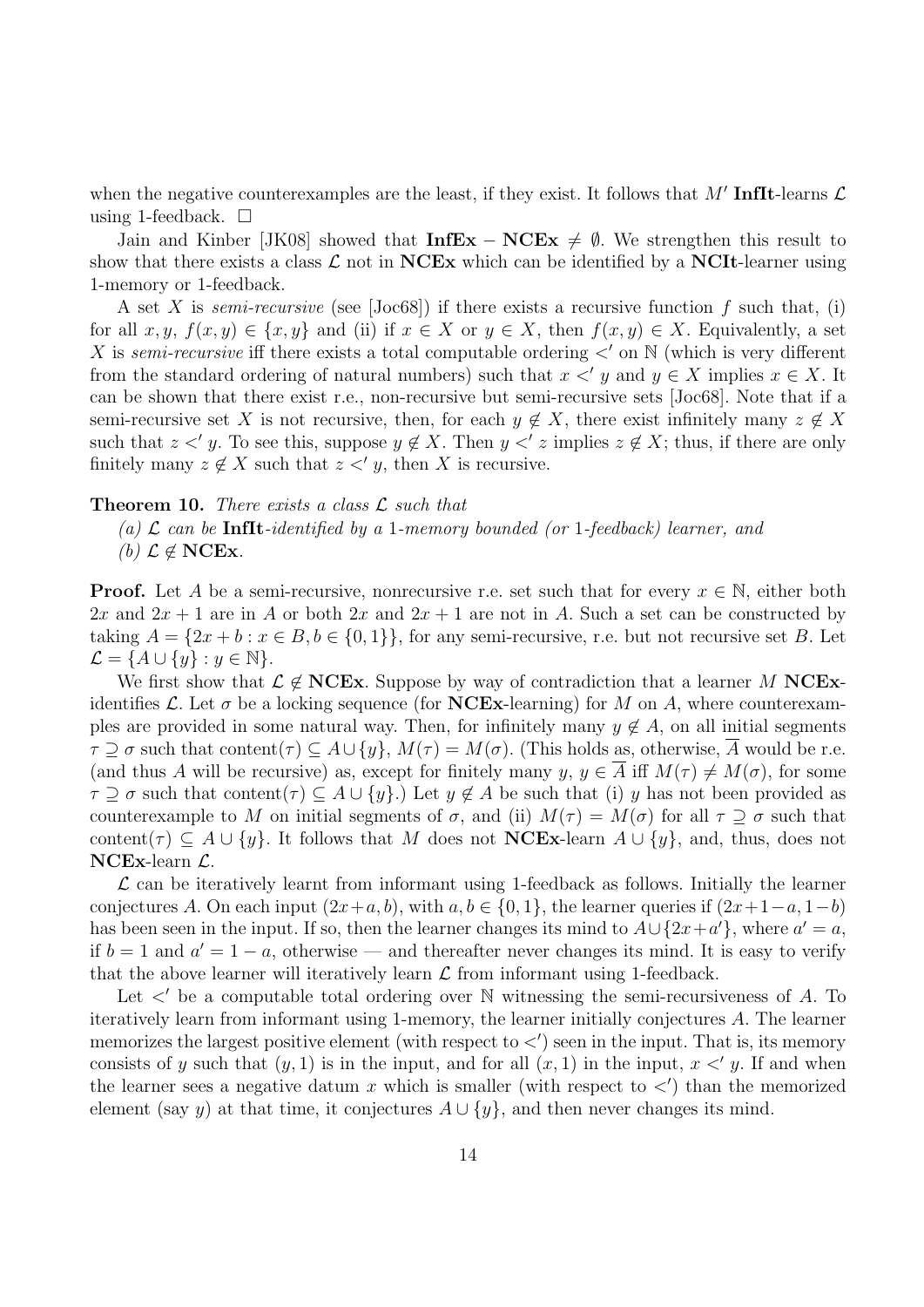Now, if the input language is  $A$ , then the learner never sees a negative datum  $x$  such that  $x < y$ , for some positive data y. Thus, the learner converges on the input language A to the conjecture A. On the other hand, if the input language is  $A \cup \{y\}$ , then y is the largest datum with respect to  $\lt'$  that the learner sees. Thus, the memory of the learner is eventually y. As A is semi-recursive, but not recursive, there are infinitely many elements  $x \notin A$  such that  $x <' y$ . Thus, eventually (after receiving y as positive datum), the learner sees an input  $x < y$  such that x it not in the input language. Then, the learner conjectures  $A\cup \{y\}$  and never changes its mind thereafter.  $\square$ 

Still, as the next theorem demonstrates, *total* InfIt-learners can be simulated by NCItlearners if both have access to the maximal element seen so far. Here, total InfIt-learners are those learners which are defined on all, even, possibly, non-valid inputs — that is, even on data which does not represent a possible "(previous conjecture, a new input element, or the maximal element seen so far)", in a valid learning process for a language in the class being learnt. For learning from informants, the maximal element seen so far in the input is taken as the maximal y such that  $(y, 0)$  or  $(y, 1)$  is present in the input given so far. It is open at present whether the following result holds if the totality assumption is removed.

Theorem 11. Any class which is InfIt learnable using the maximal element seen so far by a total learner is also NCIt-learnable using the maximal element seen so far.

**Proof.** Suppose an InfIt learner M, using the maximal element seen so far, for a class  $\mathcal{L}$  is given. Below  $M(i,(w, b), x)$  denotes the output of M when the previous hypothesis is i,  $(w, b)$  is the current input, and x is the maximal element such that  $(x, b)$ , for some  $b \in \{0, 1\}$ , has been in the input provided to  $M$  so far.

On an input text T for a language  $L \in \mathcal{L}$ , the aim of the **NCIt**-learner M' (using maximal element seen so far) is to search for some initial segment  $\sigma$  of the canonical informant (for L) such that

(A) For all  $w \in L$ ,  $w \ge |\sigma|$ ,  $M(M(\sigma), (w, 1), w) = M(\sigma)$ .

(B)  $\{w \geq |\sigma| : M(M(\sigma), (w, 0), w) \neq M(\sigma)\} \subseteq L$ .

Note that any such  $\sigma$  would imply that  $M(\sigma)$  is a grammar for the input language L.  $\sigma$ satisfying (A) and (B) above are called good (for L). Note that such good  $\sigma$  exist for all languages InfIt learnt by M (using maximal element seen so far as additional information).

The hypothesis of M' is of the form  $P(\sigma)$  or  $R(\sigma)$ , or  $Q(w, \sigma, S, m)$ , where  $w, m \in \mathbb{N}$ , and S is a finite set. Here,  $Q(w,\sigma,S,m)$  is a grammar for  $\{w\}, P(\sigma)$  is a grammar for  $W_{M(\sigma)}$ , and  $R(\sigma)$  is a grammar for  $\{w \geq |\sigma| : M(M(\sigma), (w, 0), w) \neq M(\sigma)\}.$  Furthermore, R, P, Q are 1-1 computable functions with disjoint range. In all the above conjectures,  $\sigma$  would be some appropriate initial segment of the canonical informant for the input language.  $R(\sigma)$  is a conjecture of the learner when it is testing whether clause (B) above holds.  $P(\sigma)$  is the hypothesis which the learner makes in a situation when it thinks that it has a potentially good  $\sigma$  for the input language (which satisfies (B) and satisfies (A) for the input seen so far). When the learner does not have a good  $\sigma$ , it needs to determine the membership of some w in the input language to extend  $\sigma = Q(w, \sigma, S, m)$  is used for this purpose, and this phase determines the membership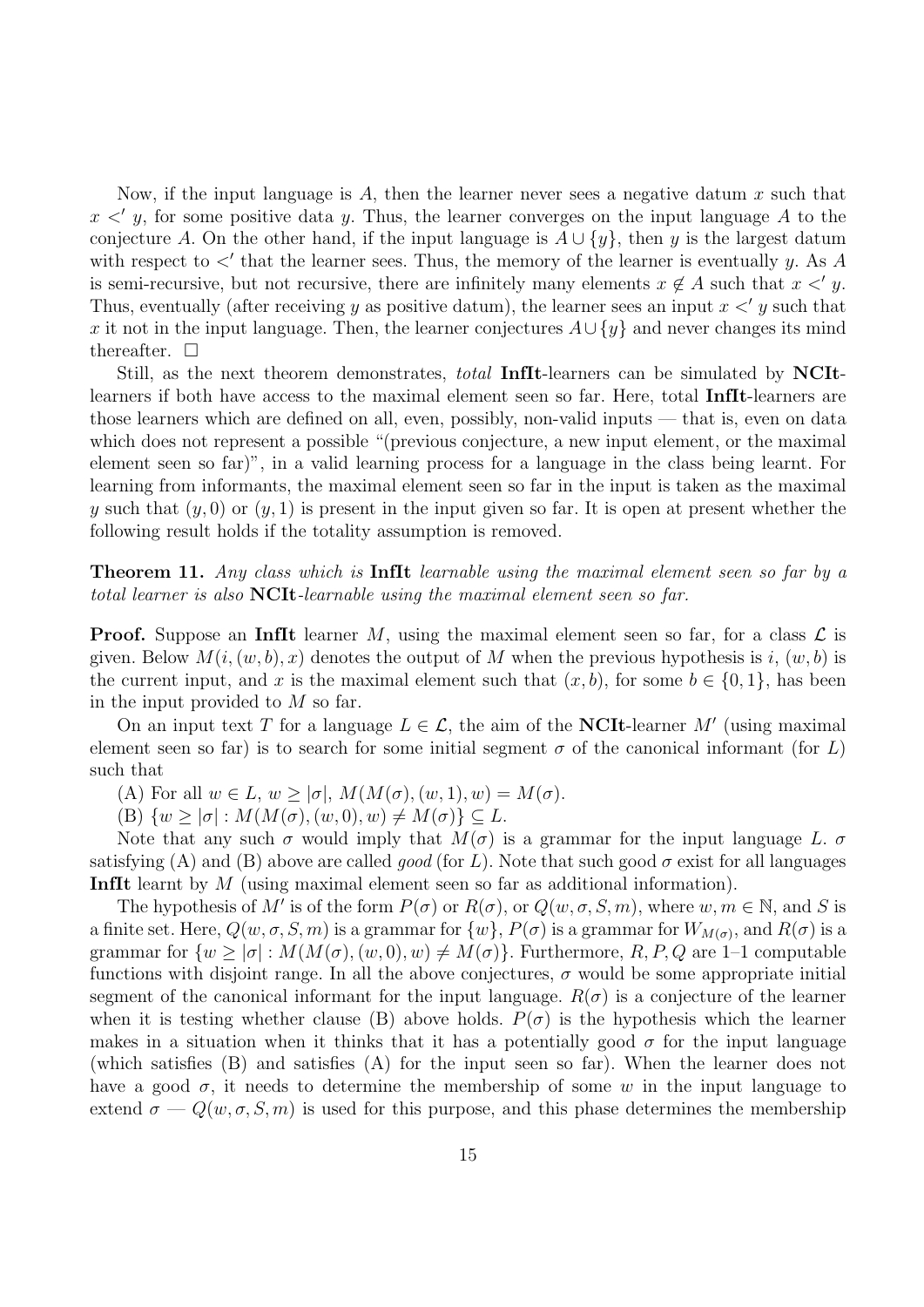for every x such that  $|\sigma| \leq x \leq m$  (thus the lost data is recovered in this phase). During this membership determining phase, S would be a finite set of elements from the input, which the learner remembers separately, in order not to forget them due to memory limitation.

Initially,  $M'(\lambda) = R(\lambda)$ .

For other inputs  $M'$  behaves as follows.

Suppose the previous conjecture is  $R(\sigma)$ . If the new input is w, and the counterexample is not #, then M' outputs  $Q(|\sigma|, \sigma, \emptyset, \max(\{m, |\sigma| + 1\}))$ , where m is the maximal element seen so far (note that in this case, (B) did not hold for the current  $\sigma$ ). Similarly, if  $w \neq \#$ and  $M(M(\sigma), (w, 1), w) \neq M(\sigma)$ , then M' outputs  $Q(|\sigma|, \sigma, \emptyset, \max({m, |\sigma| + 1})),$  where m is the maximal element seen so far (note that in this case (A) did not hold for the current  $\sigma$ ). Otherwise,  $M'$  outputs  $P(\sigma)$ .

Suppose the previous conjecture is  $P(\sigma)$ . If the new input is w and the counterexample is not #, then M' outputs  $Q(|\sigma|, \sigma, \emptyset, \max({m, |\sigma| + 1})$ , where m is the maximal element seen so far. Similarly, if  $w \neq \#$ , and  $M(M(\sigma), (w, 1), w) \neq M(\sigma)$ , then M' outputs  $Q(|\sigma|, \sigma, \emptyset, \max({m, |\sigma| + \sigma})$  $1$ )), where m is the maximal element seen so far (note that in this case (A) does not hold for the current  $\sigma$ ). Otherwise, M' continues with the hypothesis  $P(\sigma)$ .

Suppose the previous conjecture is  $Q(x, \sigma, S, m)$ . Let  $b = 1$ , if the counterexample is  $\#$ ;  $b = 0$ otherwise. (In this case x would be  $|\sigma|$ , and we will extend  $\sigma$  based on membership of x in L). If the new input is w, and  $x < m$ , then M' outputs  $Q(x + 1, \sigma \diamond (x, b), S \cup \{w\} - \{\# \}, m)$ . If  $x = m$ , then M' additionally checks if  $M(\sigma \diamond (x, b)) \neq M(M(\sigma \diamond (x, b), (y, 1), y)$  for some  $y \in S \cup \{w\} - \{\#\},$  $y > |\sigma|$ ; if so then M' outputs  $Q(x + 1, \sigma \diamond (x, b), \emptyset, \max(S \cup \{w\} - \{\#\}) + m + 1)$ . (The previous step checked if  $\sigma$  satisfies (A) for all the data stored in S). Otherwise, M' outputs  $R(\sigma \circ (x, b))$ .

Note that all  $\sigma$  used in the hypotheses of the form  $R(\sigma)$ ,  $Q(w, \sigma, S, m)$ , and  $P(\sigma)$  are initial segments of the canonical informant for the input language. Also note that either the hypotheses of the learner M' converge, or  $\sigma$  (as in the hypotheses) is unbounded in length.

Also note that there exists a good  $\tau$  which is an initial segment of the canonical informant, as M identifies the input language on the canonical informant. Fix one such good segment  $\tau$  for the input language. Furthermore, all initial segments of the canonical informant, which extend  $\tau$ , are also good. It is then easy to verify that once the  $\sigma$ , as in the hypotheses of M', extends τ, M' will eventually output  $P(σ')$  for some extension  $σ'$  of  $σ$  such that  $σ'$  is an initial segment of the canonical informant of the input language (for this, note that if the previous hypothesis of M' was  $R(\sigma)$  or  $P(\sigma)$ , then it will next output  $P(\sigma)$  and will not change its mind thereafter; if its previous hypothesis is of the form  $Q(i, \sigma, S, m)$ , then once value of i reaches m, the learner will output  $R(\sigma')$  for some extension  $\sigma'$  of  $\sigma$ , where  $\sigma'$  is an initial segment of the canonical informant for the input language). It follows that eventually the learner M' will output  $P(\sigma)$ where  $\sigma$  is good, and M' then never changes its mind. It thus follows that M' identifies L.  $\Box$ 

Jain and Kinber [JK07] had shown that  $\mathbf{NCIt} - \mathbf{Inflt} \neq \emptyset$ . Below, we generalize this to show that some NCIt-learnable class cannot be InfIt- learnt even if the InfIt-learner uses  $n$ memory. Intuitively, the reason for this is that if the target language misses out finitely many elements from a set (such as N used in the proof below), then these finitely many elements can be determined by using negative counterexamples, even if one has forgotten certain earlier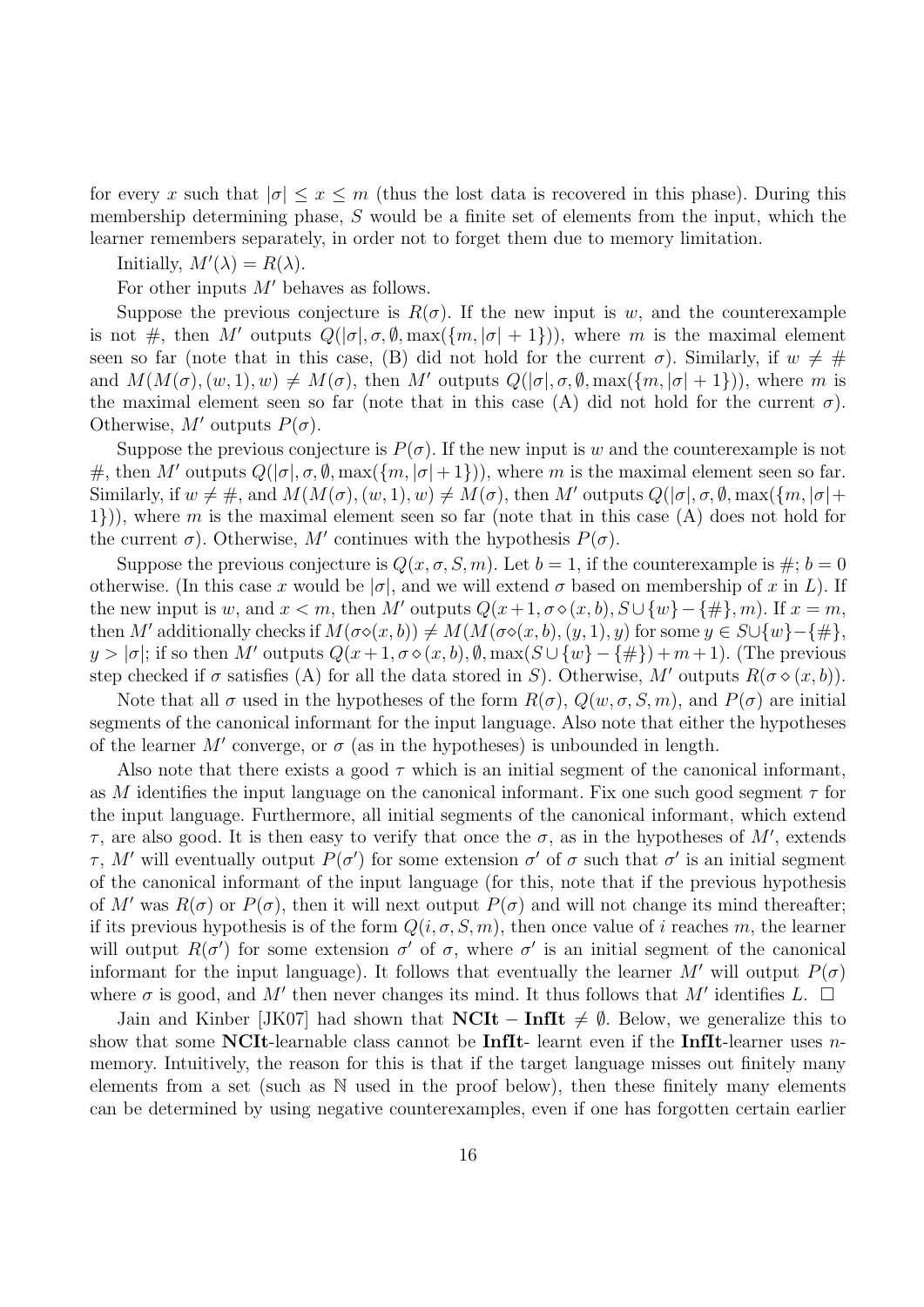data. However, an **InfIt**-learner (even with *n*-memory) cannot determine such elements, if it has forgotten some earlier data.

**Theorem 12.** There exists a class  $\mathcal{L}$  such that

- (a)  $\mathcal{L} \in \mathbf{NCIt}$ , and
- (b) for every n,  $\mathcal L$  cannot be learnt by an n-memory bounded **InfIt**-learner.

**Proof.** Let  $E = \{2x : x \in \mathbb{N}\}\$ . Let  $\mathcal{L} = \{L : L \subseteq E \text{ and } W_{\min(L)/2} = L\} \cup \{L : \mathbb{N} - L \text{ is finite}\}\$ .

To show that  $\mathcal L$  can be **NCIt-learnt**, consider the following learner. Until the learner sees an element in the input which is not in  $E$ , it conjectures  $i/2$  for i being the minimal element seen so far. If and when the learner sees an element outside  $E$  in the input, it starts by outputting a conjecture for N, and then continues by outputting conjectures for  $N-S$ , where S is the set of negative counterexamples it sees. It is easy to verify that the above learner would **NCIt-learn** the class  $\mathcal{L}$ .

Suppose by way of contradiction that  $\mathcal L$  can be **InfIt**-learnt using *n*-memory by a learner M. Then, by implicit use of Kleene's recursion theorem [Rog67], there exists an e such that  $W_e$  can be defined as follows. Note that  $M$  is defined on all inputs, as it identifies all cofinite sets. Below by an "initial information segment" we mean an initial segment of the canonical informant of some language.

Initially, enumerate 2e into  $W_e$  and let  $\sigma_0$  be an initial information segment such that content( $\sigma_0$ ) = { $(x, 0)$  :  $x < 2e$ }  $\cup$  { $(2e, 1)$ }. Go to stage 0.

Stage s

- 1. Search for an initial information segment  $\sigma_{s+1}$  which extends  $\sigma_s$  such that  $\{(x, 1) : x \in$ content $(\sigma_{s+1})\}\subseteq E$  and the conjectures of M on  $\sigma_s$  and  $\sigma_{s+1}$  are different.
- 2. If and when such a  $\sigma_{s+1}$  is found, enumerate  $\{x:(x,1)\in \text{content}(\sigma_{s+1})\}$  into  $W_e$  and go to stage  $s + 1$ .

End Stage s

Clearly, if there are infinitely many stages then  $I = \bigcup_s \sigma_s$  is an informant for  $W_e$  on which  $M$  diverges. On the other hand, if stage  $s$  starts but never ends, then one can find two initial information segments  $\tau$  and  $\tau'$  extending  $\sigma_s$  such that both  $\tau$  and  $\tau'$  are of same length but different in content and M has the same conjecture and memory after seeing  $\tau$  or  $\tau'$ . (There are  $2^m$ different possible  $\tau$  which extend  $\sigma_s$  and satisfy  $|\tau| = |\sigma_s| + 2m$  and  $\{x : (x, 1) \in \text{content}(\tau)\} \subseteq E$ . However, the memory on such  $\tau$  has at most  $(2|\sigma_s| + 4m + 1)^n$  many possibilities. Thus, for a large enough m, one can find  $\tau$  and  $\tau'$  as required.) It follows that if one considers the cofinite languages  $\mathbb{N} - \{x : (x,0) \in \text{content}(\tau)\}\$ and  $\mathbb{N} - \{x : (x,0) \in \text{content}(\tau')\}\$ , then both are in L. However, M would converge to the same conjecture (if any) on both  $\tau I$  and  $\tau' I$ , where content(I) = { $(x, 1) : x \ge |\tau|$ . It follows that M fails to identify at least one of  $\mathbb{N}-\{x : (x, 0) \in$ content( $\tau$ ) and  $\mathbb{N} - \{x : (x, 0) \in \text{content}(\tau')\}.$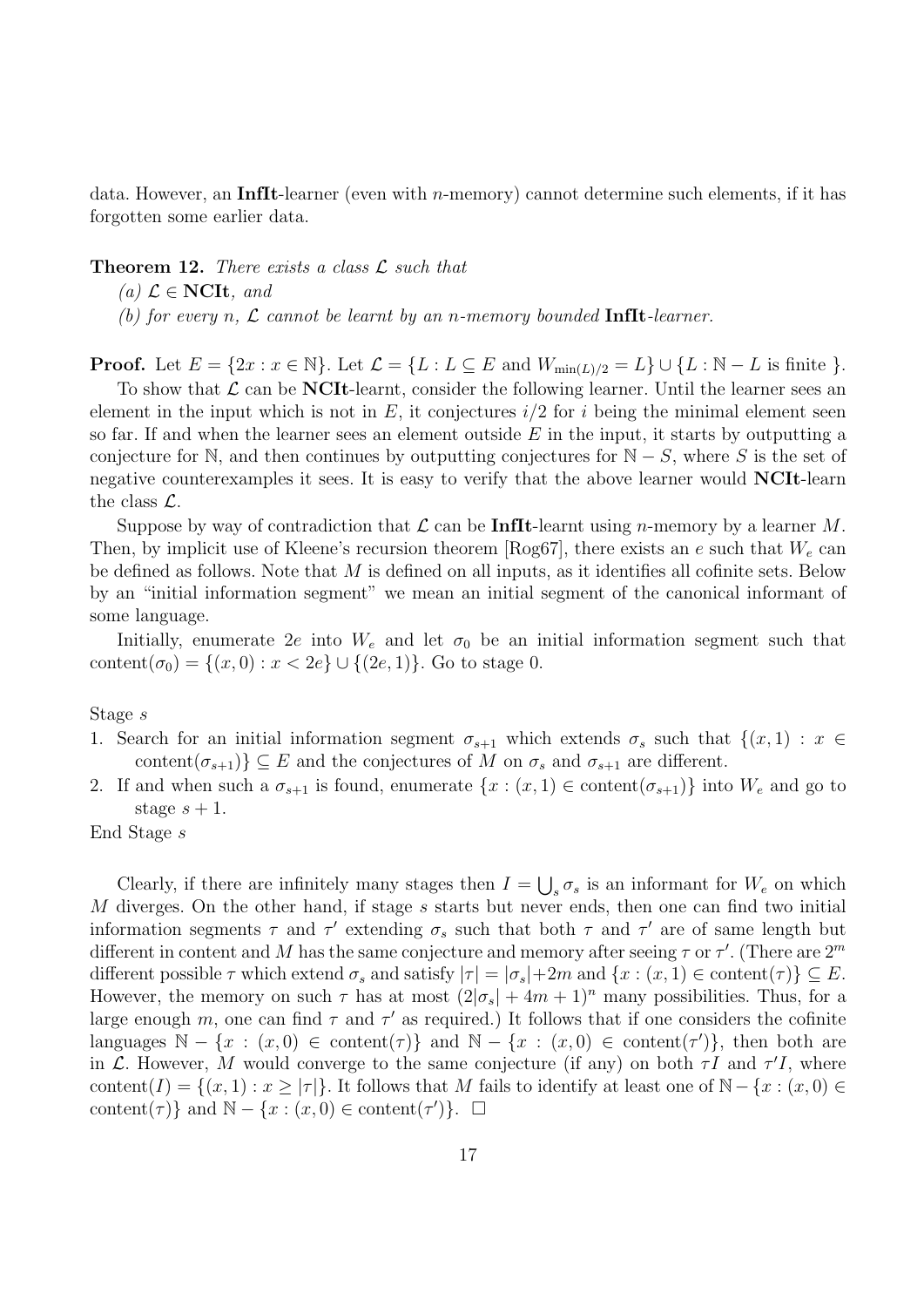#### 3.2 Indexed Classes

Unlike the case of **NCIt-learnability** (without access to additional information), class-preserving learnability of indexed classes can be achieved if an NCIt-learner has access to the maximal element or the number of elements seen so far. Here a learner is class-preserving (for learning a class  $\mathcal{L}$ ) if it only conjectures decision procedures for languages in the class  $\mathcal{L}$ .

**Theorem 13.** (a) Every indexed class can be **NCIt**-identified by a class-preserving learner when it is given the maximal element seen so far as additional information.

(b) Every indexed class can be  $\text{NCIt}-\text{identified}$  by a class-preserving learner when it is given the number of elements seen so far as additional information.

**Proof.** (a) Suppose  $\mathcal{L}$  is an indexed class, and  $L_0, L_1, \ldots$  is its listing where  $x \in L_i$  can be effectively determined in x and i. Let  $L_i[m]$  denote  $\{x \in L_i : x \leq m\}$ . The conjectures of the learner would be of the form:  $p(j, S, X)$ , where  $p(j, S, X)$  is a decision procedure for  $L_j$ , and  $S$ , X are finite sets with some properties.

Suppose T is an input text for a language L, where  $T(n) = x_n$ . Inductively, if  $p(j_n, S_n, X_n)$ is the output after  $T[n]$  has been seen, then the following invariants will hold.

(A) For each  $j \in S_n$ ,  $L_j \subseteq L$ , and  $X_n \subseteq L$ .

(B) content $(T[n]) \subseteq X_n \cup \bigcup_{j \in S_n} L_j$ ,

(C) For all  $j < j_n$ ,  $L_j \neq L$ .

(D) If  $j_n \notin S_n$ , then either  $n = 0$  or  $j_n = j_{n-1} + 1$ .

(E)  $X_n \subseteq X_{n+1}, S_n \subseteq S_{n+1}, j_n \leq j_{n+1}.$ 

Initially,  $M(\lambda) = (0, \emptyset, \emptyset)$ . The learner on the input  $p(j_n, S_n, X_n)$  and the new element  $x_n$ , the counterexample  $y_n$ , and the maximal element m seen so far, does the following:

(i) If  $y_n = #$ , then  $S_{n+1} = S_n \cup \{j_n\}$ ; otherwise  $S_{n+1} = S_n$ .

(ii) If  $(X_n \cup \{x_n\} \cup \bigcup_{j \in S_n} L_j[m]) - \{\#\} \subseteq L_{j_n}$ , and  $y_n = \#$ , then  $j_{n+1} = j_n$ ,  $X_{n+1} = X_n$ . Otherwise,  $j_{n+1} = j_n + 1$  and  $X_{n+1} = X_n \cup \{x_n\} - \{\#\}.$ 

It is easy to verify that the invariants are satisfied. Furthermore,  $j_n$  never goes beyond the minimal index for L (see invariant  $(C)$ ). Thus, the sequence of  $j_n$  converges, as well as  $S_n$  and  $X_n$  converge (as  $X_{n+1} \neq X_n$  implies  $j_{n+1} \neq j_n$ , and  $S_n \subseteq \{j : j \leq j_n\}$ , and using invariants (D) and (E)). Moreover, the last conjecture is correct by (A) and (B), and using  $(X_n \cup \{x_n\} \cup \bigcup_{j \in S_n} L_j[m]) - \{\#\} \subseteq L_{j_n}$  from the clause (ii) (as there is no further mind change).

(b) The only change is in (ii) above, which is replaced by: (m below denotes the number of elements seen so far by the learner)

(ii) If the first m elements in  $(X_n \cup \{x_n\} \cup \bigcup_{j \in S_n} L_j) - \{\#\}$  are included in  $L_{j_n}$ , and  $y = \#$ , then  $j_{n+1} = j_n$ ,  $X_{n+1} = X_n$ . Otherwise,  $j_{n+1} = j_n + 1$  and  $X_{n+1} = X_n \cup \{x_n\} - \{\#\}.$ 

The rest of the proof is similar to the part (a), and we omit the details.  $\Box$ 

Still, any n feedback queries might not help to achieve class-preserving learnability of indexed classes by NCIt-learners.

The following result can be proved by using the technique of Theorem 32 in [JK07], where it is shown that some indexed class cannot be NCIt-learnt with respect to any class preserving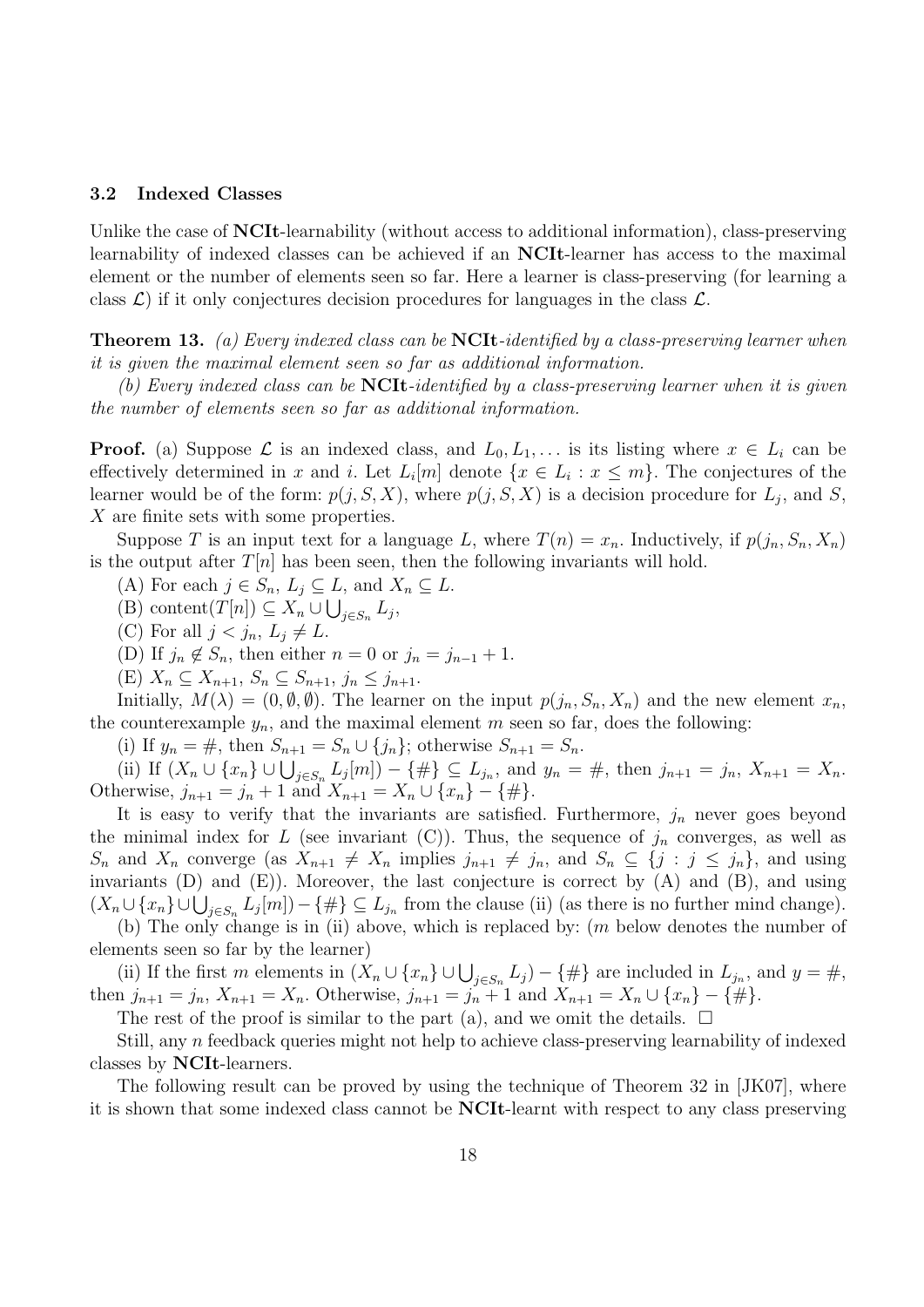hypothesis space. The necessary modification of the proof in [JK07] makes sure that the construction preserves the answers for the feedback queries in building the diagonalizing language. We omit the details.

Theorem 14. There exists an indexed class which cannot be learnt by a class-preserving NCItlearner using n-feedback.

# 4 Hierarchy of *n*-Feedback and *n*-Memory Learners

In this section, we show that, in the context of **NCIt**-learnability,  $n + 1$  stored input elements seen and  $n+1$  feedback queries provide more capability than n stored input elements seen and, respectively, *n* feedback queries. Note that, on the negative sides of both results, neither **NCIt**learners storing just up to n elements seen, nor **NCIt**-learner using just up to n feedback queries can be helped even if they have access to the maximal element and the number of elements seen so far. On the other hand, learners witnessing the positive sides of both results do not need access to negative counterexamples (refuting conjectures containing data in excess of the target language).

Intuitively, the following technique is used to prove Theorems 15 and 16 below. Consider the classes

 $\mathcal{L}_1 = \{W_e : W_e \subseteq \{\langle e, x \rangle : x \in \mathbb{N}\}\}\,$  and

 $\mathcal{L}_2 = \{W_e \cup \{ \langle e, x \rangle \} : W_e \in \mathcal{L}_1, W_e \text{ is finite and } x > \max(\{x' : \langle e, x' \rangle \in W_e \})\}.$ 

Then,  $\mathcal{L} = \mathcal{L}_1 \cup \mathcal{L}_2$  cannot be **InfEx**-learnt, though each of  $\mathcal{L}_1$  and  $\mathcal{L}_2$  can be **TxtEx**-learnt. This result can be proven in a way similar to the non-union theorem [BB75]. We then modify the above class as follows:

 $\mathcal{L}'_1 = \{W_e : W_e \subseteq \{ \langle e, j, x \rangle : x \in \mathbb{N} \}$  and for each x, there exists at most one  $j \geq 1$  such that  $\langle e, j, x \rangle \in W_e$ , and

 $\mathcal{L}_2' = \{W_e \cup \{\langle e, j_1, x \rangle, \langle e, j_2, x \rangle\} : W_e \in \mathcal{L}_1', W_e \text{ is finite, } x > \max(\{x' : (\exists j) [\langle e, j, x' \rangle \in W_e]\}),\}$ and  $1 \leq j_1 < j_2 \leq n+2$ .

Then,  $\mathcal{L}'_1 \cup \mathcal{L}'_2$  becomes learnable as long as one can "detect" whether there are  $j_1, j_2$  such that  $1 \leq j_1 < j_2 \leq n+1$ , and  $\langle e, j_1, x \rangle$  and  $\langle e, j_2, x \rangle$  are in the target language. This can be done if one is allowed  $n + 1$  feedback queries (by checking on the input  $\langle e, j, x \rangle$ ,  $1 \leq j \leq n + 2$ , whether any of  $\langle e, j', x \rangle$  has been seen in the input, for  $1 \leq j' \leq n+2, j' \neq j$ . However, such a check cannot be done by an  $n$ -feedback learner. Negative counterexamples, the maximal element seen so far, and the number of elements seen so far, cause some minor complications. In the construction below elements of the form  $\langle e, 0, x \rangle$  are used mainly to handle the additional information "maximal element seen so far".

The proof for the memory-bounded hierarchy (Theorem 16) uses a similar idea, but instead of using one versus two elements of the form  $\langle e, j, x \rangle$  in  $\mathcal{L}'_1$  and  $\mathcal{L}'_2$ , respectively (for a particular x), one uses " $\leq n+1$  elements or  $n+2$  elements satisfying some property" versus " $n+2$  elements not satisfying the property" (the particular property chosen is that the sum of such  $j$ 's is prime; however various other similar properties could be used). The complication regarding the special property being satisfied for  $n+2$  elements (rather than just using " $\leq n+1$  elements" versus " $n+2$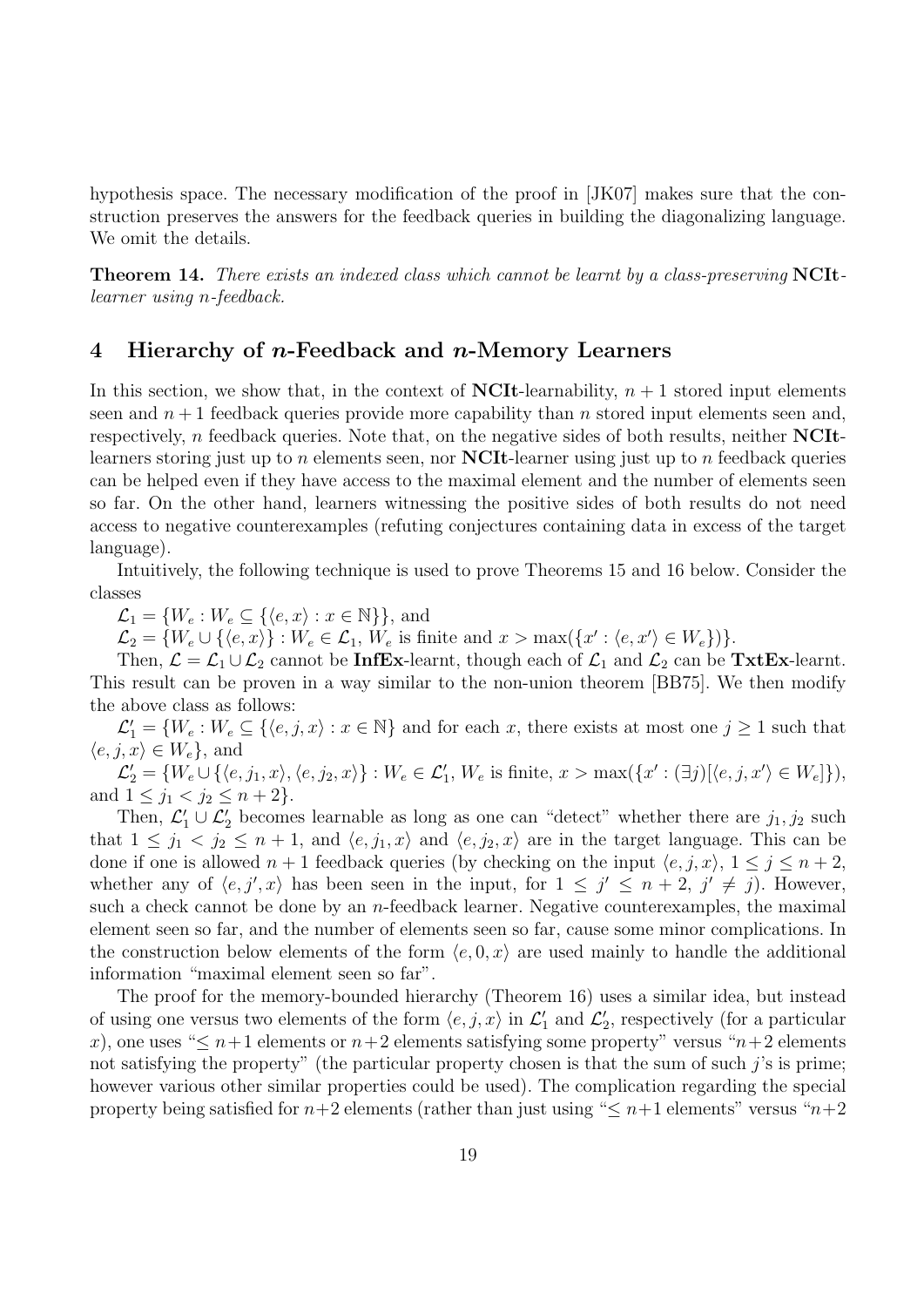elements") was needed to be able to diagonalize against the additional information "number of elements seen so far".

Note that our classes used for demonstrating the advantages of extra feedback/memory are somewhat more transparent than the ones used in [CJLZ99] for the feedback and memory hierarchy; same applies to the corresponding proofs — at least partially, perhaps, due to the fact that corresponding diagonalizations in [CJLZ99] must work against learners vacillating in the limit between a finite number of correct conjectures, whereas it is not necessary in our setting.

We now proceed formally.

**Theorem 15.** Fix  $n \in \mathbb{N}$ . There exists a class  $\mathcal{L}$  such that

(a)  $\mathcal L$  can be iteratively learnt by an  $(n + 1)$ -feedback learner.

(b)  $\mathcal L$  cannot be **NCIt**-learnt using n-feedback queries even if the maximal element and the number of elements in the input seen so far is given to the learner as additional information.

Proof. Let

$$
\mathcal{L}_1 = \{ L : (\exists e) [ \emptyset \subset L \subseteq \{ \langle e, j, x \rangle : j, x \in \mathbb{N} \},
$$
  
\n
$$
W_e = L \text{ and}
$$
  
\nfor all  $x, [\text{card}(\{ j : \langle e, j, x \rangle \in L, j \ge 1 \}) \le 1]$   
\n
$$
\}
$$

$$
\mathcal{L}_2 = \{L : (\exists e, x, j, j' : 1 \le j < j' \le n + 2) \mid W_e \in \mathcal{L}_1, \quad x > \max(\{x' : (\exists j' \ge 1) [\langle e, j', x' \rangle \in W_e] \}) \text{ and } \quad L = W_e \cup \{\langle e, j, x \rangle, \langle e, j', x \rangle \}
$$
\n
$$
\}.
$$

Let  $\mathcal{L} = \mathcal{L}_1 \cup \mathcal{L}_2$ .

It is easy to verify that  $\mathcal L$  can be learnt using  $n+1$  feedback queries. The learner can easily determine e such that the input language is a subset of  $\{\langle e, j, x \rangle : j, x \in \mathbb{N}\}\.$  Initially, on the first non  $\#$  input, the learner outputs e (padded so that the learner can recognize that it is in this phase). For every further input of the form  $\langle e, j, x \rangle$  such that  $1 \leq j \leq n+2$ , the learner queries if the earlier data contains any of the elements in  $\{\langle e, j', x \rangle : 1 \leq j' \leq n+2, j \neq j'\}.$ If so, then the learner outputs a grammar for  $W_e \cup \{\langle e, j, x \rangle, \langle e, j', x \rangle\}$ , for the  $j' \neq j$  such that  $\langle e, j', x \rangle$  belongs to the input seen so far, and does not change its mind any further.

Now suppose, by way of contradiction, that a learner M **NCIt**-identifies  $\mathcal L$  using n feedback queries (along with the maximal element as well as the number of elements seen so far). Then, by implicit use of Kleene's recursion theorem, there exists an e such that  $W_e$  may be defined as follows.

Initially,  $W_e$  contains  $\langle e, 0, 0 \rangle$ . Let  $W_e^s$  denote  $W_e$  defined by the beginning of stage s. Let  $\sigma_0$ be a sequence with the content  $\{\langle e, 0, 0 \rangle\}$ . Let  $\sigma_s$  denote the initial segment constructed before stage s (it will be the case that  $W_e^s = \text{content}(\sigma_s)$ ). Furthermore,  $f_s(i)$  will be a function denoting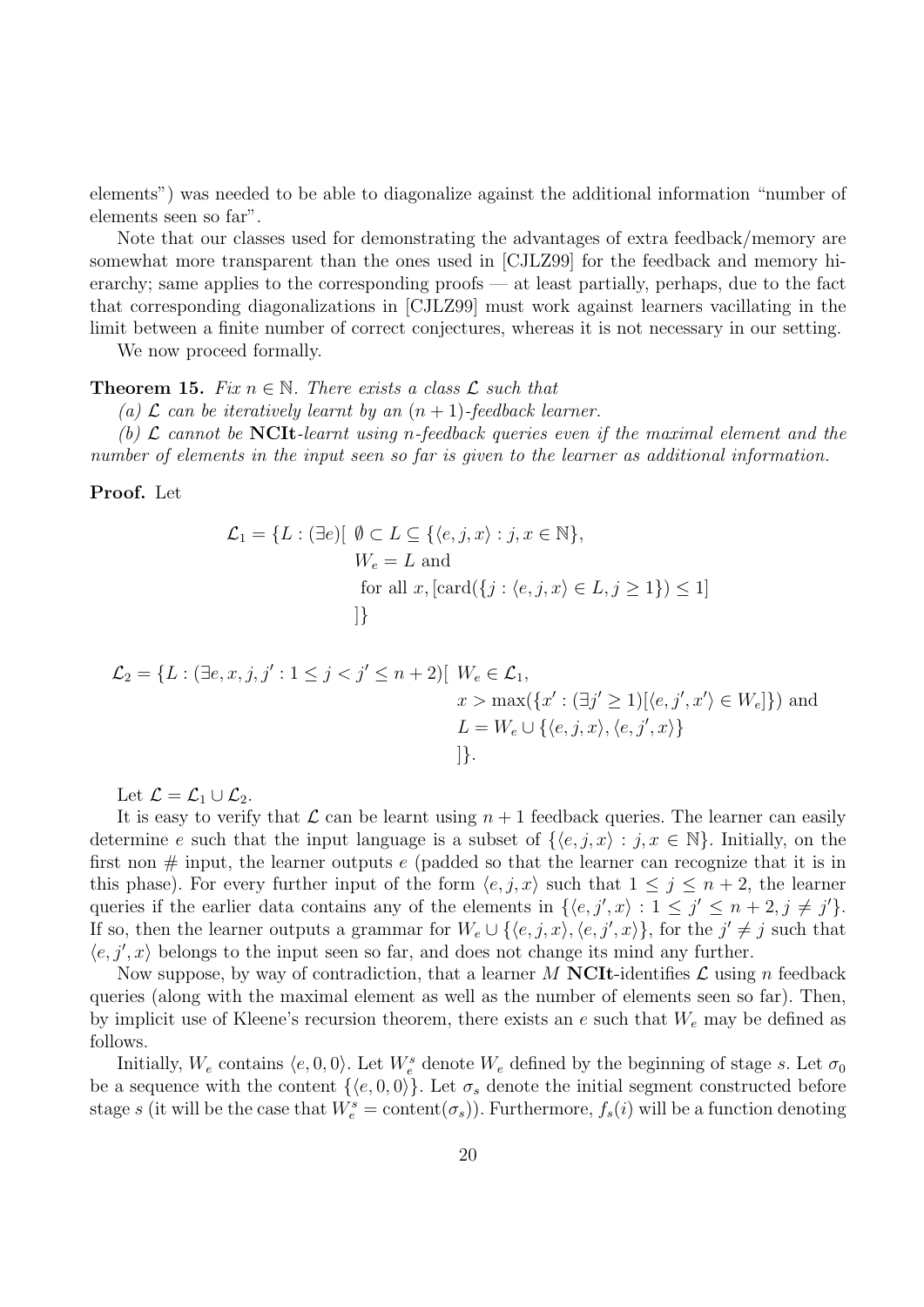counterexamples given to the learner M on its conjecture i (in the simulation at stage s). It will be the case that the range of  $f_s$  (except for  $\#$ ) is a subset of  $E_s$  — which we will bar from belonging to  $W_e$  to maintain the validity of any negative counterexamples given. Initially,  $f_0(i) = #$ , for all *i*, and  $E_0 = \emptyset$ . Let  $x_s$  denote the least number such that  $W_e^s \cup E_s \subseteq \{\langle e, j, x \rangle : x < x_s\}$ . Go to stage 0.

## Stage s

1. Let  $m > x_s$  be a large enough number such that  $\langle e, 0, m \rangle > \max(\text{content}(\sigma_s) \cup \{\langle e, j, x \rangle :$  $x_s \le x \le x_s + 1$  and  $1 \le j \le n + 2$ ).

Enumerate  $\langle e, 0, m \rangle$  in  $W_e$ , and let  $\tau = \sigma_s \diamond \langle e, 0, m \rangle$ .

- 2. Simulate M by giving counterexamples according to  $f_s$ . Dovetail steps 3 and 4 until one of them succeeds. If step 3 succeeds before step 4, if ever, then go to step 5. If step 4 succeeds before step 3, if ever, then go to step 6. Here we assume that step 3 has some priority in the sense that if it can succeed for  $t \leq s$ , then it succeeds first, with  $\sigma$  being the shortest one for which such  $t \leq s$  exists.
- 3. (\* This step checks if any of the counterexamples provided, as given by  $f_s$ , is potentially not a least counterexample. \*).

Search for a  $\sigma \subseteq \tau$  and a t such that  $W_{M(\sigma),t}$  – content $(\tau) \neq \emptyset$  and  $\min(W_{M(\sigma),t}$  – content $(\tau)$ )  $\neq$  $f_s(M(\sigma))$ .

- 4. (\* This step tries to force a mind change by  $M$ . \*)
	- Search for a  $j, j', x$  such that  $1 \leq j, j' \leq n+2, j \neq j', x_s \leq x \leq x_s+1$  and (a)  $M(\tau \diamond \langle e, j, x \rangle) \downarrow \neq M(\tau) \downarrow$  or

(b)  $M(\tau \diamond \langle e, j, x \rangle \langle e, j', x \rangle) \downarrow \neq M(\tau) \downarrow$ , where M on previous conjecture  $M(\tau \diamond \langle e, j, x \rangle)$ and new data  $\langle e, j', x \rangle$  did not query  $\langle e, j, x \rangle$ .

5. Let

 $\sigma_{s+1} = \tau,$  $f_{s+1}(M(\sigma)) = \min(W_{M(\sigma),t} - \text{content}(\tau)),$  $f_{s+1}(i) = f_s(i)$ , for  $i \neq M(\sigma)$ ,  $W_e^{s+1} = W_e$  enumerated until now.  $E_{s+1} = E_s \cup \{f_{s+1}(M(\sigma))\},$  and  $x_{s+1}$  = the least number such that  $W_e^{s+1} \cup E_{s+1} \subseteq \{ \langle e, j, x \rangle : x < x_{s+1} \}.$ 

Go to stage  $s + 1$ .

6. In case (a) let  $\sigma_{s+1} = \tau \diamond \langle e, j, x \rangle$ .

In case (b) let  $\sigma_{s+1} = \tau \circ \langle e, j'', x' \rangle \langle e, j', x \rangle$ , where  $j'', x'$  is such that  $1 \leq j'' \leq n+2$  and  $x \neq x', x_s \leq x' \leq x_s + 1$  and  $\langle e, j'', x' \rangle$  is not queried by  $M(\tau \diamond \langle e, j, x \rangle \langle e, j', x \rangle)$ .

Let  $W_e^{s+1} = \text{content}(\sigma_{s+1})$  and update  $E_{s+1} = E_s$ ,  $f_{s+1} = f_s$  and  $x_{s+1} =$  the least number such that  $W_e^{s+1} \cup E_{s+1} \subseteq {\{\langle e, j, x \rangle : x < x_{s+1}\}.}$ 

```
Go to stage s + 1
```
End stage s

Now, if there are infinitely many stages, then  $W_e \in \mathcal{L}_1$ , and  $T = \bigcup_s \sigma_s$  is a text for  $W_e$ . As M identifies  $W_e$ ,  $M(T)$  converges. Thus, for a large enough stage s, step 3 would not succeed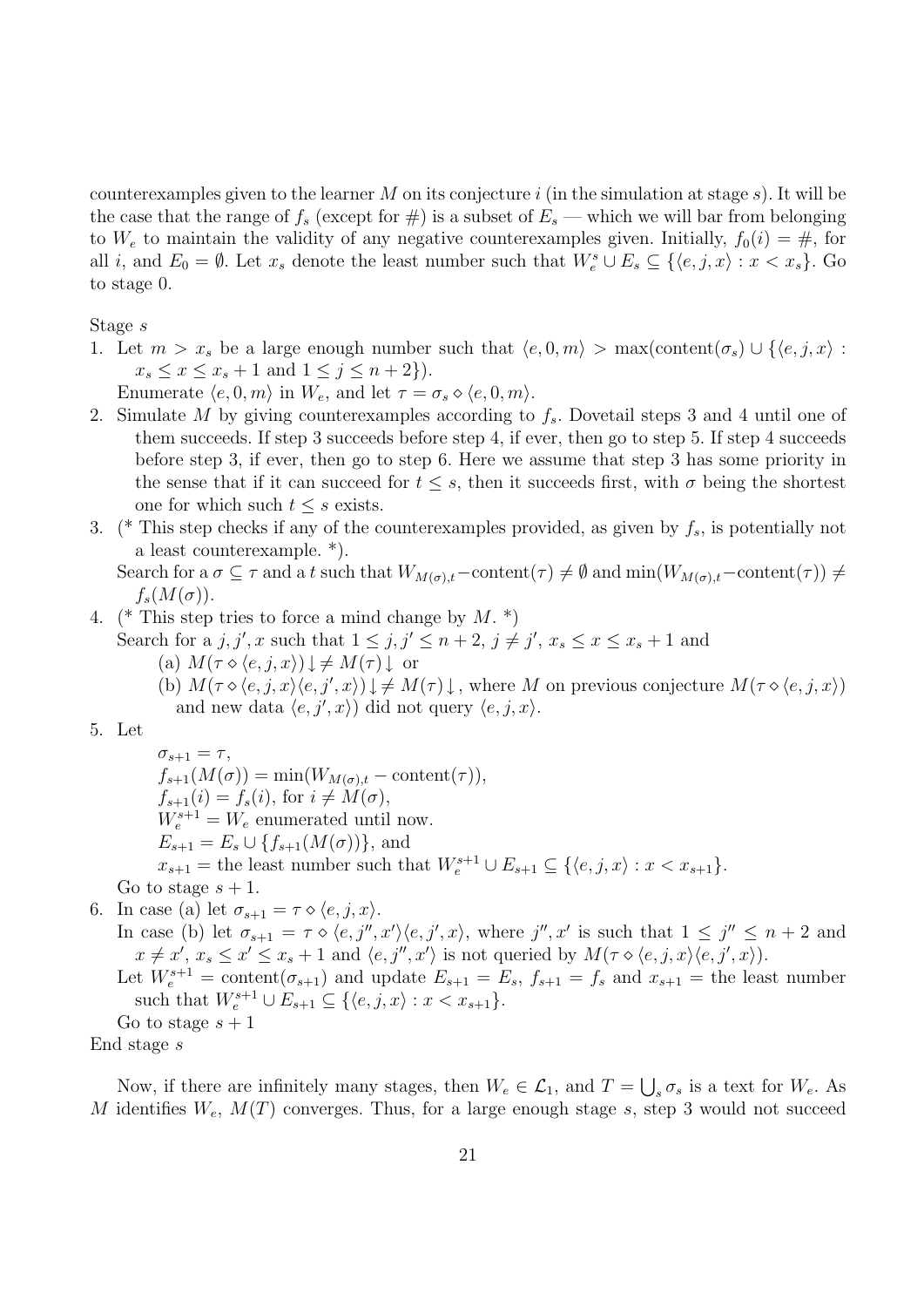anymore (as the least counterexamples would have been found by then). Thus, step 4 succeeds infinitely often, and M does not converge on T, a contradiction to the assumption that  $M(T)$ converges.

Thus, there are only finitely many stages. Suppose stage s starts but does not end. Hence the counterexamples as given by  $f_s$  on initial segments of  $\tau$  (as in stage s) are correct (and least ones, whenever they exist). Let  $\langle e, j', x_s \rangle, \langle e, j, x_s \rangle, j \neq j'$  with  $1 \leq j, j' \leq n+2$ , be such that M on the previous conjecture  $M(\tau \circ \langle e, j, x_s \rangle)$  and new input  $\langle e, j', x_s \rangle$ , does not query  $\langle e, j, x_s \rangle$ . Note that  $M(\tau) \downarrow = M(\tau \diamond \langle e, j, x_s \rangle) \downarrow = M(\tau \diamond \langle e, j, x_s \rangle \langle e, j', x_s \rangle) \downarrow$ , and  $W_{M(\tau)}$  either does not enumerate any element outside content( $\tau$ ), or the least such element is  $f_s(M(\tau))$  (by non-success of steps 3 and 4), where  $f_s(M(\tau))$  is different from  $\langle e, j, x_s \rangle$ ,  $\langle e, j', x_s \rangle$  (by definition of  $x_s$ ). Thus, M does not **NCIt** learn with n feedback queries the language  $W_e \cup \{\langle e, j, x_s \rangle, \langle e, j', x_s \rangle\}$ , which belongs to  $\mathcal{L}_2$ .  $\square$ 

**Theorem 16.** Let  $n \in \mathbb{N}$ . There exists a class  $\mathcal{L}$  such that

(a)  $\mathcal L$  can be iteratively learnt using  $(n + 1)$ -memory.

(b)  $\mathcal L$  cannot be learnt by an **NCIt**-learner using n-memory, even if the learner is given the number of elements and the maximal element seen so far as additional information.

Proof. Let

$$
\mathcal{L}_1 = \{ L : (\exists e) [\emptyset \subset L \subseteq \{ \langle e, j, x \rangle : j, x \in \mathbb{N} \},\
$$
  
\n
$$
W_e = L \text{ and}
$$
  
\nfor all  $x[\text{card}(\{ j : \langle e, j, x \rangle \in L, j \ge 1 \}) \le n + 1 \text{ or } [\text{card}(\{ j : \langle e, j, x \rangle \in L, j \ge 1 \}) = n + 2 \text{ and } \sum_{\langle e, j, x \rangle \in L} j \text{ is a prime number } ] ]$   
\n
$$
\}
$$

$$
\mathcal{L}_2 = \{L : (\exists e, x) [ \ W_e \in \mathcal{L}_1, \n x > \max(\{x' : \langle e, j, x' \rangle \in W_e, j' \ge 1\}), \n L = W_e \cup \{\langle e, j, x \rangle : j \ge 1, \langle e, j, x \rangle \in L\} \text{ and } \n [card(\{j : \langle e, j, x \rangle \in L, j \ge 1\}) = n + 2 \text{ and } \n \sum_{\langle e, j, x \rangle \in L} j \text{ is not a prime number } \}
$$

Let  $\mathcal{L} = \mathcal{L}_1 \cup \mathcal{L}_2$ .

It is easy to verify that  $\mathcal L$  can be learnt using  $n+1$  memory. The learner can easily determine e such that the input language is a subset of  $\{\langle e, j, x \rangle : j, x \in \mathbb{N}\}\.$  Initially, on the first non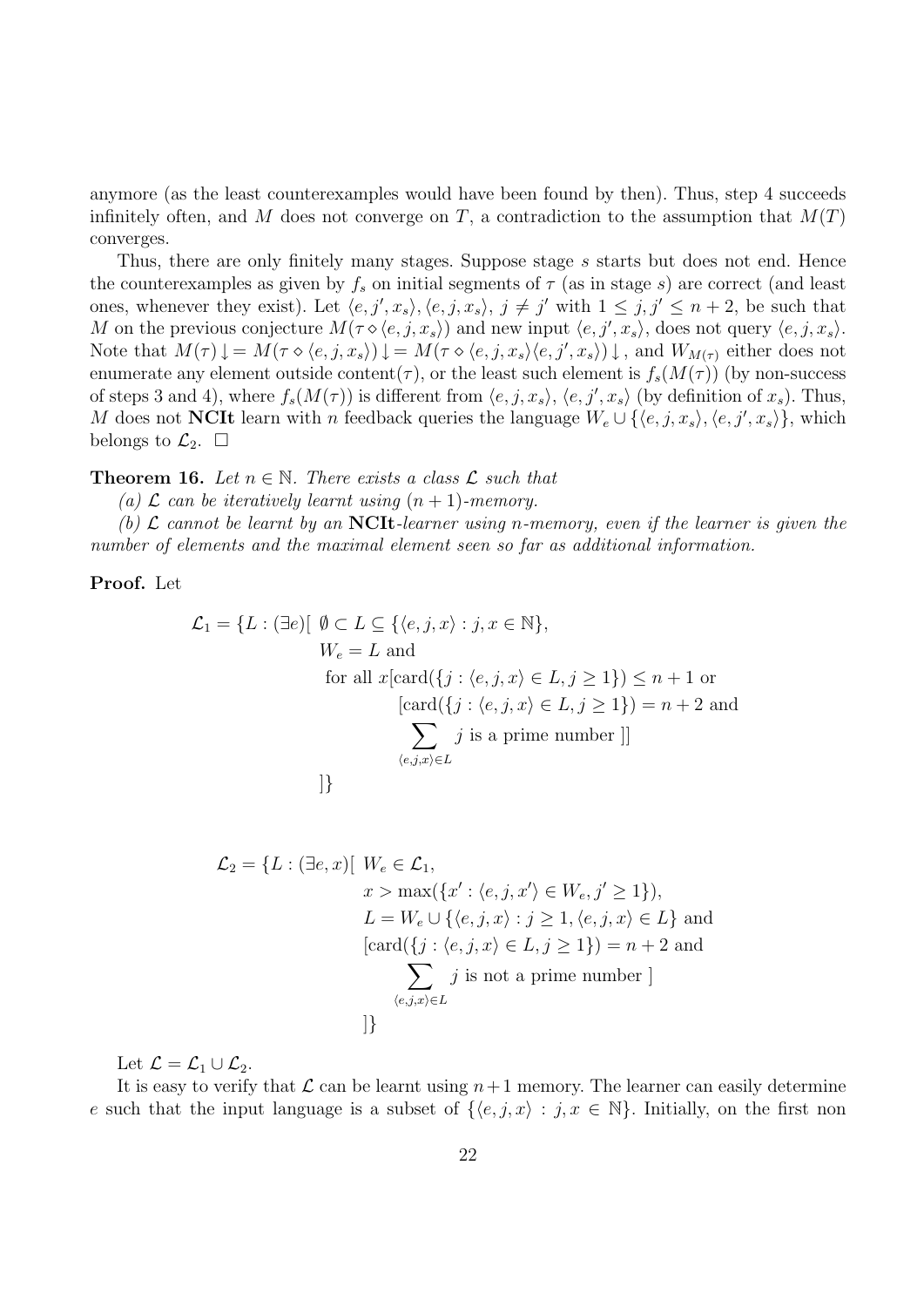$#$  input, the learner outputs e (padded so that it can recognize that it is in this phase). The memory of the learner always consists of all elements of the form  $\langle e, j, x \rangle$  seen so far (unless it exceeds  $n + 1$ , for the maximal x such that, for some j',  $\langle e, j', x \rangle$  is seen in the input so far. If and when a learner sees an input  $\langle e, j, x \rangle$ ,  $j \geq 1$ , such that it has memorized  $n + 1$  distinct elements from the set  $\{\langle e, j', x \rangle : j' \geq 1, j' \neq j\}$ , and  $j + \sum_{\langle e, j', x \rangle \in \text{memory}} j'$  is not a prime number, then it outputs  $W_e \cup {\langle e, j, x \rangle} \cup {\langle e, j', x \rangle} : \langle e, j', x \rangle$  in memory }, and never changes its mind thereafter.

Now suppose, by way of contradiction, that a learner M **NCIt**-identifies  $\mathcal{L}$  using n-memory (along with the maximal element as well as the number of elements seen so far). Then, by implicit use of Kleene's recursion theorem, there exists an e such that  $W_e$  may be defined as follows.

Initially,  $W_e$  contains  $\langle e, 0, 0 \rangle$ . Let  $W_e^s$  denote  $W_e$  defined by the beginning of stage s. Let  $\sigma_0$ be a sequence with content  $\{\langle e, 0, 0 \rangle\}$ . Let  $\sigma_s$  denote the initial segment constructed before stage s (it will be the case that  $W_e^s = \text{content}(\sigma_s)$ ). Furthermore,  $f_s(i)$  will be the function denoting counterexamples given to the learner M on its conjecture  $i$  (in the simulation at stage  $s$ ). It will be the case that the range of  $f_s$  (except for  $\#$ ) is a subset of  $E_s$  — which we will bar from belonging to  $W_e$  to maintain the validity of any negative counterexample given. Initially,  $f_0(i) = \#$ , for all *i*, and  $E_0 = \emptyset$ . Let  $x_s$  denote the least number such that  $W_e^s \cup E_s \subseteq {\langle e, j, x \rangle : x < x_s}$ . Go to stage 0.

Stage s

1. Let  $w > n + 1$  be a large enough number such that  $(w + \text{card}(\text{content}(\sigma_s)) + 2)^n < \binom{w}{n+1}$ . Let w' be such that for all distinct  $c, c' \leq (n+1) * 2^w$ , there exists a p with  $2^w < p \leq w'$ such that  $c + p$  is a prime, but  $c' + p$  is not a prime. Let  $m > x_s$  be such that  $\langle e, 0, m \rangle >$  $\max(\mathrm{content}(\sigma_s) \cup \{\langle e, j, x_s \rangle : 1 \leq j \leq w'\}).$ 

Enumerate  $\langle e, 0, m \rangle$  in  $W_e$ , and let  $\tau = \sigma_s \diamond \langle e, 0, m \rangle$ .

- 2. Simulate M by giving counterexamples according to  $f_s$ . Dovetail steps 3 and 4 until one of them succeeds. If step 3 succeeds before step 4, if ever, then go to step 5. If step 4 succeeds before step 3, if ever, then go to step 6. Here we assume that step 3 has some priority in the sense that if it can succeed for  $t \leq s$ , then it succeeds first, with  $\sigma$  being the shortest for which such  $t \leq s$  exists.
- 3. Search for a  $\sigma \subseteq \tau$  and a t such that  $W_{M(\sigma),t}$  content $(\tau) \neq \emptyset$  and  $\min(W_{M(\sigma),t}$  content $(\tau)$ )  $\neq$  $f_s(M(\sigma))$ .
- 4. Search for a  $\tau'$  such that either
	- (a) content( $\tau'$ ) content( $\tau$ )  $\subseteq$  { $\langle e, j, x_s \rangle : 1 \leq j \leq w' \rangle$ , and card(content( $\tau'$ ) content( $\tau$ )  $\leq n+1$ , and  $M(\tau') \neq M(\tau)$  or
	- (b) content( $\tau'$ ) content( $\tau$ )  $\subseteq$  { $\langle e, j, x_s \rangle : 1 \leq j \leq w'$ }, and card(content( $\tau'$ ) content( $\tau$ )) =  $n+2$ , and  $\sum_{\langle e,j,x\rangle \in \text{content}(\tau')-\text{content}(\tau)} j$  is a prime number, and  $M(\tau') \neq$  $M(\tau)$ .
- 5. Let

 $\sigma_{s+1} = \tau$ ,  $f_{s+1}(M(\sigma)) = \min(W_{M(\sigma),t} - \text{content}(\tau)),$  $f_{s+1}(i) = f_s(i)$ , for  $i \neq M(\sigma)$ ,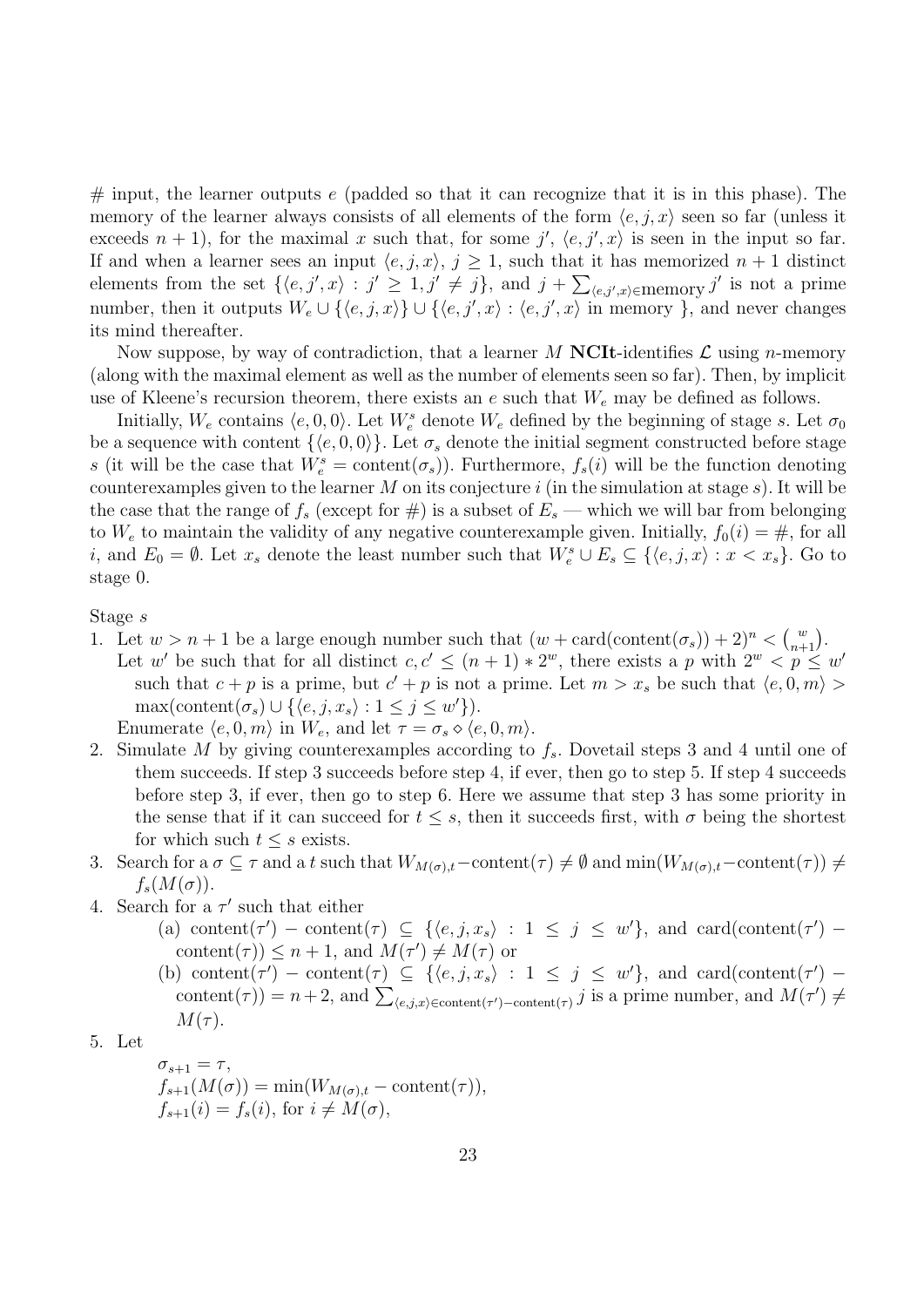$W_e^{s+1} = W_e$  enumerated until now.  $E_{s+1} = E_s \cup \{f_{s+1}(M(\sigma))\},\$ and  $x_{s+1}$  = the least number such that  $W_e^{s+1} \cup E_{s+1} \subseteq \{ \langle e, j, x \rangle : x < x_{s+1} \}.$ 

Go to stage  $s + 1$ .

6. Let  $\sigma_{s+1} = \tau'$ ,

Let  $W_e^{s+1} = \text{content}(\sigma_{s+1})$  and update  $E_{s+1} = E_s$ ,  $f_{s+1} = f_s$  and  $x_{s+1} =$  the least number such that  $W_e^{s+1} \cup E_{s+1} \subseteq \{ \langle e, j, x \rangle : x < x_{s+1} \}.$ 

Go to stage  $s + 1$ 

End stage s

Now, if there are infinitely many stages, then  $W_e \in \mathcal{L}_1$ , and  $T = \bigcup_s \sigma_s$  is a text for  $W_e$ . As M identifies  $W_e$ ,  $M(T)$  converges. Thus for large enough stage s, step 3 would not succeed anymore (as the least counterexamples would have been found by then). Thus, step 4 succeeds infinitely often, and M does not converge on T, a contradiction to the assumption that  $M(T)$  converges.

Thus, there are only finitely many stages. Suppose stage s starts but does not end. Hence the counterexamples as in  $f_s$  on initial segments of  $\tau$  (as in stage s) are correct. Let the parameters below be as in stage s. For each set S of  $n+1$  elements in  $\{2^j : 1 \le j \le w\}$ , let  $\tau_S$  be such that  $\tau \subseteq \tau_S$  and content $(\tau_S)$  – content $(\tau) = S$ . Let  $q_S = \sum_{\langle e,j,x \rangle \in S} j$ . Let  $S, S'$  be distinct sets of  $n+1$ elements in  $\{2^j : 1 \le j \le w\}$  such that memory of  $M(\tau_S)$  and memory of  $M(\tau_{S'})$  are same. Note that there exist such distinct S, S' by the hypothesis on w. Furthermore,  $q_S \neq q_{S'}$ . Now, let p be such that  $2^w < p \leq w'$ , and  $q_S + p$  is a prime number, but  $q_{S'} + p$  is not a prime number. Then, as  $M(\tau) = M(\tau_{S'}) = M(\tau_S) = M(\tau_S \diamond \langle e, p, x_s \rangle^\infty)$ , we also have  $M(\tau) = M(\tau_{S'} \diamond \langle e, p, x_s \rangle^\infty)$ . Furthermore,  $W_{M(\tau)}$  either does not enumerate any element outside content( $\tau$ ), or the least such element is  $f_s(M(\tau))$  (by non-success of step 3), which is different from  $\langle e, p, x_s \rangle$  (by the definition of  $x_s$ ). Thus,  $M(\tau_{S'} \diamond \langle e, p, x_s \rangle^{\infty})$  does not converge to a grammar for content $(\tau_{S'}) \cup \{\langle e, p, x_s \rangle\},\$ which is a member of  $\mathcal{L}_2$ .  $\square$ 

# 5 Advantages of Different Types of Additional Information Over Other Types

In this section we study tradeoffs between different types of additional information in the context of NCIt-learnability.

# 5.1 Comparison of Feedback and Memory Bounded Learning

Results of this subsection significantly strengthen corresponding results given in [CJLZ99]. Namely, they demonstrate that, in the context of **NCIt**-learnability, just one stored input element can provide more than any  $n$  feedback queries (even if, in addition, the learner has access to the maximal element and the number of elements seen so far), and, conversely, one feedback query can do more than any  $n$  stored input elements seen so far (and, additionally, the maximal element and the number of elements seen so far). Moreover, the iterative learners witnessing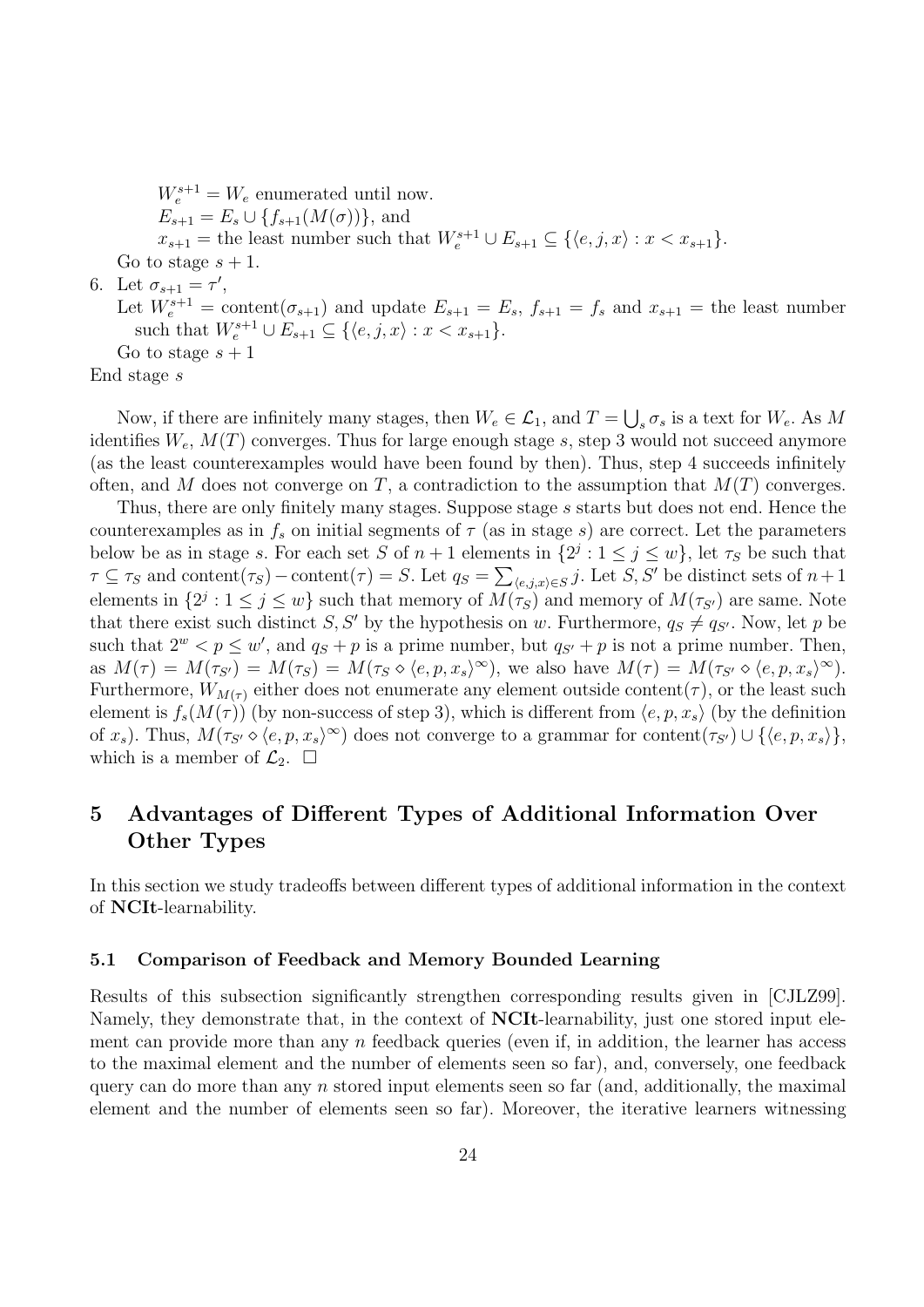the positive sides of these results do not use negative counterexamples to conjectures containing extra elements.

#### **Theorem 17.** There exists a class  $\mathcal{L}$  such that

(a)  $\mathcal L$  can be TxtIt-identified by a 1-memory bounded learner, but

(b)  $\mathcal L$  cannot be **NCIt**-learnt using n-feedback (even if the learner is given the maximal element and the number of elements seen so far as additional information).

**Proof.** For each s, let  $\mathcal{L}_s$  denote the class  $\mathcal{L}$  used in the proof of Theorem 15. Let  $\mathcal{S} = \bigcup_s \mathcal{L}_s$ . Then, by Theorem 15, S cannot be **NCIt-learnt** using *n*-feedback. However, S can be TxtItidentified using 1-memory: Initially the learner outputs e (padded), so that  $\langle e, \cdot, \cdot \rangle$  is the first element in the input. The learner always memorizes  $\langle e, j', x \rangle$  for the largest x such that  $\langle e, j', x \rangle$ belongs to the input for some  $j' \geq 1$  (as long as there is only one such corresponding j'). Now if some  $\langle e, j, x \rangle$  appears in the input for some  $j \geq 1$ , with  $\langle e, j', x \rangle$  in the memory, where  $j' \neq j$ , then, the learner outputs the grammar for  $W_e \cup \{\langle e, j, x \rangle, \langle e, j', x \rangle\}$ , and never changes its mind thereafter.  $\square$ 

**Theorem 18.** There exists a class  $\mathcal{L}$  such that

(a)  $\mathcal L$  can be TxtIt-identified by a 1-feedback learner, but

(b)  $\mathcal L$  cannot be **NCIt**-learnt by an n-memory bounded learner (even if the learner is given the maximal element and the number of elements in the input so far as additional information).

## Proof. Let

$$
\mathcal{L}_1 = \{L : (\exists e)[\emptyset \subset L \subseteq \{\langle e, k, j, x \rangle : k, j, x \in \mathbb{N}\},\
$$
  
\n
$$
W_e = L,
$$
  
\nfor all  $k > 0, j > 0, x, [\langle e, 1, j, x \rangle \in L \text{ iff } \langle e, k, j, x \rangle \in L] \text{ and}$   
\nfor all  $x, [\text{card}(\{j : j \ge 1, \langle e, 1, j, x \rangle \in L\}) = 0 \text{ or}$   
\n $[\langle e, 1, j, x \rangle \in L \text{ for a unique } j \ge 1, \text{ and } \pi_1^2(j) \notin L] ]$   
\n $]\}$ 

$$
\mathcal{L}_2 = \{L : (\exists e, x) [\ W_e \in \mathcal{L}_1, \n x > \max(\{x' : \langle e, k, j, x' \rangle \in W_e, k \in \mathbb{N}, j \ge 1\}) \text{ and } [\langle e, 1, j, x \rangle \in L \text{ for a unique } j \ge 1, \n \pi_1^2(j) \in L, \n D_{\pi_2^2(j)} \subseteq \{ \langle e, k, 0, x \rangle : k, x \in \mathbb{N} \} \text{ and } \n L = W_e \cup D_{\pi_2^2(j)} \cup \{ \langle e, k, j, x \rangle : k \ge 1 \} ]
$$
\n
$$
\}.
$$

Let  $\mathcal{L} = \mathcal{L}_1 \cup \mathcal{L}_2$ .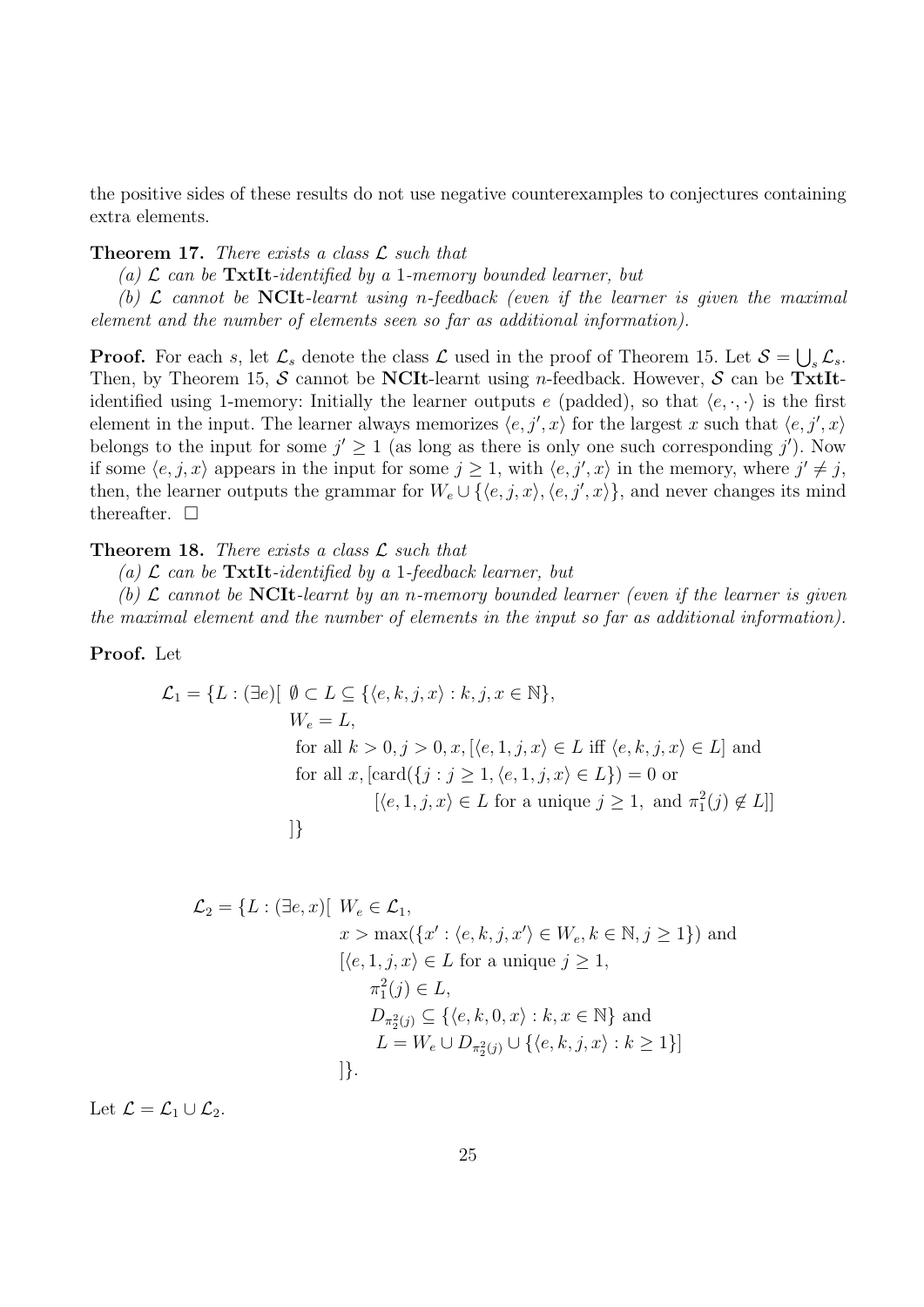Using a proof similar to the proof of Theorem 16, it can be shown that  $\mathcal L$  cannot be **NCI**tlearnt using n-memory (even if the learner is given the maximal element and the number of elements seen so far as additional information). However, the above  $\mathcal L$  is learnable using 1feedback query, as initially the learner can output conjecture  $e$  (actually, a padded version to recognize that it is in this phase), and whenever it receives input of the form  $\langle e, k, j, x \rangle$ , for  $j \geq 1, k \geq 1$ , it can query whether  $\pi_1^2(j)$  is in the text seen so far. If so, then it can change its mind to output grammar for  $W_e \cup D_{\pi_2^2(j)} \cup \{\langle e, k', j, x \rangle : k' \geq 1\}$ , and never change its mind thereafter.  $\square$ 

Another class (which is simpler to state), which can be used for a proof of Theorem 18 would be:

 $\mathcal{L}_1 = \{L : (\exists e)[W_e = L \subseteq \{ \langle e, x \rangle : x \in \mathbb{N} \}]$  and for all  $x, \text{card}(L \cap \{ \langle e, 2x \rangle, \langle e, 2x + 1 \rangle \}) \leq 1 \}.$  $\mathcal{L}_2 = \{L : (\exists e, x)[W_e \in \mathcal{L}_1, L = W_e \cup \{\langle e, 2x \rangle, \langle e, 2x + 1 \rangle\}]\}.$  $\mathcal{L} = \mathcal{L}_1 \cup \mathcal{L}_2.$ 

The diagonalization proof, though similar to the proof of Theorem 16, needs a bit more modification compared to what we needed for the class used in the current proof of Theorem 18.

## 5.2 Advantages of Using Maximal Element/Number of Elements

Results of this subsection demonstrate various advantages that NCIt-learners can get while using the maximal element or/and the number of elements seen so far as additional information.

We begin with two simple useful propositions. The following proposition works if memory, instead of being a set, is allowed to be a multiset (when updating the memory, if a new input element is greater than the current maximal one, the learner must replace the old maximal by the new one, however, the learner may also decide to store a separate copy of the new element — for reasons different from it being maximal, so that it would not be sacrificed when a new greater element appeared). It is open at present whether this proposition holds if memory is just a set, as in the current paper.

**Proposition 19.** Any n-memory bounded learner with the maximal element seen so far as additional information can be simulated by an  $(n + 1)$ -memory bounded learner by using the extra memory for the maximal element seen so far, as long as the memory of the learner is considered as a multi-set, rather than just a set.

**Proposition 20.** An NCIt-learner can learn finite sets when given the number of elements or the maximal element seen so far, and only negative counterexamples (no positive data is needed). Thus, the learner can, for example, do this even when it forgets some of the elements it has received due to some earlier phase.

Proof. For the following without loss of generality, assume that the number of elements and the maximal element seen so far is as in the limit for the input text.

For the case of the number of elements seen so far, the learner tries, one by one, each possible finite set of cardinality m (where m is the number of elements seen so far), until it gets no counterexample.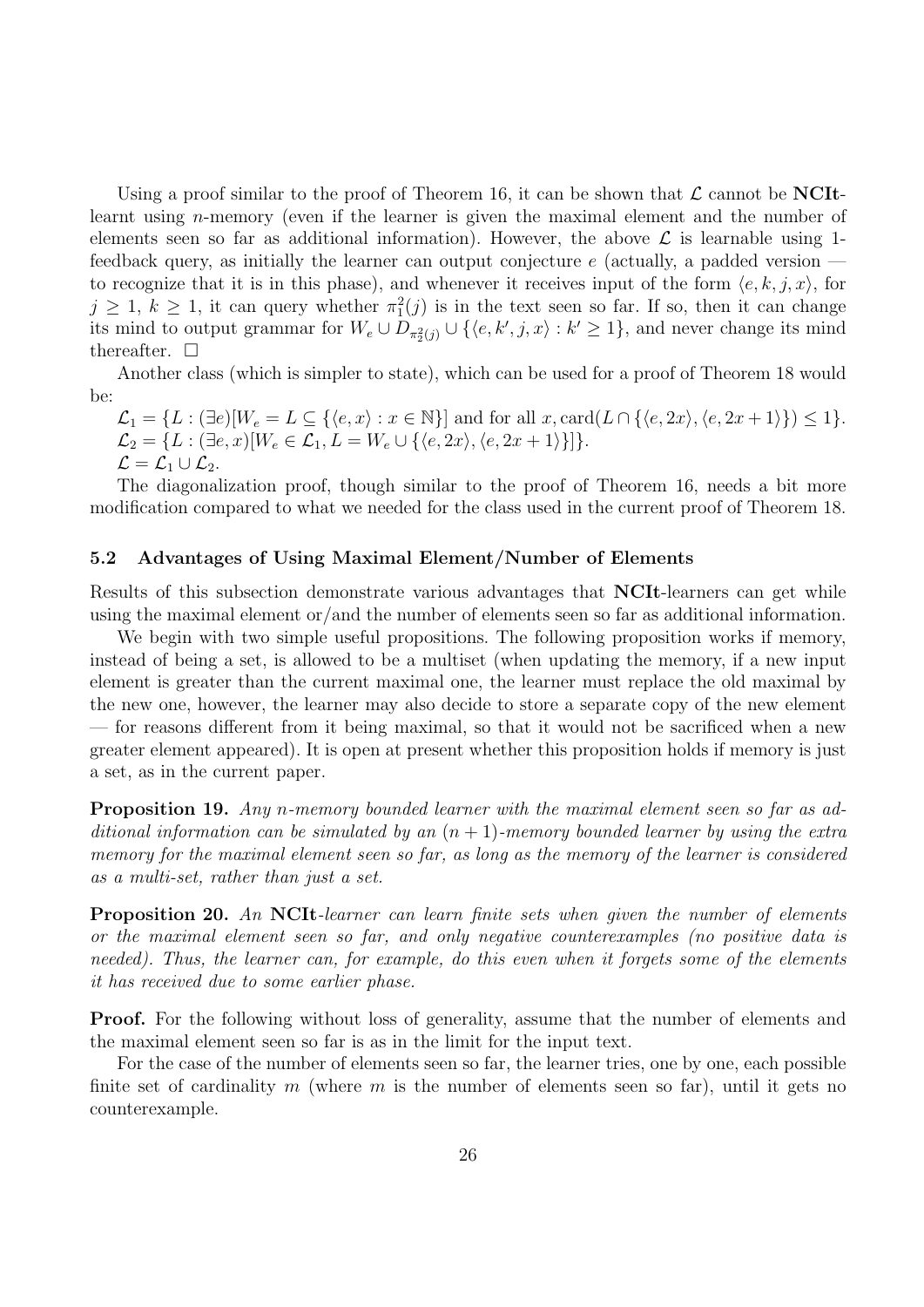For the case of the maximal element seen so far, the learner could just check for each  $x$ smaller than the maximal element whether x belongs to the input language (this can be done by using the conjecture  ${x} - x$  is in the input language iff the conjecture for  ${x}$  does not get a counterexample). That will determine the input language.  $\Box$ 

Our next result shows that adding access to the maximal element seen so far increases the learning capability of **NCIt**-learners storing up to n input elements seen so far. Moreover, a learner witnessing the positive side of the result does not need access to negative counterexamples refuting conjectures containing data in excess of the language to be learned.

The proof of the following theorem uses a modification of the diagonalizing class used in the proof of Theorem 16, though some of the components of that class are not needed. The class  $\mathcal{L}_1$  contains languages which have at most n elements of the form  $\langle e, 1, j, x \rangle$ , for each x, and the class  $\mathcal{L}_2$  contains languages which have  $n+1$  elements of the form  $\langle e, 1, j, x \rangle$ , for maximal x such that  $\langle e, 1, j', x \rangle$  is present in the input for some  $j'$  — in the former case,  $W_e$  is the grammar for the language, and in the latter case the language is finite. This allows for easy learnability using n-memory and the maximal element seen so far — using n-memory one can check which of the above cases applies, and using the maximal element seen so far one can learn finite sets, even if one has forgotten some data. However, n-memory bounded learner cannot learn the class as it cannot recall some forgotten elements, unless it memorizes some large elements — which in turn hurts its learning of the class  $\mathcal{L}_1$ .

#### **Theorem 21.** There exists a class  $\mathcal{L}$  such that

(a)  $\mathcal L$  can be TxtIt-identified by an n-memory bounded learner with the maximal element seen so far as additional input, but

(b)  $\mathcal L$  cannot be **NCIt**-learnt by an *n*-memory bounded learner.

Proof. Let

$$
\mathcal{L}_1 = \{ L : (\exists e) [ W_e = L,
$$
  
\n
$$
\emptyset \subset L \subseteq \{ \langle e, d, r, z \rangle : r, z \in \mathbb{N}, d > 0 \} \text{ and}
$$
  
\nfor all  $x, [\text{card}(\{ j : \langle e, 1, j, x \rangle \in L \}) \le n ]$   
\n
$$
\}.
$$

$$
\mathcal{L}_2 = \{L : (\exists e, x', y) [ L \subseteq \{ \langle e, d, r, z \rangle : d, r, z \in \mathbb{N} \},
$$
  
\nL is finite and  
\n[ for all  $x < x'[\text{card}(\{j : \langle e, 1, j, x \rangle \in L\}) \le n,$   
\n
$$
\max(\{x : \langle e, 1, j, x \rangle \in L\}) = x' \text{ and}
$$
  
\n
$$
\text{card}(\{j : \langle e, 1, j, x' \rangle \in L\}) = n + 1]
$$

 $\rfloor$ }.

Let  $\mathcal{L} = \mathcal{L}_1 \cup \mathcal{L}_2$ .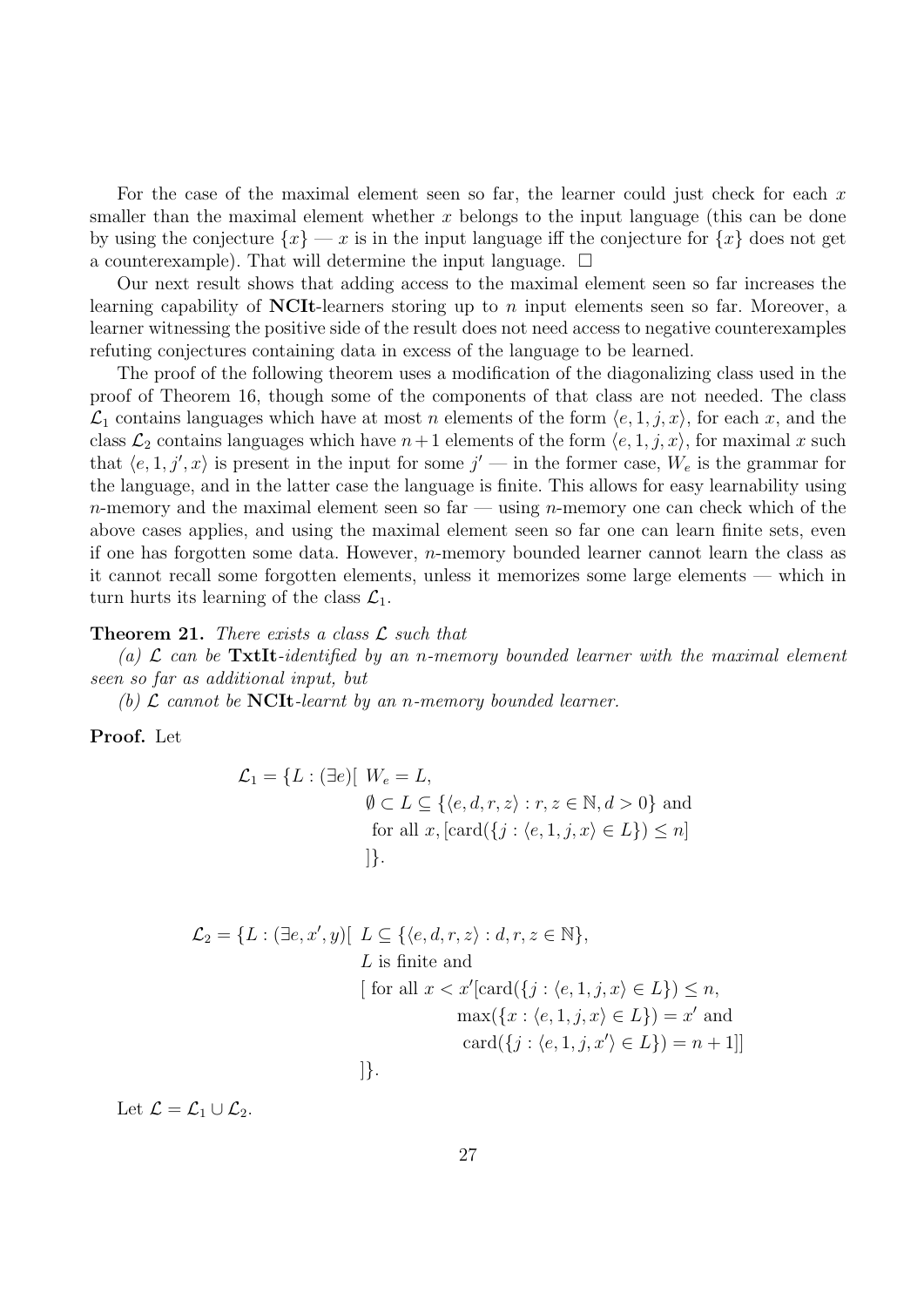It is easy to verify that  $\mathcal L$  can be learnt using *n*-memory plus the maximal element seen so far as additional information. The learner first finds an e such that  $\langle e, d, y, z \rangle$  is in the input language. Then the learner remembers the  $\langle e, 1, j, x \rangle$  in its memory, where x is maximized. The learner continues to output e, until it discovers that the input language contains  $n + 1$  elements of the form  $\langle e, 1, j', x \rangle$ , for the maximal x such that some element of the form  $\langle e, 1, j, x \rangle$  is in the input (for this, the learner needs to memorize only first n such elements — when  $n + 1$ -th such element arrives in the input, it would then already know that the target language contains  $n + 1$  such elements). It then switches to learning finite sets using the maximal element (see Proposition 20).

Now suppose, by way of contradiction, that a learner M **NCIt**-identifies  $\mathcal{L}$  using at most n-memory. Note that, for all e, M is defined on all inputs  $\sigma$  such that content $(\sigma) \subseteq \{ \langle e, d, r, z \rangle :$  $d, r, z \in \mathbb{N}$ , and for all z, card $(\{j : \langle e, 1, j, z \rangle \in \text{content}(\sigma)\}) \leq n$  (as any finite such set can be extended to be a member of  $\mathcal{L}_2$  by adding, for a large enough  $z'$ ,  $\langle e, 1, j, z' \rangle$ , for  $n + 1$  different j). Now, by implicit use of Kleene's recursion theorem, there exists an e such that  $W_e$  may be defined as follows.

Initially,  $W_e$  contains  $\langle e, 2, 0, 0 \rangle$ . Let  $W_e^s$  denote  $W_e$  defined by the beginning of stage s. Let  $\sigma_0$  be a sequence with content  $\{\langle e, 2, 0, 0 \rangle\}$ . Let  $\sigma_s$  denote the initial segment constructed before stage s (it will be the case that  $W_e^s = \text{content}(\sigma_s)$ ). Furthermore,  $f_s(i)$  will be the function denoting counterexamples given to the learner  $M$  on its conjecture  $i$  (in the simulation at stage s). It will be the case that the range of  $f_s$  (except for #) is a subset of  $E_s$  — which we will bar from belonging to  $W_e$  to maintain the validity of any negative counterexample given.

Initially,  $f_0(i) = #$ , for all i, and  $E_0 = \emptyset$ . Let  $x_s$  denote the least number such that  $W_e^s \cup E_s \subseteq$  $\{\langle e, d, j, x \rangle : d, j \in \mathbb{N}, x < x_s\}.$  Go to stage 0.

Stage s

- 1. Simulate M by giving counterexamples according to  $f_s$ . Dovetail steps 2 and 3 until one of them succeeds. If step 2 succeeds before step 3, if ever, then go to step 4. If step 3 succeeds before step 2, if ever, then go to step 5. Here we assume that step 2 has some priority in the sense that if it can succeed for  $t \leq s$ , then it succeeds first, with  $\sigma$  being the shortest for which such  $t \leq s$  exists.
- 2. Search for a  $\sigma \subseteq \sigma_s$  and a t such that  $W_{M(\sigma),t}$  content $(\sigma_s) \neq \emptyset$  and min $(W_{M(\sigma),t}$  content $(\sigma_s)$   $\neq$   $f_s(M(\sigma))$ .
- 3. Search for a  $\tau \supseteq \sigma_s$  such that (a) content( $\tau$ ) content( $\sigma_s$ )  $\subseteq$  { $\langle e, d, y, z \rangle : y, z \in \mathbb{N}, d > 0$ } and for all  $x, [\text{card}(\{j : \langle e, 1, j, x \rangle \in \text{content}(\tau)\}) \leq n]$ , and (b)  $M(\sigma_s) \neq M(\tau)$ .
- 4. Let

 $\sigma_{s+1} = \sigma_s,$  $f_{s+1}(M(\sigma)) = \min(W_{M(\sigma),t} - \text{content}(\tau)),$  $f_{s+1}(i) = f_s(i)$ , for  $i \neq M(\sigma)$ ,  $W_e^{s+1} = W_e$  enumerated until now.  $E_{s+1} = E_s \cup \{f_{s+1}(M(\sigma))\}\text{, and}$ 

 $x_{s+1}$  = the least number such that  $W_e^{s+1} \cup E_{s+1} \subseteq \{ \langle e, d, j, x \rangle : d, j \in \mathbb{N}, x < x_{s+1} \}.$ Go to stage  $s + 1$ .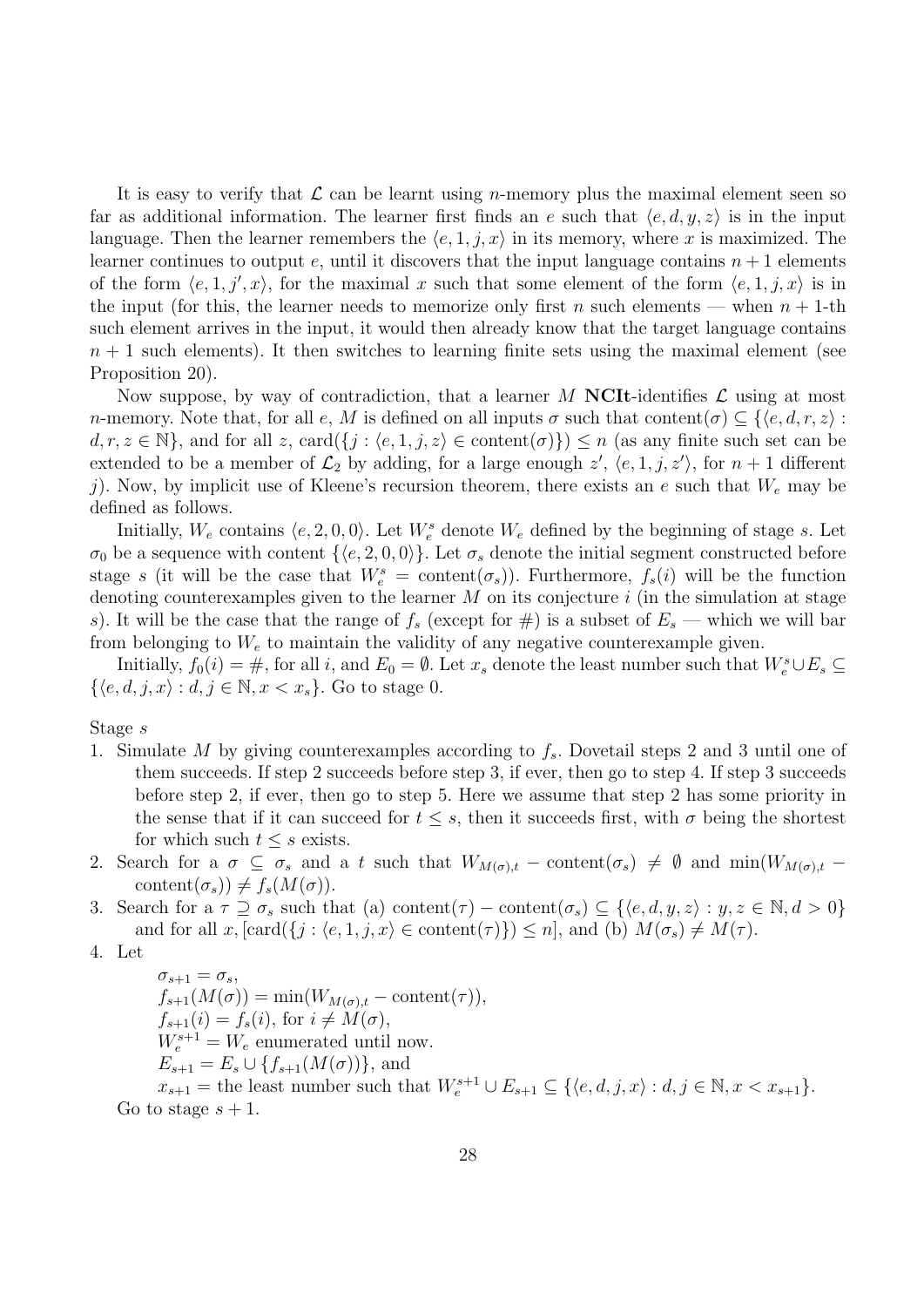5. Let  $\sigma_{s+1} = \tau$ ,

Let  $W_e^{s+1}$  = content $(\sigma_{s+1}), E_{s+1} = E_s, f_{s+1} = f_s, x_{s+1}$  = the least number such that  $W_e^{s+1} \cup E_{s+1} \subseteq \{ \langle e, d, j, x \rangle : d, j \in \mathbb{N}, x < x_{s+1} \}.$ Go to stage  $s + 1$ 

End stage s

Now, if there are infinitely many stages, then  $W_e \in \mathcal{L}_1$ , and  $T = \bigcup_s \sigma_s$  is a text for  $W_e$ . As M identifies  $W_e$ ,  $M(T)$  converges. Thus for a large enough stage s, step 2 would not succeed anymore (as the least counterexamples would have been found by then). Thus, step 3 succeeds infinitely often, and M does not converge on T, a contradiction to the assumption that  $M(T)$ converges.

Thus, there are only finitely many stages. Suppose stage s starts but does not end. Hence the counterexamples as in  $f_s$  on initial segments of  $\tau$  (as in stage s) are correct. Let the parameters below be as in stage s. For each set S of n elements, let  $\tau_S$  be such that  $\sigma_s \subseteq \tau_S$  and content( $\tau_S$ )− content $(\sigma_s) = \{ \langle e, 1, j, x_s \rangle : j \in S \}.$ 

Now, suppose there exists an S (of size n) such that for infinitely many y,  $M(\tau_S \diamond \langle e, 2, 0, y \rangle)$ has the same memory as  $M(\tau_S)$ . Let j' be such that  $j' \notin S$ . Then, consider M's behaviour on  $\tau_S \diamond \langle e, 1, j', x_s \rangle^{\infty}$ . If it does not converge, then it does not learn content $(\tau_S \diamond \langle e, 1, j', x_s \rangle)$  from the text  $\tau_s \diamond \langle e, 1, j', x_s \rangle^{\infty}$  (where the counterexamples provided are the least ones). Otherwise, let X be the set of counterexamples provided to M on  $\tau_s \diamond \langle e, 1, j', x_s \rangle^{\infty}$ , and let y be such that  $\langle e, 2, 0, y \rangle$  is not in the set of counterexamples provided nor  $\langle e, 2, 0, y \rangle \in E_s$ , and  $M(\tau_S \diamond \langle e, 2, 0, y \rangle)$ has same memory as  $M(\tau_S)$ . Then, M fails to identify at least one of  $\tau_S \diamond \langle e, 1, j', x_s \rangle^{\infty}$  and  $\tau_S \diamond \langle e, 2, 0, y \rangle \langle e, 1, j', x_s \rangle^{\infty}$ , as it converges to the same conjecture on both these texts.

Otherwise, for all S (of size n), for all but finitely many y,  $M(\tau_s \circ \langle e, 2, 0, y \rangle)$  has different memory than  $M(\tau_S)$ .

Thus, by taking such S as a subset of size n of  $\{1, 2, \ldots, w\}$ , for a large enough w, we will have that, for two such S, S', for all but finitely many y, memory is the same after seeing  $\tau_S \diamond \langle e, 2, 0, y \rangle$ or after seeing  $\tau_{S'}\diamond\langle e, 2, 0, y\rangle$  (as the memory could either be remembering  $\langle e, 2, 0, y\rangle$  or not, and some set of the size at most  $n-1$ , due to change in memory). Let  $j \in S - S'$  and y be large enough (satisfying above) such that  $\langle e, 2, 0, y \rangle \notin E_s$ . Then,  $M(\tau_{S'} \diamond \langle e, 2, 0, y \rangle \langle e, 1, j, x_s \rangle^{\infty}) = M(\tau_S \diamond$  $\langle e, 2, 0, y \rangle \langle e, 1, j, x_s \rangle^{\infty} = M(\sigma_s)$ , and  $W_{M(\sigma_s)}$  either enumerates an element in  $E_s$ , or does not enumerate any element outside content $(\sigma_s)$ . Thus, it fails to identify  $\tau_{S'} \diamond \langle e, 2, 0, y \rangle \langle e, 1, j, x_s \rangle^{\infty}$ , which is a member of  $\mathcal{L}_2$ .  $\square$ 

Our next result demonstrates the advantages of NCIt-learner getting the maximal element compared to it getting the number of elements seen so far. However, we were not able to achieve a result of similar strength while faring the number of elements seen so far against the maximal element seen so far as additional information. Whether it is possible, remains open. A partial solution to this problem (for iterative learners — not using negative counterexamples to conjectures) is given in Theorem 27.

## **Theorem 22.** There exists a class  $\mathcal{L}$  such that

(a)  $\mathcal L$  can be  $\text{Txt}[t\text{-}identified\text{-}when\text{-}the\text{-}learner\text{-}is\text{-}provided\text{-}the\text{-}maximal\text{-}element\text{-}seen\text{-}so\text{-}far\text{-}formal\text{-}formal\text{-}formal\text{-}formal\text{-}formal\text{-}formal\text{-}formal\text{-}formal\text{-}formal\text{-}formal\text{-}formal\text{-}formal\text{-}formal\text{-}formal\text{-}formal\text{-}formal\text{-}formal\text{-}formal\text{-}formal\text{-}formal\text{-}formal\text{-}formal\text$ as additional information, but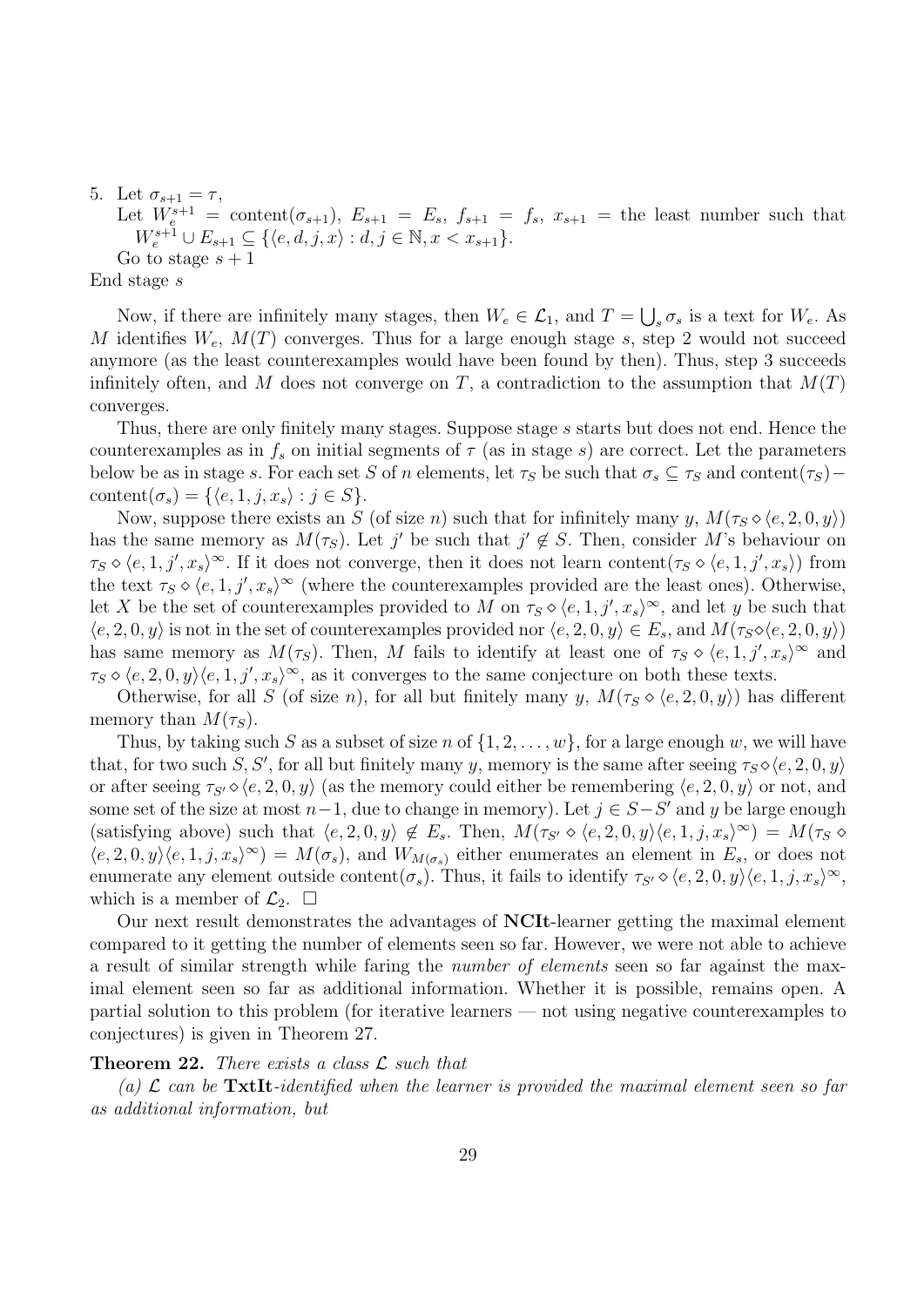(b)  $\mathcal L$  cannot be **NCIt**-identified when the learner is given the number of elements in the input as additional information.

## Proof. Let

 $\mathcal{L}_1 = \{L : 0 \notin L \text{ and }$ [[L is finite and  $W_{\pi_1^3(\max(L))} = L$ ] or [L is infinite and for some  $e \in \mathbb{N}$ . for all but finitely many  $x \in L$ ,  $[\pi_1^3(x) = e$  and  $W_e = L]$ ]}.

$$
\mathcal{L}_2 = \{L : 0 \in L \text{ and}
$$
  
[[L is finite and  $W_{\pi_2^3(\max(L))} = L]$  or  
[L is infinite and for some  $e \in \mathbb{N}$ ,  
for all but finitely many  $x \in L[\pi_2^3(x) = e$ , and  $W_e = L]]]$ .

Let  $\mathcal{L} = \mathcal{L}_1 \cup \mathcal{L}_2$ .

It is easy to verify that a learner can iteratively learn  $\mathcal L$  using the maximal element seen so far as additional information.

Now suppose by way of contradiction that M **NCIt**-identifies  $\mathcal{L}$  using the number of elements seen so far. Note that M must converge on all inputs, as every finite data has an extension in  $\mathcal{L}_2$ . The aim of the construction below is to first try to force infinitely many mind changes for M on some language  $W_e$  from  $\mathcal{L}_1$ . If this is not possible, then  $W_e$  would be finite, and one chooses a stabilizing sequence  $\sigma_s$  for M on  $\{\langle e, x, y \rangle : x, y \in \mathbb{N}\}-E_s$ , such that content $(\sigma_s) = W_e$  ( $E_s$ ) is a set of elements which we exclude from the target language due to negative counterexamples provided to  $M$  in the construction). Then, the construction tries to see if it can force infinitely many mind changes by M for some  $W_{e'} \supseteq W_e$  such that  $W_{e'} \in \mathcal{L}_2$ : this search is done carefully so that if infinitely many mind changes cannot be forced, then one obtains an appropriate finite set extending  $W_{e'}$  (the set  $W_{e'} \cup \{d\}$ , with d being of the form  $\langle e, \cdot, \cdot \rangle$ , in the construction below) which is not identified by  $M$ . We now proceed formally.

By implicit use of Kleene's recursion theorem, there exists an  $e > 0$  such that  $W_e$  may be described as follows. Note that  $\langle e, x, y \rangle > 0$ , for all x, y by our assumption on pairing functions. Initially, let  $W_e$  contain  $\langle e, 0, 0 \rangle$ . Let  $W_e^s$  denote  $W_e$  defined by the beginning of stage s. Let  $\sigma_0$  be a sequence with content  $\{\langle e, 0, 0 \rangle\}$ . Go to stage 0. Let  $\sigma_s$  denote the initial segment constructed before stage s (it will be the case that  $W_e^s = \text{content}(\sigma_s)$ ). Furthermore,  $f_s(i)$  will be the function denoting counterexamples given to the learner  $M$  on its conjecture  $i$  (in the simulation at stage s). It will be the case that the range of  $f_s$  (except for  $\#$ ) is a subset of  $E_s$  — which we will bar from belonging to  $W_e$  to maintain the validity of any negative counterexample given. Initially,  $f_0(i) = #$ , for all i, and  $E_0 = \emptyset$ . Go to stage 0.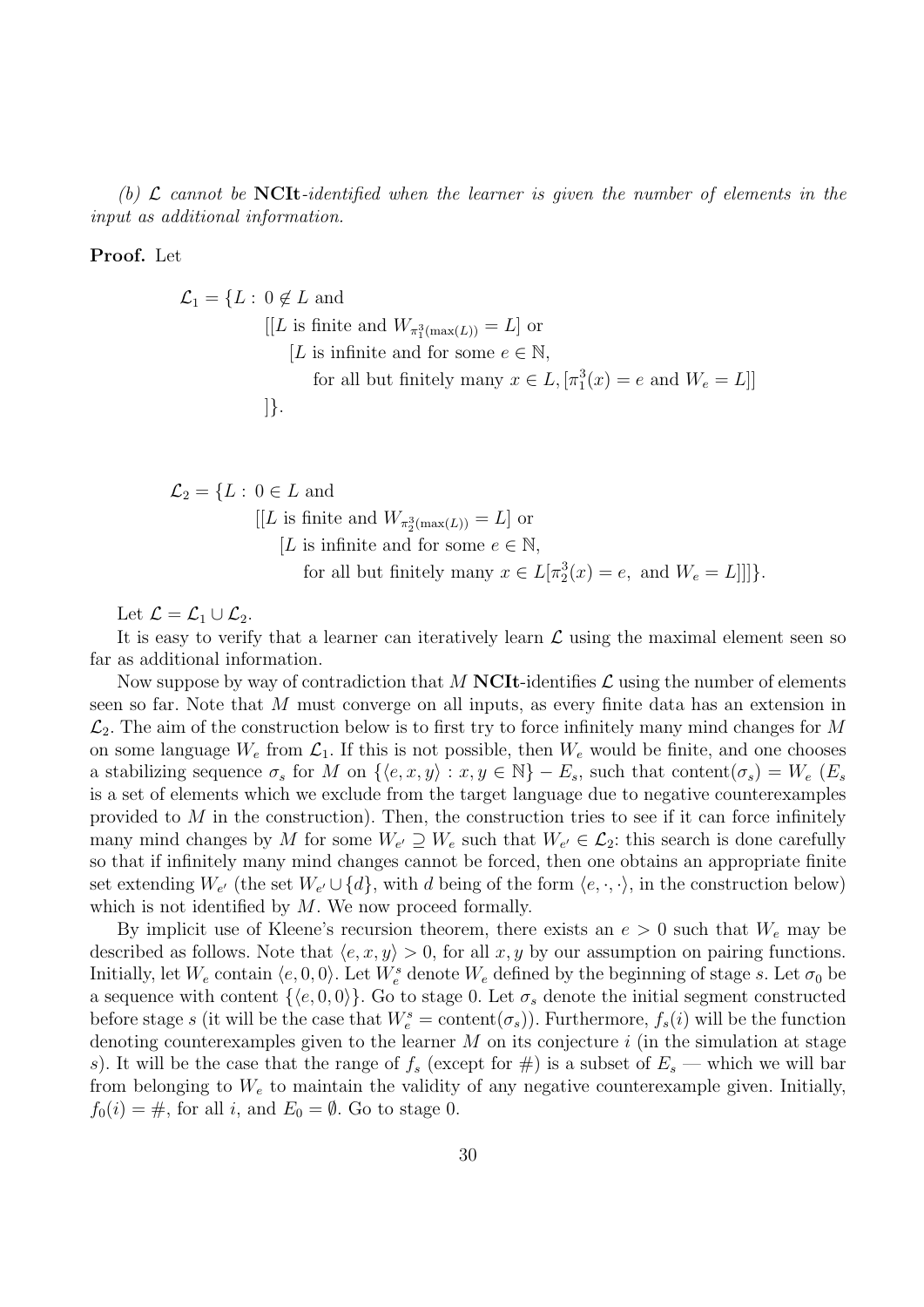Stage s

- 1. Simulate M by giving counterexamples according to  $f_s$ . Dovetail steps 2 and 3 until one of them succeeds. If step 2 succeeds before step 3, if ever, then go to step 4. If step 3 succeeds before step 2, if ever, then go to step 5. Here we assume that step 2 has some priority in the sense that if it can succeed for  $t \leq s$ , then it succeeds first, with  $\sigma$  being the shortest one for which such  $t \leq s$  exists.
- 2. Search for a  $\sigma \subseteq \sigma_s$  and a  $t \in \mathbb{N}$  such that  $W_{M(\sigma),t}$  content $(\sigma_s) \neq \emptyset$  and  $\min(W_{M(\sigma),t}$  content $(\sigma_s)$   $\neq$   $f_s(M(\sigma))$ .
- 3. Search for a  $\tau \supseteq \sigma_s$  such that content $(\tau) \subseteq \{ \langle e, x, y \rangle : x, y \in \mathbb{N} \} E_s$  and  $M(\tau) \neq M(\sigma_s)$ .
- 4. Let

 $\sigma_{s+1} = \sigma_s$  $f_{s+1}(M(\sigma)) = \min(W_{M(\sigma),t} - \text{content}(\sigma_s)),$  $f_{s+1}(i) = f_s(i)$ , for  $i \neq M(\sigma)$ ,  $E_{s+1} = E_s \cup \{f_{s+1}(M(\sigma))\},\$  $W_e^{s+1}$  be  $W_e$  enumerated upto now,

Go to stage  $s + 1$ .

5. Enumerate content( $\tau$ ) into  $W_e$ .

Let  $W_e^{s+1}$  be  $W_e$  enumerated upto now. Let  $\sigma_{s+1}$  be an extension of  $\tau$  such that content $(\sigma_{s+1}) = W_e^{s+1}$ . Let  $E_{s+1} = E_s$ ,  $f_{s+1} = f_s$ . Go to stage  $s + 1$ 

End stage s

Now, if there are infinitely many stages, then  $W_e \in \mathcal{L}_1$ , and  $T = \bigcup_s \sigma_s$  is a text for  $W_e$ . As M identifies  $W_e$ ,  $M(T)$  converges. Thus, for a large enough stage s, step 2 would not succeed anymore (as the least counterexamples would have been found by then). Thus, step 3 succeeds in all but finitely many stages, and  $M$  does not converge on  $T$ , a contradiction to the assumption that  $M(T)$  converges. Hence,  $M(T)$  diverges and thus M does not identify  $W_e$ .

Now consider the case that there are only finitely many stages. Suppose stage s starts but does not end. Hence the counterexamples as in  $f_s$  on initial segments of  $\tau$  (as in stage s) are correct. Moreover,  $W_{M(\sigma_s)} \subseteq \text{content}(\sigma_s)$  or  $W_{M(\sigma_s)}$  contains an element in  $E_s$ . Furthermore, M does not change its mind on any extension  $\tau$  of  $\sigma_s$  such that content $(\tau) \subseteq {\{\langle e, x, y \rangle : x, y \in \mathbb{N}\} - E_s}$ .

Now, by implicit use of Kleene's recursion theorem, there exists an  $e' > \max(\text{content}(\sigma_s) \cup E_s)$ such that  $W_{e'}$  may be described as follows. In the construction below, we will start from stage  $s + 1$ , to maintain variable name consistency with the stages above.

 $W_{e'}^t$  denotes  $W_{e'}$  constructed before stage t. Initially, let  $W_{e'}^{s+1} = W_e^s \cup \{\langle e, e', 0 \rangle, 0\}$  and let  $\sigma_{s+1} = \sigma_s \circ \langle e, e', 0 \rangle \circ 0$ . We let  $\tau_{s+1} = \sigma_s \circ d \circ 0$ , where we leave the element d unspecified for now (it will be the case that  $\pi_1^3(d) = e$ ). We will assume that d is different from any other element encountered in the construction below. (This is for the ease of presentation; the analysis later will ensure that any such properties used would hold). Let  $f_{s+1} = f_s$  and  $E_{s+1} = E_s$ .

It will be the case that, for  $t \geq s+1$ ,  $W_{e'}^t = \text{content}(\sigma_t)$ . However, we will not necessarily have that  $\sigma_t \subseteq \sigma_{t+1}$ . This is because in some cases, we rearrange some elements of  $\sigma_t$  to form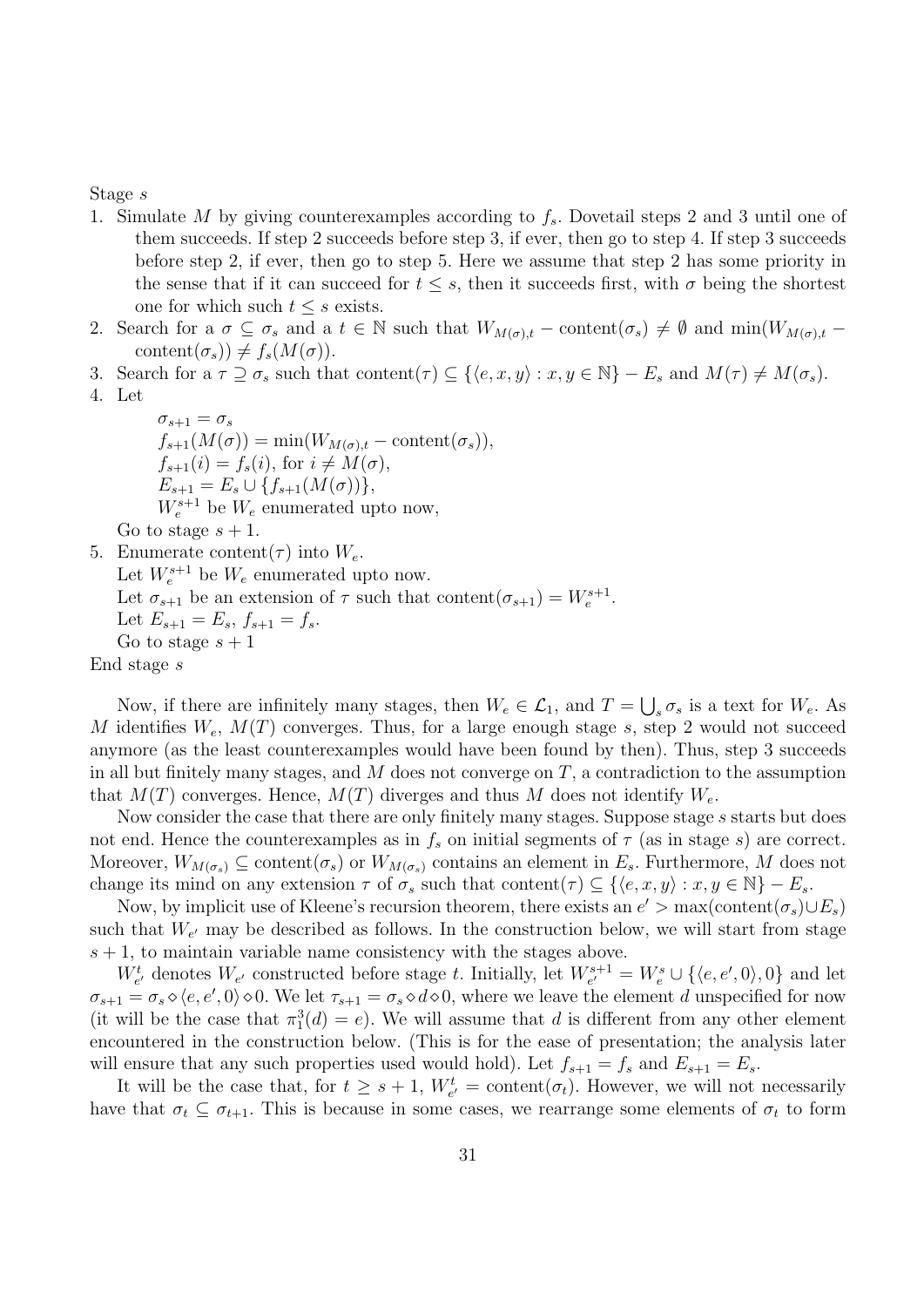$\sigma_{t+1}$  (similar rearrangement will apply to  $\tau_{t+1}$  too). It will, however, be the case that, in the case of infinitely many stages s, for each n  $\lim_{t\to\infty} \sigma_t(n)$  would converge. Furthermore, we will have that  $\tau_{s+1} \subseteq \tau_t$  and  $\sigma_{s+1} \subseteq \sigma_t$ , for all  $t \geq s+1$ .

 $\sigma_t, \tau_t$  would satisfy the following invariants (for  $t \geq s+1$ ).

(A)  $|\sigma_t| = |\tau_t|$ , and card(content( $\sigma_t$ )) = card(content( $\tau_t$ )).

(B) For all  $m \leq |\sigma_t|$ ,  $M(\sigma_t[m]) = M(\tau_t[m])$ , where the counterexamples given to M are based on  $f_t$ .

(C) For all m with  $|\tau_{s+1}| \leq m \leq |\tau_t|$ , content $(\tau_t[m])$  – content $(\sigma_t[m]) = \{d\}.$ 

(D) For all m with  $|\sigma_{s+1}| \leq m < |\sigma_t|$ , either (D1)  $[\sigma_t(m) = \tau_t(m)$  and card(content( $\sigma_t[m +$ 1]))-card(content( $\tau_t[m+1]$ )) = 1], or (D2) [ $\tau_t(m) = \text{\#}, \sigma_t(m) \notin$  (content( $\sigma_t[m]$ ) $\cup$ content( $\tau_t[m]$ )),  $M(\sigma_t[m]) = M(\tau_t[m+1]) = M(\tau_t[m+1])$  (where the counterexamples are given based on  $f_t$ ),  $\tau_t(m+1) = \sigma_t(m+1)$ ,  $\sigma_t(m+1) \in \text{content}(\sigma_t[m]) - \text{content}(\tau_t[m])$ , and  $\text{content}(\sigma_t[m+1])$ 2]) – content $(\tau_t[m+2]) = {\{\sigma_t(m)\}]$  (note that in this case we will have that  $m+1 < |\sigma_t|$ ).

Thus, at all intial segments of  $\sigma_t$  and  $\tau_t$  of the length  $m \geq |\sigma_{s+1}|$ , we maintain that  $\sigma_t[m]$ has exactly one extra element compared to  $\tau_t[m]$ , except that (as in D2) we may temporarily add a new element to  $\sigma_t$  (as  $\sigma_t(m)$ ), and then add back the earlier difference between  $\sigma_t[m]$  and  $\tau_t[m]$  to both  $\sigma_t$  and  $\tau_t$  (as  $\sigma_t(m+1)$ ) and  $\tau_t(m+1)$ ). This is done when the learner M does not seem to make a mind change from input being  $\sigma_t[m]$  (or  $\tau_t[m]$ ) to input being either  $\sigma_t[m] \diamond #$ or  $\sigma_t[m] \diamond \sigma_t(m)$ .

Note that the invariants are clearly satisfied before stage  $s + 1$ . Go to stage  $s + 1$ .

Stage t

- 1. Simulate M by giving counterexamples according to  $f_t$ . Dovetail steps 2 and 3 until one of them succeeds. If step 2 succeeds before step 3, if ever, then go to step 4. If step 3 succeeds before step 2, if ever, then go to step 5. Here we assume that step 2 has some priority in the sense that if it can succeed for  $k \leq t$ , then it succeeds first, with  $\sigma$  being the shortest one for which such  $k \leq t$  exists.
- 2. Search for a  $\sigma \subseteq \sigma_t$  and a  $k \in \mathbb{N}$  such that  $W_{M(\sigma),k}$  content $(\sigma_t) \neq \emptyset$  and  $\min(W_{M(\sigma),k}$  content $(\sigma_t)$ )  $\neq$   $f_t(M(\sigma))$ .

Note that we take the shortest  $\sigma$  which satisfies the search condition (for the k found).

3. Let n be large enough such that  $\langle e, e', n \rangle > \max(\text{content}(\sigma_t) \cup E_t)$ . Let z be such that  $z \in \text{content}(\sigma_t) - \text{content}(\tau_t).$ 

Search for a  $\gamma \in \{\#, \langle e, e', n \rangle, \langle e, e', n \rangle \diamond z, \langle e, e', n \rangle \diamond z \diamond \# \}$  such that  $M(\sigma_t \gamma) \neq M(\sigma_t)$ . Here we take the shortest  $\gamma$  among the above possibilities.

4. Note that we take the shortest  $\sigma$  which satisfies the search condition of step 2 (for the k found). Thus, by using invariant (D) we have that  $card(content(\sigma) - content(\tau_t[[\sigma]]) = 1$ . Let

 $f_{t+1}(M(\sigma)) = \min(W_{M(\sigma),t} - \text{content}(\sigma_t)),$  $f_{t+1}(i) = f_t(i)$ , for  $i \neq M(\sigma)$ ,  $E_{t+1} = E_t \cup \{f_{t+1}(M(\sigma))\},\$  $W_{e'}^{t+1}$  be  $W_{e'}$  enumerated upto now.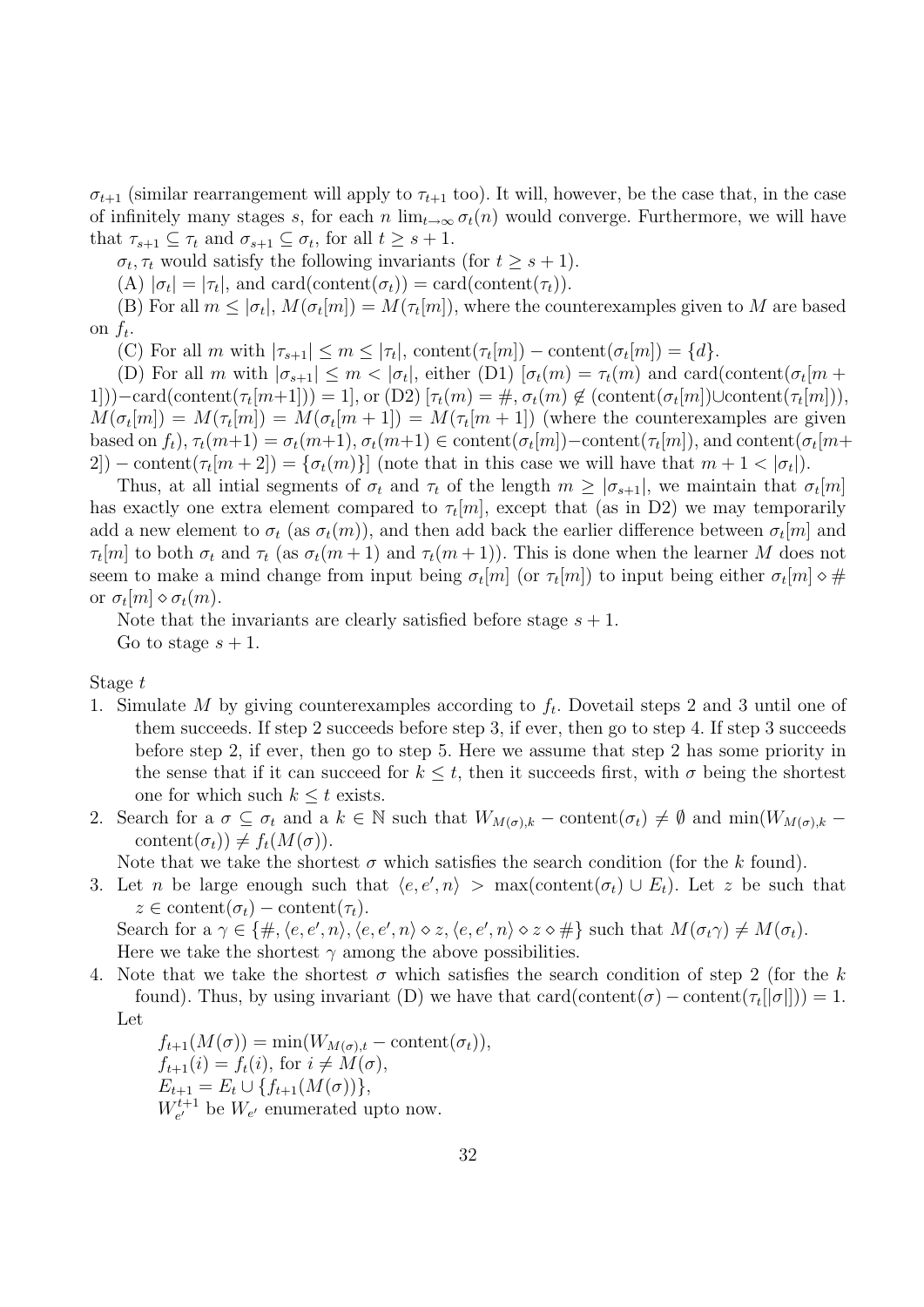Let  $\alpha$  be such that content $(\alpha) = W_{e'}^{t+1}$  – content $(\sigma)$ Let  $\sigma_{t+1} = \sigma \diamond \alpha$ . Let  $\tau_{t+1} = \tau_t[\sigma] \diamond \alpha$ . (\* Note that we have rearranged  $\sigma_t$  to form  $\sigma_{t+1}$  to ensure that the new counterexample given to  $M(\sigma)$ , does not violate invariant (D). \*) Go to stage  $t + 1$ .

5. Enumerate content( $\tau$ ) into  $W_{e'}$ .

Let  $W_{e'}^{t+1}$  be  $W_{e'}$  enumerated upto now.

Let  $\sigma_{t+1} = \sigma_t \diamond \gamma$ . Let  $\tau_{t+1} = \tau_t \diamond \gamma'$ , where  $\gamma' = \gamma$ , if  $\gamma \in \{\#, \langle e, e', n \rangle\}$ ; otherwise,  $\gamma'$  is obtained by replacing  $\langle e, e', n \rangle$  in  $\gamma$  by #. Let  $E_{t+1} = E_t, f_{t+1} = f_t.$ Go to stage  $t + 1$ .

End stage  $t$ 

Invariants can be shown by induction. It is easy to see that the invariants (B) and (C) are maintained. We now argue for invariants (A) and (D) for  $\sigma_{t+1}/\tau_{t+1}$  based on which step succeeds in stage t.

If step 3 succeeds in stage t, then clearly, (A) holds for  $\sigma_{t+1}/\tau_{t+1}$ , as either content( $\sigma_{t+1}$ ) – content $(\tau_{t+1}) = \text{content}(\sigma_t) - \text{content}(\tau_t) = \{z\}$  or  $\text{content}(\sigma_{t+1}) - \text{content}(\tau_{t+1}) = \{\langle e, e', n \rangle\},\$ based on any choice of  $\gamma$ . Furthermore, (D1) clearly holds if  $\gamma = \#$  or  $\gamma = \langle e, e', n \rangle$ . If  $\gamma =$  $\langle e, e', n \rangle$  (similar argument holds for  $\gamma = \langle e, e', n \rangle z \#$ ) then (D1) holds for  $m = |\sigma_t|$ , and  $m = |\sigma_t| + 2$  and (D2) holds for  $m = |\sigma_t| + 1$ , as  $M(\sigma_t) = M(\tau_t)$ ,  $M(\sigma_t \#) = M(\tau_t \#)$ ,  $M(\sigma_t \diamond$  $\langle e, e', n \rangle = M(\tau_t \circ \langle e, e', n \rangle), M(\sigma_t \circ \langle e, e', n \rangle) = M(\tau_t \circ \#z)$  (by M being based only on the number of elements and the last element seen) and  $M(\sigma_t) = M(\sigma_t \#) = M(\sigma_t \circ \langle e, e', n \rangle)$ , by choice of  $\gamma$  not being  $\#$  or  $\langle e, e', n \rangle$ .

If step 2 succeeds in stage t, then note that  $\sigma$  chosen must be such that for  $m = |\sigma| - 1$ , (D1) was satisfied for  $\sigma_t/\tau_t$ , as otherwise by (D2) we would have that  $M(\sigma/|\sigma|-1]) = M(\sigma)$ (for counterexamples given according to  $f_t$ ), and we would have that  $\sigma$ [ $|\sigma|$  – 1] would have been chosen at step 2. Thus, (A) holds for  $\sigma_{t+1} = \sigma \alpha$  and  $\tau_{t+1} = \tau_t[|\sigma|] \alpha$ , as  $\alpha$  only contained elements not in  $\sigma$ . Similarly, (D1) holds for each  $m \ge |\sigma|$ , as content( $\sigma$ ) – content( $\tau_t[[\sigma]]$ ) is not a member of  $\alpha$ . Also, clearly for  $m < |\sigma| - 1$ , (D) holds for  $\sigma_{t+1}/\tau_{t+1}$  as it held for  $\sigma_t/\tau_t$ .

Thus, all the invariants are maintained.

Now suppose there are infinitely many stages. Then it is easy to argue by induction on  $m$  that,  $\lim_{t\to\infty} \sigma_t(m)$  and  $\lim_{t\to\infty} \tau_t(m)$  converge (since the counterexample provided eventually reaches the least possible value). Let the texts formed by taking these converged values be respectively  $T_{\sigma}$  and  $T_{\tau}$ . We first argue that M does not converge on  $T_{\sigma}$ . If not, then clearly beyond some stage, only step 3 can succeed, as the counterexamples to conjectures of M on  $T_{\sigma}$  would have converged beyond some point. But then, by construction,  $M(T_{\sigma})$  would diverge.

Now suppose stage t starts but does not end. But then,  $M(\sigma_t) = M(\sigma_t \circ \langle e, e', n \rangle) = M(\sigma_t \circ \langle e', n \rangle)$  $\#$ ) =  $M(\sigma_t \diamond \langle e, e', n \rangle z) = M(\sigma_t \diamond \langle e, e', n \rangle z)$  hy non-success of step 3. As,  $M(\sigma_t) = M(\tau_t)$ ,  $M(\sigma_t \#) = M(\tau_t \#), M(\sigma_t \diamond \langle e, e', n \rangle z) = M(\tau_t \diamond \# z), \text{ and } M(\sigma_t \diamond \langle e, e', n \rangle z \#) = M(\tau_t \diamond \# z \#)$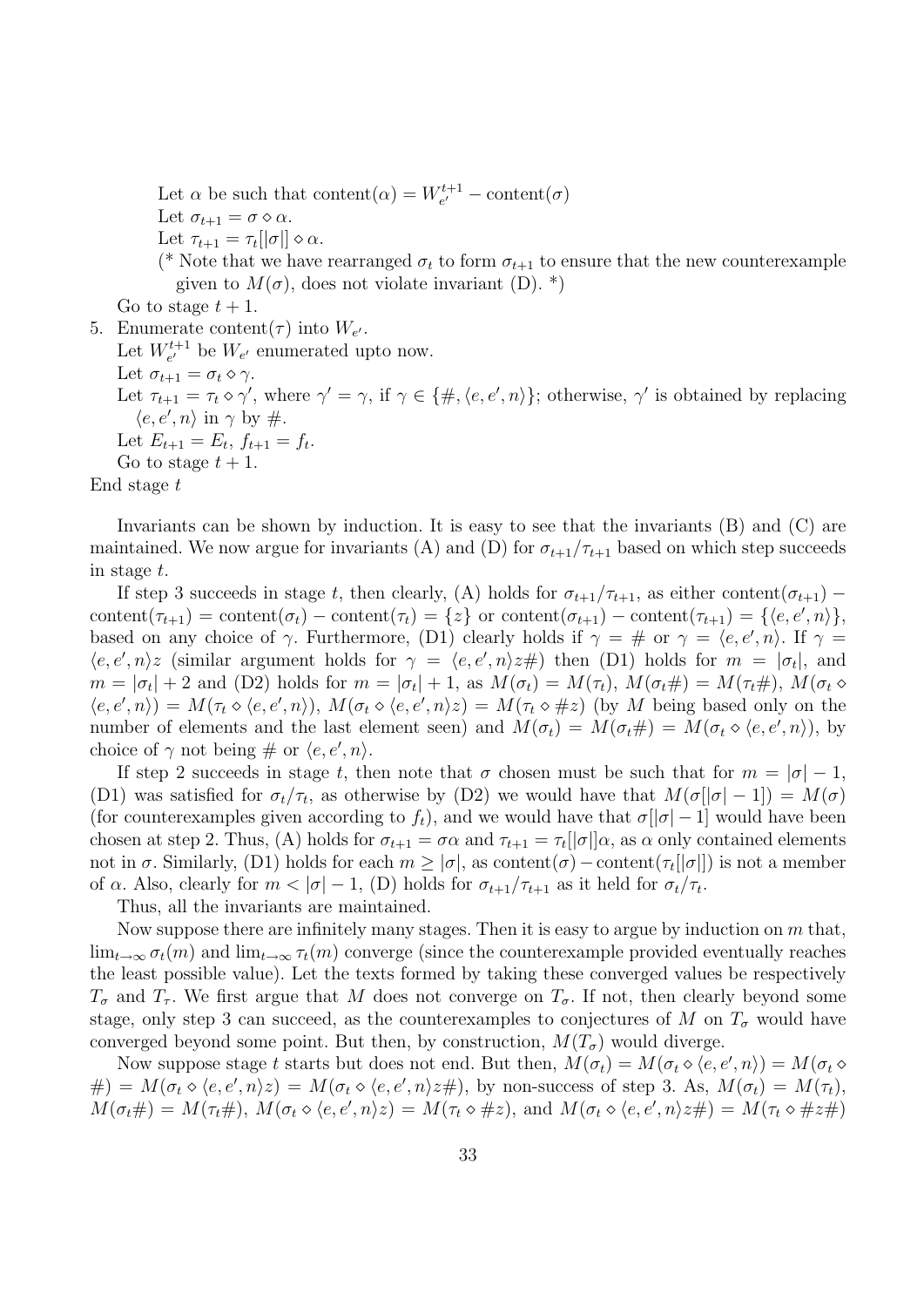(which all hold as M depends only on the number of elements and the last element of the input), we have that  $M(\tau_t) = M(\tau_t \circ \#) = M(\tau_t \circ \# z) = M(\tau_t \circ \# z \#)$ . Furthermore,  $W_{M(\tau_t)} \subseteq$ content( $\sigma_t$ ), or the counterexample as given by  $f_t(M(\tau_t))$  does not belong to content( $\sigma_t$ ). It follows that M does not identify any language content( $\sigma_t$ ) ∪  $\{d\}$ , as long as  $d \in \{\langle e, x, y \rangle :$  $x, y \in \mathbb{N}$  – (content $(\sigma_t) \cup E_t$ ). This holds as  $M(\tau_t \# z \#^{\infty})$  converges to  $M(\tau_t \# z) = M(\sigma_t)$ , and  $W_{M(\sigma_t)} \subseteq \text{content}(\sigma_t)$ . Now, by implicit use of Kleene's recursion theorem, there exists an  $e''$ such that, for  $d = \langle e, e'', n \rangle$ ,  $d > \max(\text{content}(\sigma_t) \cup E_t)$  and  $W_{e''} = \text{content}(\sigma_t) \cup \{d\} \in \mathcal{L}_2$ . Theorem follows.  $\square$ 

Note that  $\mathcal{L}_1$  and  $\mathcal{L}_2$  used in the proof above are each in **NCIt**. To see this for  $\mathcal{L}_1$ , note that a learner can store in its padding all e such that  $e = \pi_1^3(x)$ , for some x in the input language  $L \in \mathcal{L}_1$ , as there is only a finite number of such values e. Now, the learner can use unions of the languages  $W_e$  for such values e as its conjectures, excluding from such a union any  $W_e$  that contains an element in excess of the target language  $L$  (provided to the learner as a counterexample to its conjecture). Obviously, the final union of such languages  $W_e$  will be the target language L.

Our next result shows the advantages of having the maximal element or the number of elements seen so far against having  $n$ -feedback. It is open at present if one can strengthen the result to show that there exists a class which can be NCIt-learnt using the maximal element (respectively, the number of elements) seen so far but cannot be learnt using n-feedback and the number of elements (respectively maximal element and/or  $m$ -memory) seen so far. The main idea used in the proof of the following result is that, using the maximal element or the number of elements seen so far, one can learn finite sets using only negative counterexamples, without using any positive data (thus even when one has forgotten some past data), see Proposition 20. However, n-feedback cannot be used to recover past data once forgotten.

## **Theorem 23.** There exists a class  $\mathcal{L}$  such that

(a)  $\mathcal L$  can be **NCIt**-identified using the maximal element or the number of elements seen so far as additional information, but,

(b) for all n,  $\mathcal L$  cannot be **NCIt**-learnt using n-feedback.

**Proof.** Let  $\mathcal{L}_1 = \{ \{ \langle e+1, x \rangle : x \in W_e \} : W_e \neq \emptyset \},\$  $\mathcal{L}_2 = \{D : D$  is finite and  $(\exists y)[\langle 0, y \rangle \in D] \},\$ and  $\mathcal{L} = \mathcal{L}_1 \cup \mathcal{L}_2.$ 

It is easy to verify that  $\mathcal L$  can be iteratively learnt using the maximal element or the number of elements seen so far as additional information. If and when the learner sees  $\langle 0, y \rangle$  in the input, for some y, the learner would switch to learning finite sets (see Proposition 20). Otherwise, if the learner sees some input (and only inputs) of the form  $\langle e + 1, x \rangle$ , the learner outputs a grammar for  $\{e + 1, x\}$ :  $x \in W_e$ .

To see that the above class  $\mathcal L$  cannot be learnt using *n*-feedback by **NCIt**-learner, suppose, by way of contradiction, that M does so. Then, by implicit use of Kleene's recursion theorem [Rog67], there exists an e such that  $W_e$  may be described as follows.

Initially,  $W_e$  contains 0. Let  $W_e^s$  denote  $W_e$  defined by the beginning of stage s. Let  $\sigma_0$  be a sequence with content  $\{\langle e + 1, 0 \rangle\}$ . Let  $\sigma_s$  denote the initial segment constructed before stage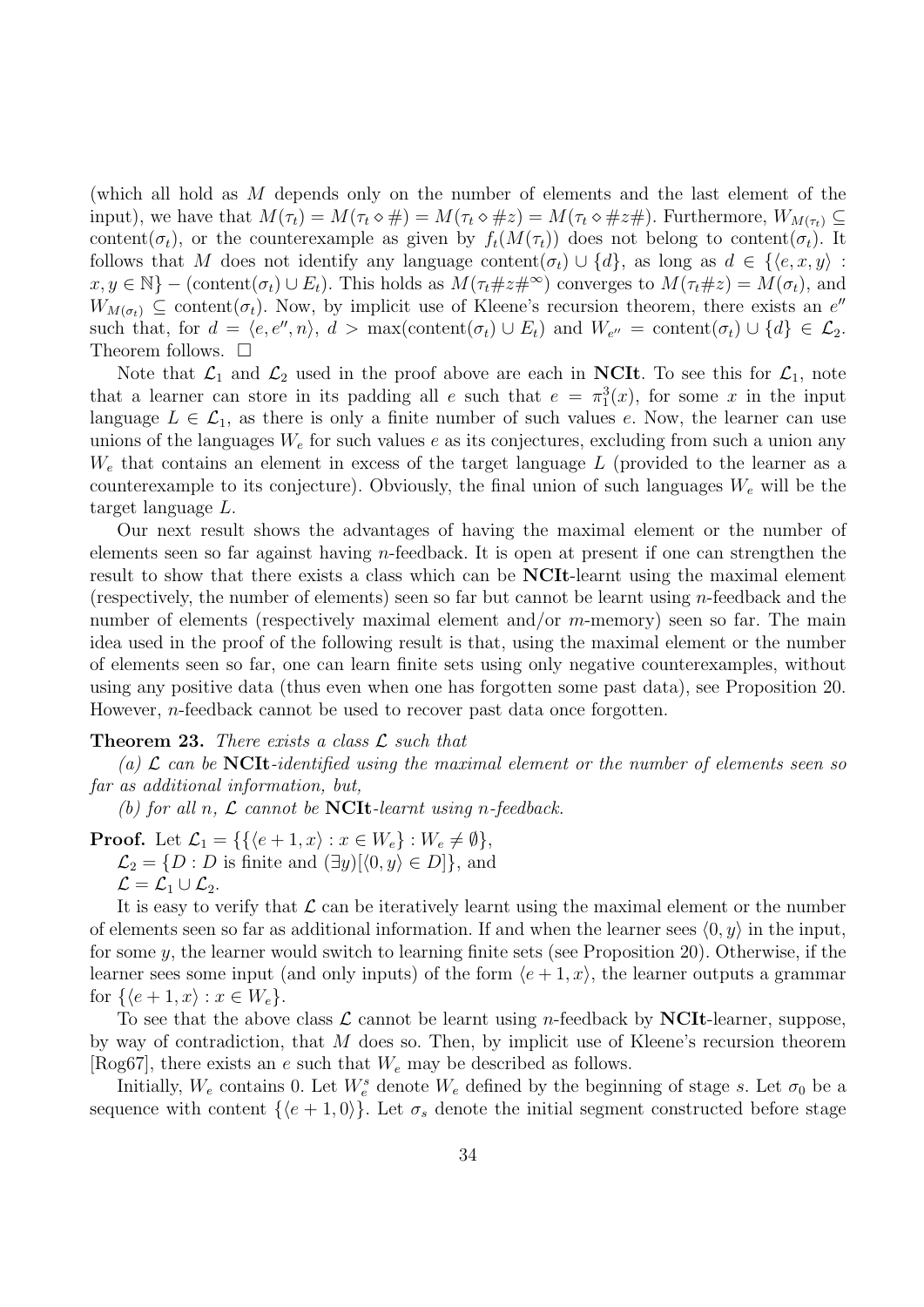s (it will be the case that content $(\sigma_s) = \{ \langle e + 1, x \rangle : x \in W_e^s \}$ ). Furthermore,  $f_s(i)$  will be the function denoting counterexamples given to the learner  $M$  on its conjecture  $i$  (in the simulation at stage s). It will be the case that the range of  $f_s$  (except for  $\#$ ) is a subset of  $E_s$  — which we will bar from belonging to  $\{e + 1, x\} : x \in W_e\}$  to maintain the validity of any negative counterexample given. Initially,  $f_0(i) = #$ , for all i, and  $E_0 = \emptyset$ . Go to stage 0.

Stage s

- 1. Simulate M by giving counterexamples according to  $f_s$ . Dovetail steps 2 and 3 until one of them succeeds. If step 2 succeeds before step 3, if ever, then go to step 4. If step 3 succeeds before step 2, if ever, then go to step 5. Here we assume that step 2 has some priority in the sense that if it can succeed for  $t \leq s$ , then it succeeds first, with  $\sigma$  being the shortest for which such  $t \leq s$  exists.
- 2. Search for a  $\sigma \subseteq \sigma_s$  and a t such that  $W_{M(\sigma),t}$  content $(\sigma_s) \neq \emptyset$  and min $(W_{M(\sigma),t}$  content $(\sigma_s)$   $\neq$   $f_s(M(\sigma))$ .
- 3. Search for a  $\tau \supseteq \sigma_s$  such that content $(\tau) \subseteq \{ \langle e+1, x \rangle : x \in \mathbb{N} \} E_s$ , and  $M(\tau) \neq M(\sigma_s)$ , where the negative counterexamples are given according to  $f_s$ .
- 4. Let

 $\sigma_{s+1} = \sigma_s,$  $f_{s+1}(M(\sigma)) = \min(W_{M(\sigma),t} - \text{content}(\sigma_s)),$  $f_{s+1}(i) = f_s(i)$ , for  $i \neq M(\sigma)$ ,  $W_e^{s+1} = W_e^s.$  $E_{s+1} = E_s \cup \{f_{s+1}(M(\sigma))\},$  and Go to stage  $s + 1$ .

- 5. Let  $\sigma_{s+1} = \tau$ ,
	- Let  $W_e^{s+1} = \text{content}(\sigma_{s+1}), E_{s+1} = E_s, f_{s+1} = f_s$  and Go to stage  $s + 1$

End stage s

Now, if there are infinitely many stages, then  $W_e \in \mathcal{L}$ , and  $T = \bigcup_s \sigma_s$  is a text for  $W_e$ . As M identifies  $W_e$ ,  $M(T)$  converges. Then, for a large enough stage s, step 2 would not succeed anymore (as the least counterexamples would have been found by then). Thus, step 3 succeeds infinitely often, and M does not converge on T, a contradiction to the assumption that  $M(T)$ converges.

Thus, there are only finitely many stages. Suppose stage s starts but does not end. Hence the counterexamples as in  $f_s$  on initial segments of  $\sigma_s$  are correct. Let y be such that  $\langle 0, y \rangle \notin$  $E_s$ . Now consider the behaviour of M on  $\sigma_s\langle 0, y\rangle^{\infty}$ , where the counterexamples are the least counterexamples. If the learner does not converge, then it clearly does not identify  $\sigma_s\langle 0, y\rangle^{\infty}$ . Otherwise, let  $X$  be the set of counterexamples given, and let  $Y$  be the set of feedback queries asked on initial segments of the text  $\sigma_s\langle 0, y\rangle^{\infty}$ . Note that  $X \cup Y$  is finite. Let x be such that  $\langle e+1, x \rangle$  does not belong to  $E_s \cup X \cup Y \cup \text{content}(\sigma_s)$ . Then, M does not identify at least one of  $\sigma_s \diamond \langle 0, y \rangle^{\infty}$  and  $\sigma_s \diamond \langle e+1, x \rangle \diamond \langle 0, y \rangle^{\infty}$ , as M's conjectures converge to the same conjecture on both these texts.  $\square$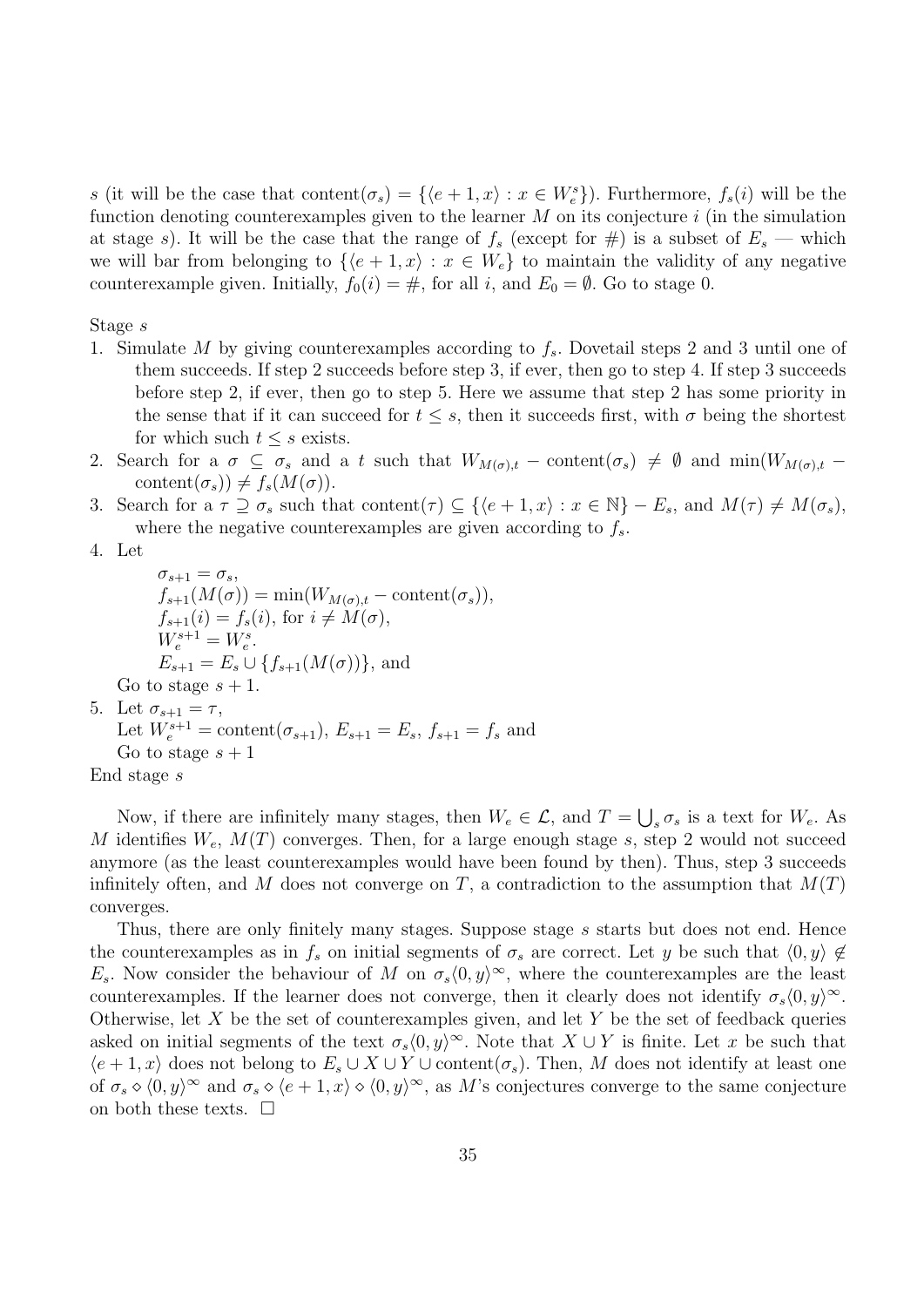Note that, obviously, the maximal element can always be memorized by a learner and, thus, cannot add more to the learning power of iterative learners than even one memory cell for storing input elements. Therefore, we explore if the number of elements seen so far can give an NCItlearner more advantages than  $n$  memorized input elements seen so far. We were able to achieve only a partial solution — showing that the number of elements and the maximal element (or one memory cell) seen so far together can provide more power to  $\mathbf{NCIt}$ -learners than n memorized input elements.

#### **Theorem 24.** There exists a class  $\mathcal{L}$  such that

(a)  $\mathcal L$  can be **NCIt**-learnt using 1-memory (or the maximal element seen so far) and the number of elements seen so far, but

(b)  $\mathcal L$  cannot be learnt by a **NCIt**-learner using n-feedback or n-memory, even if the learner is given the maximal element seen so far as additional input.

**Proof.** We say that e is nice, if  $\emptyset \subset W_e \subseteq \{ \langle e, j, x \rangle : j, x \in \mathbb{N} \}$ , and for all x such that  $\langle e, j, x \rangle \in W_e, W_e \cap \{ \langle e, j, x' \rangle : j \in \mathbb{N}, x' < x \} \subseteq W_{e,x}.$ 

Now let  $\mathcal{L}_1 = \{L : L = W_e, e \text{ is nice, and for all } x, \text{ card}(W_e \cap \{j : \langle e, j, x \rangle \in L\} < x)\}.$ 

Let  $\mathcal{L}_2 = \{L : (\exists e, x : x > 0) | W_e \in \mathcal{L}_1, W_e = W_{e,x} \text{ and } x > \max(W_e) \text{ and } \text{card}(\{j : \langle e, j, x \rangle \in \mathcal{L}_1\})\}$  $L\}) = x$  and  $L = W_{e,x} \cup \{\langle e, j, x \rangle : \langle e, j, x \rangle \in L\}$ .

Let  $\mathcal{L} = \mathcal{L}_1 \cup \mathcal{L}_2$ .

It is easy to see that  $\mathcal L$  can be iteratively learnt using the number of elements seen so far and 1-memory. The learner initially conjectures e (with padding) such that the first input element is  $\langle e, j, x \rangle$  for some j, x. The learner remembers  $\langle e, j, x \rangle$  for the largest x such that some element of the form  $\langle e, j, x \rangle$  is in the input. Then, whenever the learner sees an input  $\langle e, j', x' \rangle$  and the number of elements seen so far as k, it checks whether  $card(W_{e,\max({x,x'})}) + max({x,x'}) = k$ . If so, then it proceeds to identify the input using the technique of Proposition 20.

 $\mathcal L$  cannot be **NCIt**-learnt using *n*-feedback or *n*-memory, as long as only the maximal element in the input is known. This can be shown essentially using the same technique as in the Theorems 15 and 16.

For *n*-feedback learning, in the diagonalization part, we do similar to Theorem 15, except that we do not need the part which was dealing with the "number of elements". In the stage s, we choose a large enough  $x > n + 3$ , such that  $W_{e,x}$  contains content $(\sigma_s)$ . Then, we place  $\langle e, n+3+j, x \rangle$  for  $j < x-2$  in  $W_e$  (instead of  $\langle e, 0, m \rangle$  considered in the proof of Theorem 15). We let  $\tau$  be an extension of  $\sigma_s$  such that content( $\tau$ ) = content( $\sigma_s$ ) $\cup$ { $\langle e, n+3+j, x \rangle : j < x-2$ }. In step 4 we check if there exists a j such that M makes a mind change on  $\tau \diamond \langle e, j, x \rangle$ , where  $1 \leq j \leq n+2$ . If so, then we proceed as in the construction in Theorem 15. Otherwise, we choose a j, j' such that  $1 \leq j, j' \leq n+2, j \neq j'$  and M on the previous conjecture  $M(\tau)$  and the new element  $\langle e, j, x \rangle$  does not query  $\langle e, j', x \rangle$ . Then, M fails to learn the input  $\tau \diamond \langle e, j', x \rangle \langle e, j, x \rangle^{\infty}$ .

Similar modification can be done for memory-bounded learning.  $\Box$ 

Can the maximal element give more power to NCIt-learners than the number of elements seen so far? The answer to this question is positive — even if the learners using the maximal element seen so far are just iterative (not using negative counterexamples to conjectures): this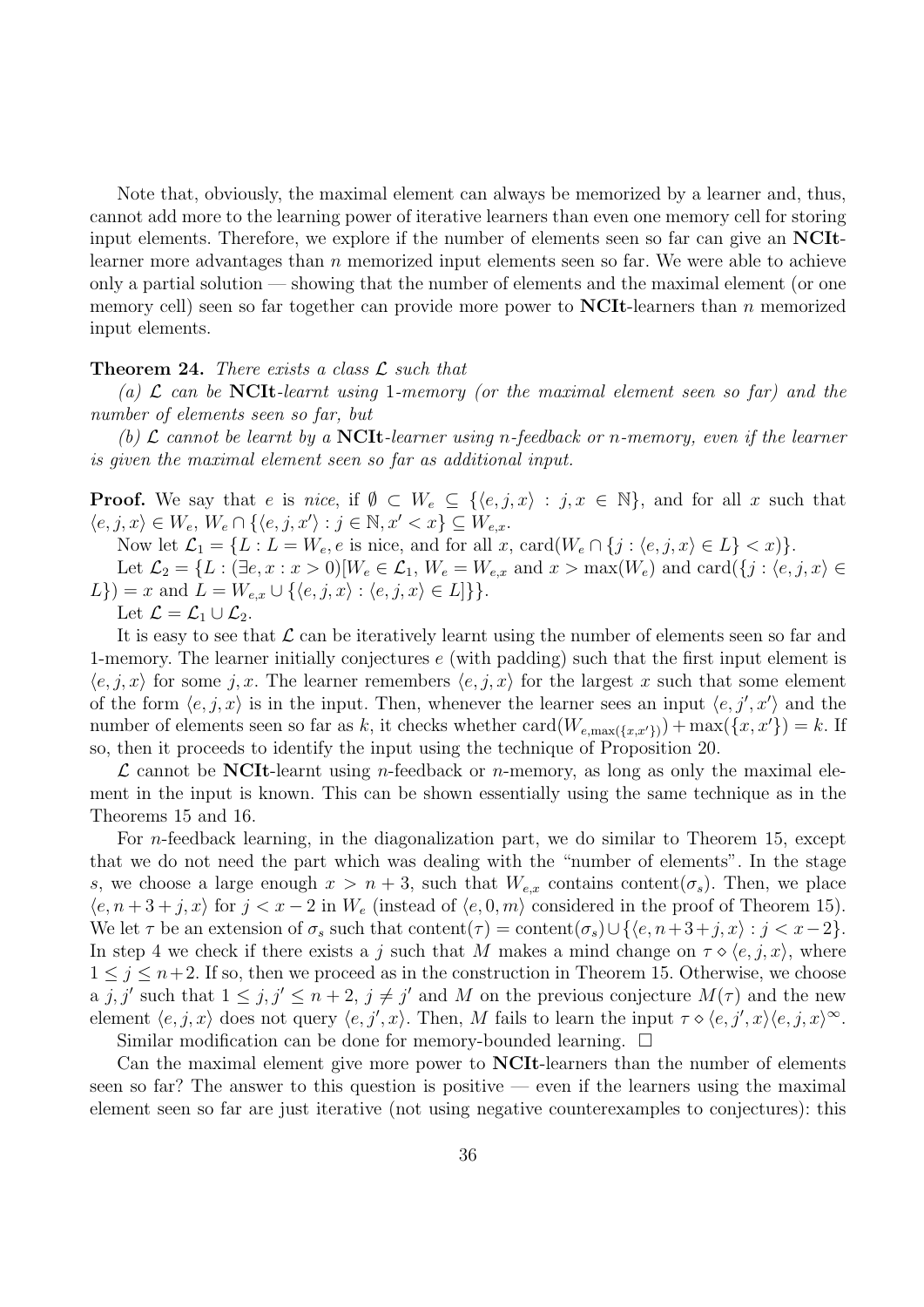is given by Theorem 22. However, we do not know whether the number of elements seen so far can give more in the context of NCIt-learnability than the maximal element.

**Open Problem 25.** Is there a class  $\mathcal L$  of languages which can be NCIt-learnt using the number of elements seen so far as additional information (no memory or feedback) but cannot be NCIt-learnt using n-memory (or n-feedback with the maximal element seen so far as additional information or even just the maximal element seen so far as additional information)?

Three following results give partial solutions to the open problems stated above. The first result shows that, under certain natural (and quite weak) assumptions, in the context of NCItlearnability, access to the number of elements seen so far can be replaced by access to the maximal element seen so far.

**Theorem 26.** Suppose  $\mathcal{L}$  can be NCIt-identified using the number of elements seen so far as additional information, where the learner is total (here the input element would be from the target language, but the number of elements may sometimes not be valid  $-$  we still expect the learner to converge). Then,  $\mathcal L$  can be **NCIt**-identified using the maximal element seen so far as additional information.

**Proof.** Suppose M is an **NCIt**-learner using number of elements seen so far as additional information.

We construct M' as follows. Conjectures of M' will be of the form  $P(\sigma, m, S, f)$ ,  $Q(i, m, S, f)$ , or  $R(i, m, S, f)$ , where  $i, m \in \mathbb{N}$ ,  $\sigma \in \text{SEQ}$ , S is a finite set, and f is a finite function (giving counterexamples to conjectures). Furthermore,  $P, Q, R$  are 1–1 computable functions, with disjoint range, such that  $W_{P(\sigma,m,S,f)} = W_{M(\sigma)}$  (where counterexamples are given according to f),  $W_{Q(i,m,S,f)} = \{i\}, \text{ and } W_{R(i,m,S,f)} = W_i.$ 

Intuitively, conjectures of the form  $Q(\cdot, m, S, f)$  aim to find all elements  $\leq m$  in the target language. Conjectures of the form  $R(\cdot, m, S, f)$  find counterexamples, if any, to the conjectures  $\leq m$ . Conjectures of the form  $P(\sigma, m, S, f)$  are for simulating M, as well as checking if  $\sigma$ seems like a stabilizing sequence for M on the target language, when counterexamples given are according to  $f$ .

The following properties will be satisfied by the construction:

 $(P1)$  From one conjecture to the next, the parameters  $m, S$  and f will be monotonically non-decreasing (where, for  $S, f$  this is in set-containment sense).

(P2)  $S \subseteq L$ . The domain of f is some initial segment (maybe empty) of N. Furthermore, counterexamples, as given according to  $f$  for the target language, are correct for the conjectures in the domain of f.

(P3) Whenever  $Q(i, m, S, f)$  is conjectured, S contains all the elements seen in the input upto that point, except, possibly, for elements between i and  $m$  (both inclusive). Furthermore, S also contains all the elements in the target language which are  $\lt i$ .

 $(P4)$  Whenever  $R(i, m, S, f)$  is conjectured, S contains all the elements seen in the input upto that point. Also, S also contains all the elements in the target language which are  $\leq m$ . Furthermore,  $0, 1, \ldots, i-1$ , are in the domain of f.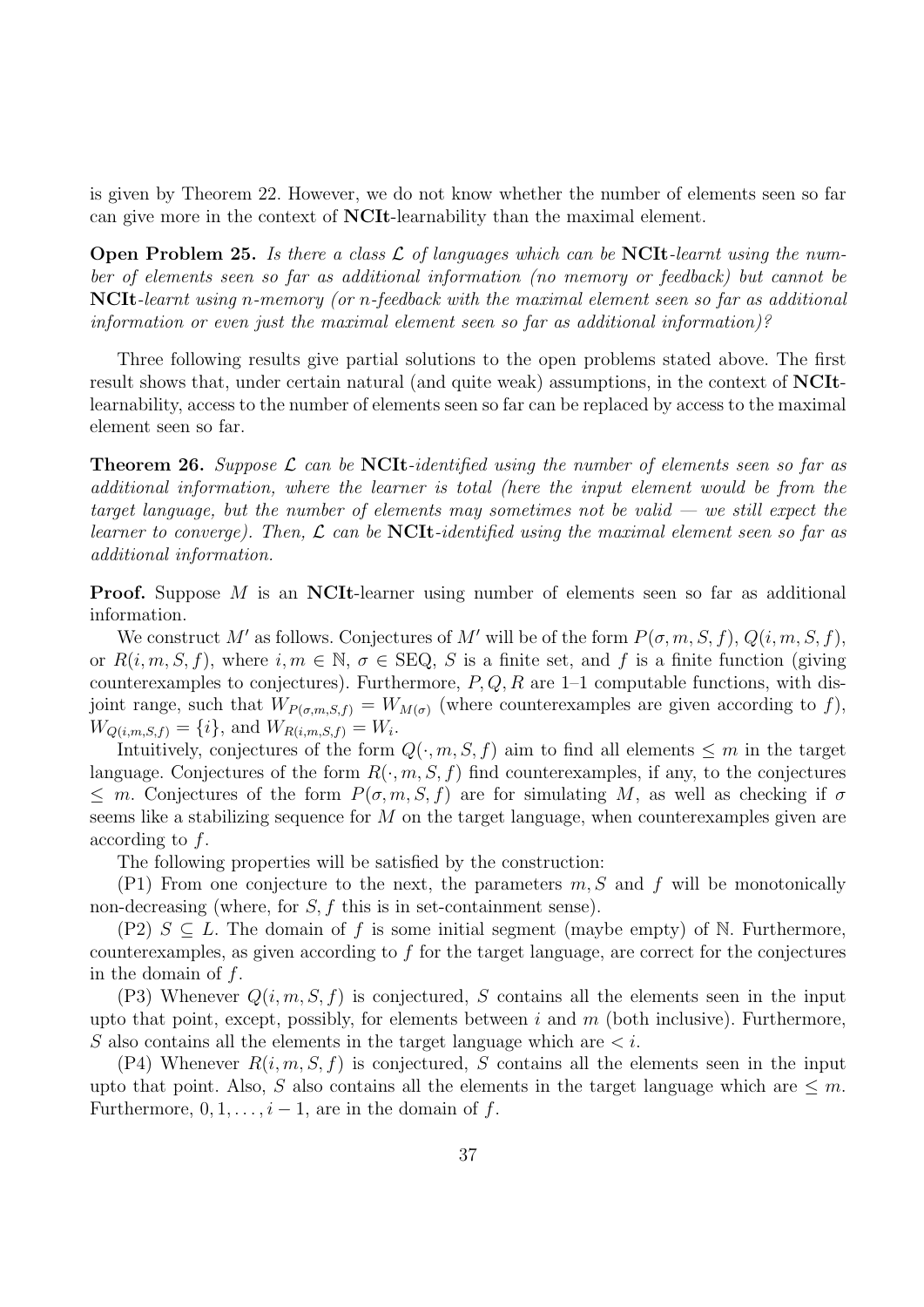(P5) When  $P(\sigma, m, S, f)$  is first conjectured, S contains all the elements seen in the input upto that point; though later conjectures of the form  $P(\sigma, m, S, f)$  (with same parameter values) may not satisfy this property. Furthermore,  $S$  contains all the elements in the target language which are  $\leq m$ , and f has domain at least  $\{i : i \leq m\}$ .

We now proceed to define  $M'$  formally as follows.

Initially,  $M'(\lambda) = Q(0, 0, \emptyset, \emptyset)$ .

- (a) Suppose the previous conjecture is  $Q(i, m, S, f)$ , the new input is x and the counterexample is  $u$ .
	- (\* Here we are trying to find membership in the target language for  $z \leq m$ , with the current round doing this for  $z = i^*$ ).
	- If  $y = #$ , then let  $S = S \cup \{x, i\} \{\#\}$ ; Else let  $S = S \cup \{x\} \{\#\}.$
	- If  $i < m$ , then conjecture  $Q(i + 1, m, S, f)$ ; Else conjecture  $R(i, m, S, f)$ , where i is the least element not in the domain of  $f$ .
- (b) Suppose the previous conjecture is  $R(i, m, S, f)$ , the new input is x, the counterexample is  $y$ , and  $m'$  is the maximal element seen so far.
	- (\* Here we are trying to find counterexamples to conjectures  $j \leq m$ , with the current round doing so for  $j = i$ . \*)

Let  $f(i) = y$ . Let  $S = S \cup \{x\} - \{\#\}.$ 

- If  $i < m$ , then conjecture  $R(i + 1, m, S, f)$ .
- Else, if there exists a  $\sigma$  such that,
- (i) content( $\sigma$ )  $\subseteq$   $S \cap \{z : z \leq m\},\$
- (ii)  $|\sigma| \leq m$ ,
- (iii) M (when given counterexamples according to f), on each initial segment of  $\sigma$  outputs only conjectures  $\leq m$ ,
- (iv)  $M(\sigma \diamond \tau) = M(\sigma)$ , for all  $\tau$  such that content( $\tau$ )  $\subseteq S$  and  $|\tau| \leq \text{card}(S) + 1$ .
- Then, conjecture  $P(\sigma, m, S, f)$ , for least such  $\sigma$ .

Else, conjecture  $Q(0, m + m' + 1, S, f)$ .

- (c) Suppose the previous conjecture is  $P(\sigma, m, S, f)$ , the new input is x, the counterexample is  $y$ , and maximal element seen so far is  $m'$ .
	- Suppose  $M(\sigma) = p$ , where counterexamples are given according to f. Consider the output of M when the previous conjecture is  $p$ , the new input is  $x$ , and the number of elements seen so far is k, for card $(S \cup \{x\}) \le k \le \max(\{m, m'\}) - m + \text{card}(S \cap \{z : z \le m\}).$
	- $(*$  Intuitively, k takes all possible values for the number of elements seen so far which are possible for any set Z such that  $S \subseteq Z \subseteq \{z : m < z \le m' \text{ or } z \in S\}$ . In particular, if  $m > m'$ , then  $k = \text{card}(S)$  – this is useful if the target language is a finite set. \*)
	- If all these conjectures of M are p, then M' continues with the conjecture  $P(\sigma, m, S, f)$ .
	- Else, M' conjectures  $Q(0, m+1+m', S, f)$ , where m' is the maximal element seen so far.

We now argue that if M-identifies the input language, then so does  $M'$ . Suppose  $L$  is the target language and  $T$  is the input text for  $L$ .

First note that, by induction, the invariants (P1) to (P5) are satisfied. This is easy to see for (P1) and (P2). For (P3) note that, whenever  $Q(\cdot,\cdot,\cdot,\cdot)$  is conjectured in steps (b) or (c) above,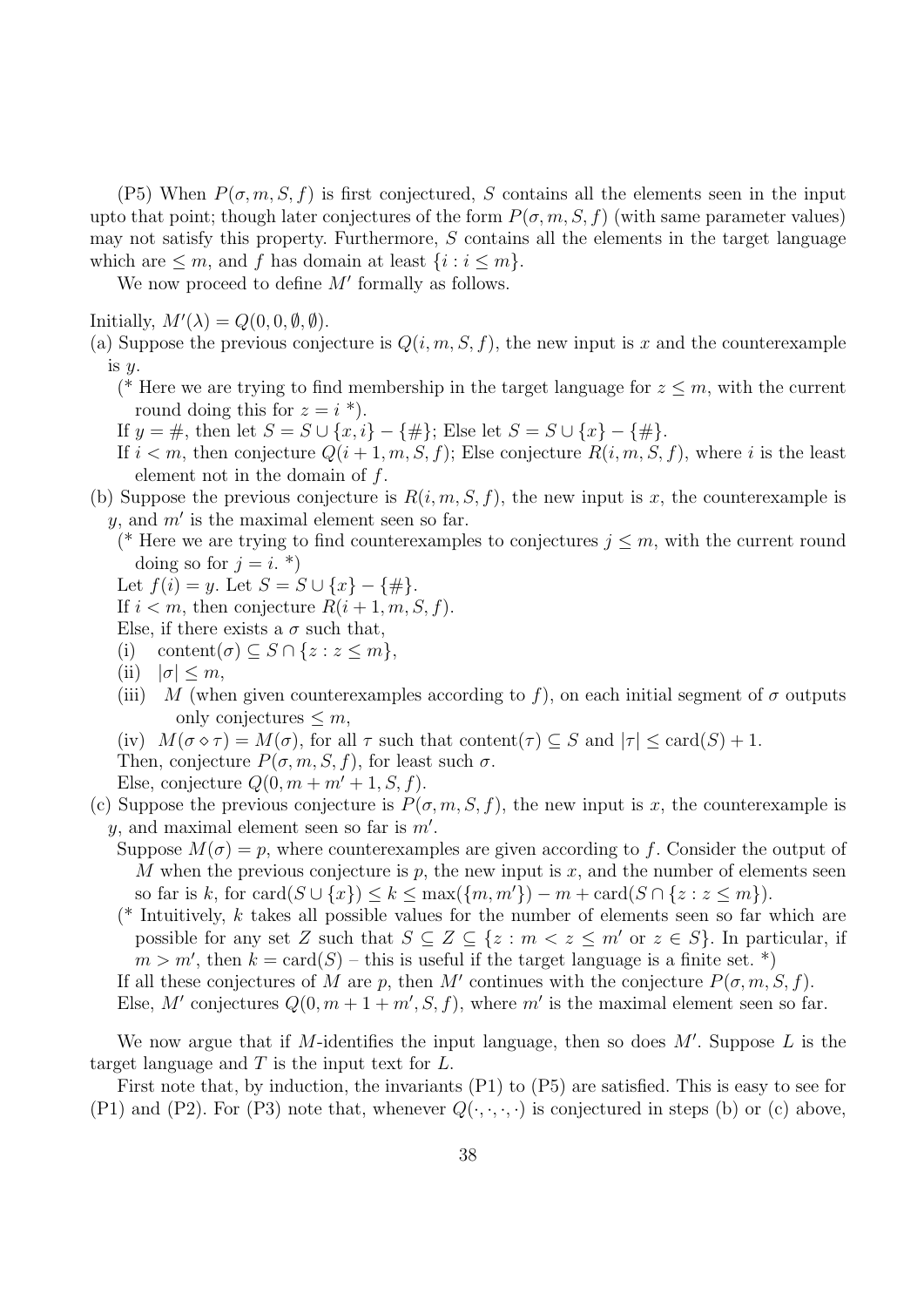the value of m is at least as large as the largest element seen so far. Thus,  $(P3)$  also can be seen to hold by induction, as S is appropriately updated in step (a). Similarly,  $(P4)$  also holds, as conjecture  $R(\cdot, \cdot, \cdot, \cdot)$  is made only in step (a) when the previous conjecture was of the form  $Q(m, m, S, f)$ , or in step (b), where by induction the property (P4) is maintained. Property (P5) holds, as the conjecture  $P(\sigma, m, S, f)$  is made only via step (b) when  $i = m$ , or it is repeated via step (c).

Further, note that if a hypothesis of the form  $Q(\cdot, m, \cdot, \cdot)$  is ever conjectured, then eventually, S would contain all elements of the target language which are  $\leq m$  and all  $i \leq m$  will be in the domain of f (via repeating conjectures of the form  $Q(\cdot, m, \cdot, \cdot)$  and  $R(\cdot, m, \cdot, \cdot)$  in steps (a) and (b)).

Also by construction, when a hypothesis of the form  $P(\sigma, m, S, f)$  is first conjectured for a particular set of parameters (via step (b)),  $\sigma$  seems like a stabilizing sequence for inputs from S: in particular,  $M(\sigma) = M(\sigma \tau)$ , for all  $\tau$  such that content( $\tau$ )  $\subseteq S$ , and  $|\tau| \leq \text{card}(S) + 1$  (we used '+1' to take care of  $\emptyset$ , as well as to handle the input  $\#$ ); here the counterexamples to M are given via f, and the conjectures of M are all  $\leq m$ . Thus, if on the input text T, the learner M' converges to the hypothesis  $P(\sigma, m, S, f)$ , then  $M(\sigma)$  must indeed be a grammar for the target language (as, for all elements in  $L-S$ , one checks in step (c) that M does not make a mind change, whatever the appropriate number of elements seen may be). Thus,  $M'$  also identifies the target language.

Also, either M' converges on T to some hypothesis of the form  $P(\sigma, m, S, f)$  or a hypothesis of the form  $Q(\cdot,\cdot,\cdot,\cdot)$  is conjectured infinitely often by M' on T (as step (b) eventually leads to a hypothesis of the form  $P(\cdot,\cdot,\cdot,\cdot)$  or  $Q(\cdot,\cdot,\cdot,\cdot)$ , and step (c) eventually leads to hypothesis of the form  $Q(\cdot,\cdot,\cdot,\cdot)$ , unless the learner stabilizes on a hypothesis of the form  $P(\cdot,\cdot,\cdot,\cdot)$ ). We will argue that the latter case (that is, a hypothesis of the form  $Q(\cdot,\cdot,\cdot,\cdot)$  is conjectured infinitely often) cannot happen.

Note that in the latter case above,  $m$  grows unbounded (as both steps (b) and (c) increase the parameter m in the conjecture  $Q(\cdot, m, \cdot, \cdot)$ . Thus, the domain of f eventually contains every element, and S eventually contains all elements of L. Suppose  $\sigma$  is the least stabilizing sequence for M on L when counterexamples are given according to f. Let n be such that content $(\sigma) \subseteq$  $L \cap \{x : x \leq n\}$ , all conjectures of M on initial segments of  $\sigma$  are  $\leq n$  (when counterexamples are given according to f), and in the case that L is finite,  $\max(L) \leq n$ . Furthermore, for all  $\sigma'$ with canonical index smaller than  $\sigma$  such that content $(\sigma') \subseteq L$ , there is an  $x \leq n, x \in L$  such that  $M(\sigma') \neq M(\sigma'x)$  and all conjectures of M on initial segments of  $\sigma'$  are  $\leq n$  (where the counterexamples given are the least ones). Then, once  $Q(\cdot, m, \cdot, \cdot)$  is conjectured with  $m \geq n$ , we will have that eventually,  $R(m, m, S, f)$  is conjectured for some parameter values S and f. Then, in step (b) (using invariants (P1) to P5), the stabilizing sequence  $\sigma$  would be chosen, and M' will conjecture  $P(\sigma, m, S, f)$ . This conjecture will then never be changed.  $\Box$ 

Our next theorem shows that, for iterative learners (not getting negative counterexamples to conjectures), the additional information regarding the number of elements seen so far can sometimes give advantage over  $n$  feedback queries and access to the maximal element seen so far. Note that the learner for the part (a) of the following theorem is not total.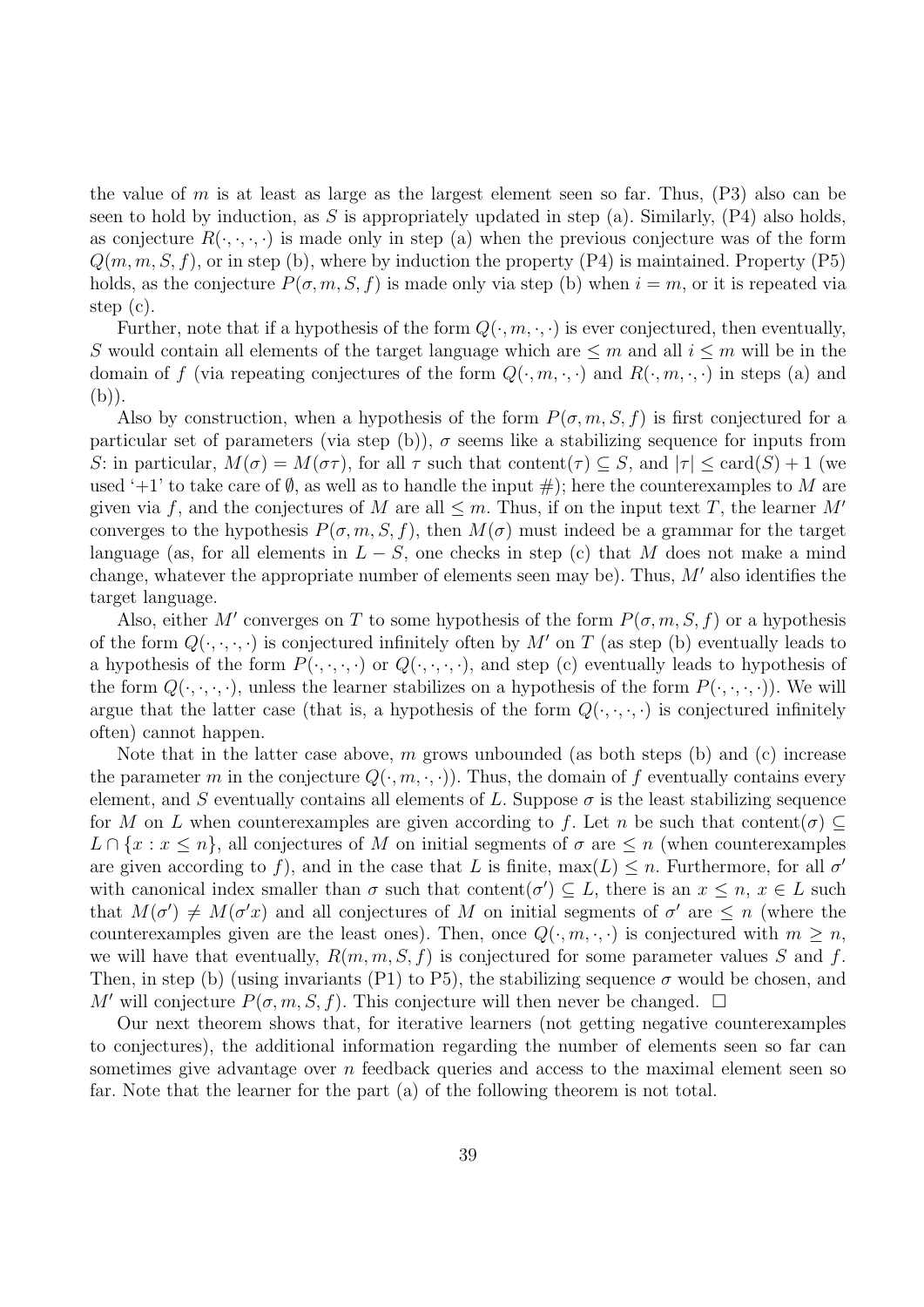**Theorem 27.** There exists a class  $\mathcal{L}$  such that

(a)  $\mathcal L$  can be iteratively learnt provided the learner is given the number of elements in the input seen so far as additional information.

(b) For all n,  $\mathcal L$  cannot be iteratively learnt by an n-feedback learner even if it gets the maximal element seen so far as additional information.

**Proof.** Let  $M_0, M_1, \ldots$  denote a recursive enumeration of feedback query learners using maximal element seen so far, where the number of queries, per round, used by  $M_n$  is at most n.

Intuitively, for each  $n$ , we will place in the diagonalizing class some languages constructed specifically to diagonalize against  $M_n$  witnessing *n*-feedback learning using the maximal element seen so far as additional information. These languages will have n coded in every element of the language (so that a learner can obtain it easily). We will take care that the diagonalizing languages are never of cardinality  $3s+1$ . Furthermore, cardinality of the language being  $> 3s+2$ , implies that either the input language is of size  $3s + 2$  and contains some "special elements" or the construction of  $\sigma_{n,s+1}$  below (forcing one extra mind change by  $M_n$ ) was successful, or some terminal "diagonalizing condition" holds. The learner is able to determine which of the above cases holds, and thus output appropriately. We now proceed formally.

Using Operator recursion theorem  $[Cas74]$ , there exists a recursive 1–1 increasing function p such that  $W_{p(n)}$  may be defined as given below. Along with  $W_{p(n)}$ , we will also try to define  $x_{n,0} < x_{n,1} < \ldots$  as well as  $\sigma_{n,0} \subseteq \sigma_{n,1} \subseteq \ldots$  Always,  $x_{n,s} = 1 + \max(\text{content}(\sigma_{n,s}))$ . Note that  $x_{n,s}$  is defined iff  $\sigma_{n,s}$  is defined.  $W_{p(n)} =$  union of all content $(\sigma_{n,s})$ , where  $\sigma_{n,s}$  gets defined. Initially,  $\sigma_{n,0} = \lambda$  and  $x_{n,0} = 1$ .

Definition of  $\sigma_{n,s+1}$ :

- 1. Wait until  $M_n(\sigma_{n,s})$  and  $M_n(\sigma_{n,s} \diamond \langle n, j, x_{n,s} \rangle)$  get defined for each  $j \leq 2n + 2$ .
- 2. If  $M_n(\sigma_{n,s} \diamond \langle n, j, x_{n,s} \rangle) \downarrow \neq M_n(\sigma_{n,s}) \downarrow$  for some j, Then

Choose the least such j. Let j', j'' be least such that  $j \neq j'$ ,  $j' \neq j''$ ,  $j \neq j''$ . Let  $\sigma_{n,s+1} = \sigma_{n,s} \diamond \langle n, j, x_{n,s} \rangle \diamond \langle n, j', x_{n,s} \rangle \diamond \langle n, j'', x_{n,s} \rangle.$ 

Let  $x_{n,s+1} = 1 + \max(\text{content}(\sigma_{n,s+1}))$ .

Else Loop forever  $(\sigma_{n,s+1}$  does not get defined in this case).

Note that  $card(\sigma_{n,s}) = 3s$ .

The class  $\mathcal L$  will consist of the following languages (for each n),

 $(i)$   $W_{p(n)}$ ,

- (ii) the languages content $(\sigma_{n,s}) \cup \{\langle n,j,x_{n,s}\rangle,\langle n, 2n + 3 + j,x_{n,s}\rangle\}$ , for  $j \leq 2n + 2$ , whenever  $\sigma_{n,s}$ is defined.
- (iii) In case  $\sigma_{n,s}$  is defined and  $M_n(\sigma_{n,s} \diamond \langle n, j, x_{n,s} \rangle) \downarrow = M_n(\sigma_{n,s}) \downarrow$ , for all  $j \leq 2n+2$ , then  $\mathcal L$ will additionally contain content $(\sigma_{n,s}) \cup \{\langle n,j_1,x_{n,s}\rangle,\langle n, 2n + 2, x_{n,s}\rangle\}$  and content $(\sigma_{n,s})$  $\{\langle n,j_1,x_{n,s}\rangle,\langle n,j_2,x_{n,s}\rangle,\langle n, 2n + 2, x_{n,s}\rangle\},\$  where
	- $j_1 < 2n+2$  is maximal such that  $M_n$  on previous conjecture  $M(\sigma_{n,s})$  and new input  $(\langle n, 2n + 2, x_{n,s} \rangle)$  does not query  $\langle n, j_1, x_{n,s} \rangle$  and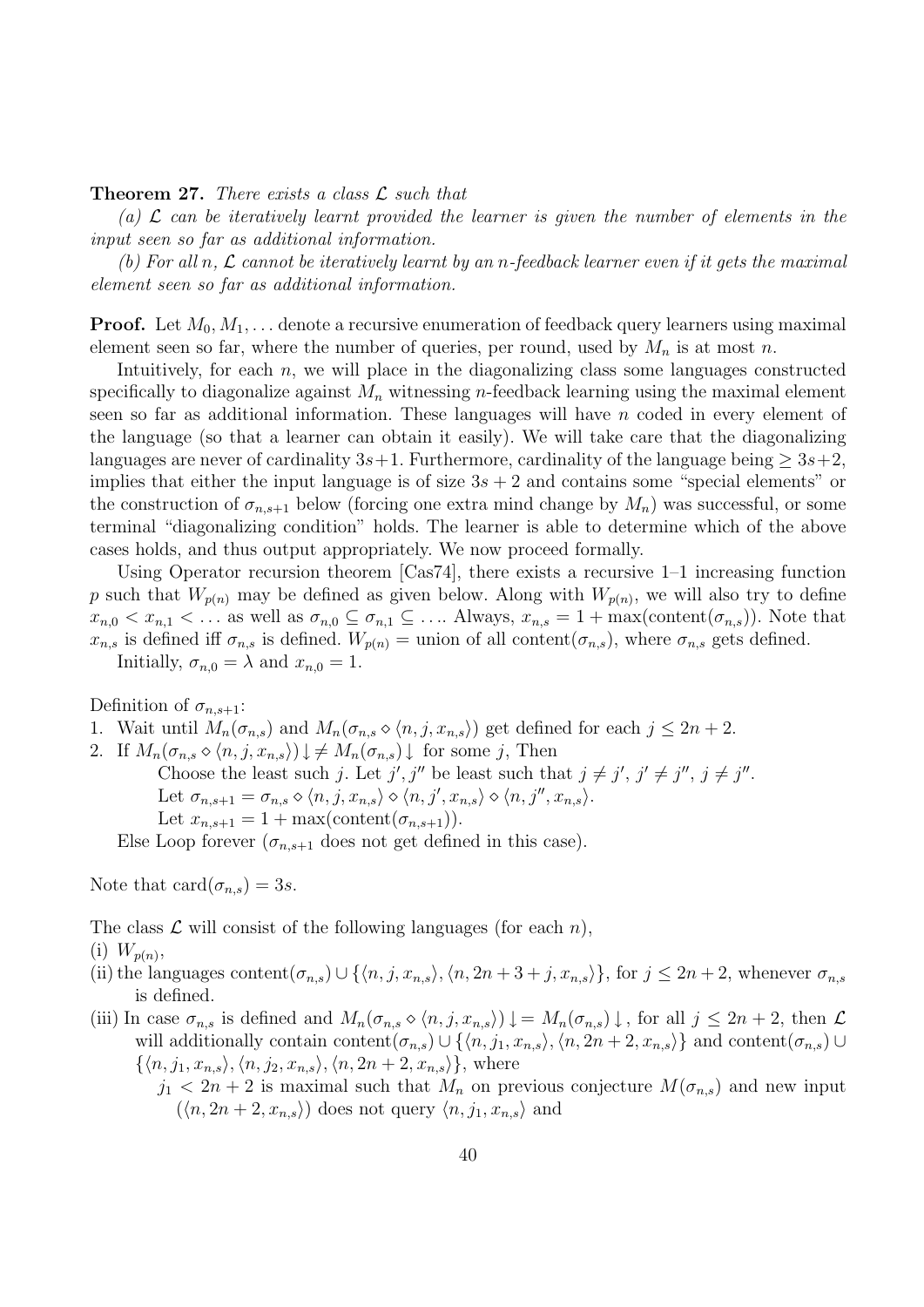$j_2 < j_1$  is maximal such that  $M_n$  on previous conjecture  $(M(\sigma_{n,s}))$  and new input  $\langle n, 2n+1 \rangle$  $(2, x_{n,s})$  or  $\langle n, j_1, x_{n,s} \rangle$  does not query  $\langle n, j_2, x_{n,s} \rangle$  (note that in this case,  $\sigma_{n,s+1}$  does not get defined, and  $W_{p(n)} = \text{content}(\sigma_{n,s})$ .

Claim 28.  $\mathcal L$  can be iteratively learnt using the number of elements in the input seen so far as additional information.

**Proof.** An iterative learner (with the number of elements in the input seen so far as additional information) can learn  $\mathcal L$  by initially outputting a grammar for  $\emptyset$ . It can determine  $p(n)$  when it first sees  $\langle n, \cdot, \cdot \rangle$ . Beyond (and including) this point, if it ever sees an element of the form  $\langle n, j, x \rangle$ , where  $j > 2n+2$ , it will make the conjecture content $(\sigma_{n,s}) \cup \{\langle n, j, x \rangle, \langle n, j - 2n-3, x \rangle\}$ (where s is such that  $x = x_{n,s}$ ), as in the clause (ii) in the definition of  $\mathcal L$  and never change its mind thereafter.

Otherwise, if the number of input elements seen so far is  $3s + 1$ , for some s, then the learner outputs  $p(n)$ . If the number of elements seen so far is  $3s + 2$  or  $3s + 3$ , then it finds  $x_{n,s}$  and  $\sigma_{n,s}$ (which has 3s number of elements). It then waits until  $M_n(\sigma_{n,s})$  and  $M_n(\sigma_{n,s} \diamond \langle n, j, x_{n,s} \rangle)$  get defined for each  $j \leq 2n+2$ . If there exists a  $j \leq 2n+2$ , such that  $M_n(\sigma_{n,s} \diamond \langle n, j, x_{n,s} \rangle) \neq M_n(\sigma_{n,s}),$ then it continues to output  $p(n)$ . Otherwise, it determines the maximal  $j_1$  such that  $M_n$  on the previous conjecture  $M_n(\sigma_{n,s})$  and new input  $\langle n, 2n + 2, x_{n,s} \rangle$  does not query  $\langle n, j_1, x_{n,s} \rangle$ and maximal  $j_2 < j_1$  such that  $M_n$  on the previous conjecture  $M_n(\sigma_{n,s})$  and new input being  $\langle n, 2n + 2, x_{n,s} \rangle$  or  $\langle n, j_1, x_{n,s} \rangle$  does not query  $\langle n, j_2, x_{n,s} \rangle$ . The learner then outputs a grammar for content $(\sigma_{n,s}) \cup \{\langle n,j_1,x_{n,s}\rangle,\langle n,j_2,x_{n,s}\rangle,\langle n, 2n + 2, x_{n,s}\rangle\}$ , if the number of elements seen so far was  $3s + 3$ ; the learner outputs a grammar for content $(\sigma_{n,s}) \cup \{\langle n, j_1, x_{n,s}\rangle, \langle n, 2n + 2, x_{n,s}\rangle\},\$ if the number of elements seen so far is  $3s + 2$ . It is easy to verify that the above learner will iteratively learn  $\mathcal L$  using the number of elements seen as additional information. This completes the proof of the claim.

Claim 29.  $M_n$  cannot iteratively learn  $\mathcal L$  using n-feedback queries, even if it is given the maximal element seen so far as additional information.

**Proof.** To see this, suppose infinitely many  $\sigma_{n,s}$  get defined. Then clearly  $M_n$  does not TxtIt learn  $W_{p(n)}$  using *n*-feedback from the text  $\bigcup_s \sigma_{n,s}$ , as there are infinitely many mind changes by  $M_n$  on the text.

On the other hand, if  $\sigma_{n,s+1}$  does not get defined, then if step 1 does not finish, then  $M_n$ does not learn the language content $(\sigma_{n,s}) \cup \{\langle n,j,x_{n,s}\rangle,\langle n, 2n + 3 + j,x_{n,s}\rangle\}$  for the j for which  $M_n(\sigma_{n,s} \diamond \langle n, j, x_{n,s} \rangle)$  does not converge.

If step 2 does not finish, then  $M_n(\sigma_{n,s} \diamond \langle n, j, x_{n,s} \rangle) = M_n(\sigma_{n,s}),$  for each  $j \leq 2n+2$ . Let  $j_1 < 2n+2$  be maximal such that  $M_n$  on the previous conjecture  $M_n(\sigma_{n,s})$  and the new input  $\langle n, 2n + 2, x_{n,s} \rangle$  does not query  $\langle n, j_1, x_{n,s} \rangle$  and let  $j_2 < j_1$  be maximal such that  $M_n$  on the previous conjecture  $M_n(\sigma_{n,s})$  and the new input being  $\langle n, 2n + 2, x_{n,s} \rangle$  or  $\langle n, j_1, x_{n,s} \rangle$  does not query  $\langle n, j_2, x_{n,s}\rangle$ . Then,  $M_n$  fails to identify at least one of content $(\sigma_{n,s})\cup\{\langle n, j_1, x_{n,s}\rangle, \langle n, 2n+1\rangle\}$  $\{2, x_{n,s}\}\}\$ and content $(\sigma_{n,s}) \cup \{\langle n,j_1,x_{n,s}\rangle,\langle n,j_2,x_{n,s}\rangle,\langle n, 2n+2, x_{n,s}\rangle\}\$ , as  $M_n$  converges to the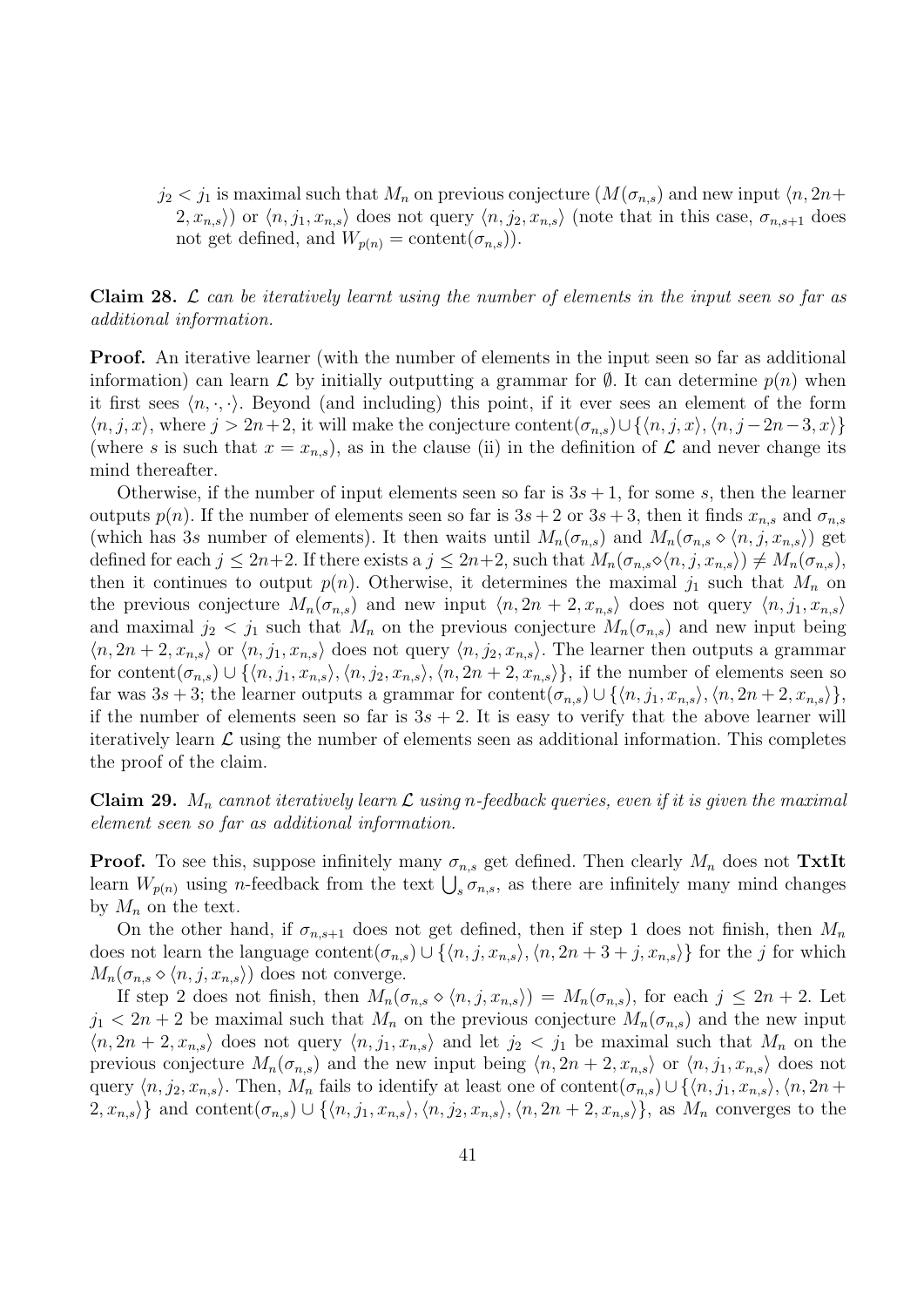same grammar on both  $\sigma_{n,s} \diamond \langle n, j_1, x_{n,s} \rangle \diamond \langle n, 2n + 2, x_{n,s} \rangle^{\infty}$  and  $\sigma_{n,s} \diamond \langle n, j_2, x_{n,s} \rangle \diamond \langle n, j_1, x_{n,s} \rangle \diamond$  $\langle n, 2n+2, x_{n,s}\rangle^{\infty}$ .  $\square$ 

A similar idea can be used to show that, for iterative learners, the number of elements seen so far can sometimes give more advantage than  $n$  stored elements seen of the input.

Note that the learner in part (a) of the following theorem is not total.

**Theorem 30.** There exists a class  $\mathcal{L}$  such that

(a)  $\mathcal L$  can be iteratively learnt provided the learner is given the number of elements seen so far as additional information.

(b) For all n,  $\mathcal L$  cannot be iteratively learnt by an n-memory bounded learner.

# 6 Using the Length of the Input as Additional Information

The length of the input seen so far can potentially be viewed as an alternative to the number of elements seen so far as a source of additional information for NCIt-learners. However, we show in this section that, for NCIt-learners, it can be replaced by access to the maximal element seen so far. The technique used for the following theorem is similar to that used in the proof of Theorem 26, with some modifications to handle length.

**Theorem 31.** Suppose  $\mathcal{L}$  is **NCIt**-learnable by a learner using the length of input as additional information. Then  $\mathcal L$  is **NCIt**-learnable by a learner using the maximal element seen so far as additional information.

**Proof.** Suppose M is an **NCIt** learner which uses the length of input. We will define  $M'$  below which uses the maximal element seen so far and **NCIt**-identifies the languages which are **NCI**tlearnt by M.

Below f will denote a finite partial function such that  $f(i)$  is a counterexample (or #) to conjecture i. The defined part of f will always be correct with respect to the input language  $L$ .

Let P be a 1-1 recursive function such that  $W_{P(\sigma,f)} = W_{M(\sigma)}$ , if  $M(\sigma) = M(\sigma \#^k)$  for all k (where counterexamples are provided according to f), and  $f(M(\sigma'))$  is defined for all prefixes σ' of σ; Otherwise  $W_{P(\sigma,f)} = \mathbb{N}$  (this condition applies if either  $f(M(\sigma'))$  is not defined for some prefix  $\sigma'$  of  $\sigma$ , or  $M(\sigma) \neq M(\sigma \#^k)$  for some k).

We now define  $M'$ . M' would be an **NCIt**-learner using the maximal element seen so far as additional information. For ease of presentation, we give  $M'$  repeatedly requesting inputs, the maximal element seen so far, and making conjectures and receiving counterexamples. Initially,  $M'$  outputs a conjecture for N (which we assume without loss of generality not to be syntactically same as any of the other conjectures used below). If there is no counterexample, then we are done. Otherwise  $M'$  goes to stage 0 below. Note that  $M'$  can remember f, stage number, phase and which part of the phase (in case of phase 1) it is in, by just padding its conjecture appropriately; Thus, for phase 1, we essentially describe it as if  $M'$  can remember all the data it has seen since the phase started — in phase 1, we are not concerned about converging to a hypothesis, but just about finding certain  $\sigma_s$  — thus all new input seen can be padded.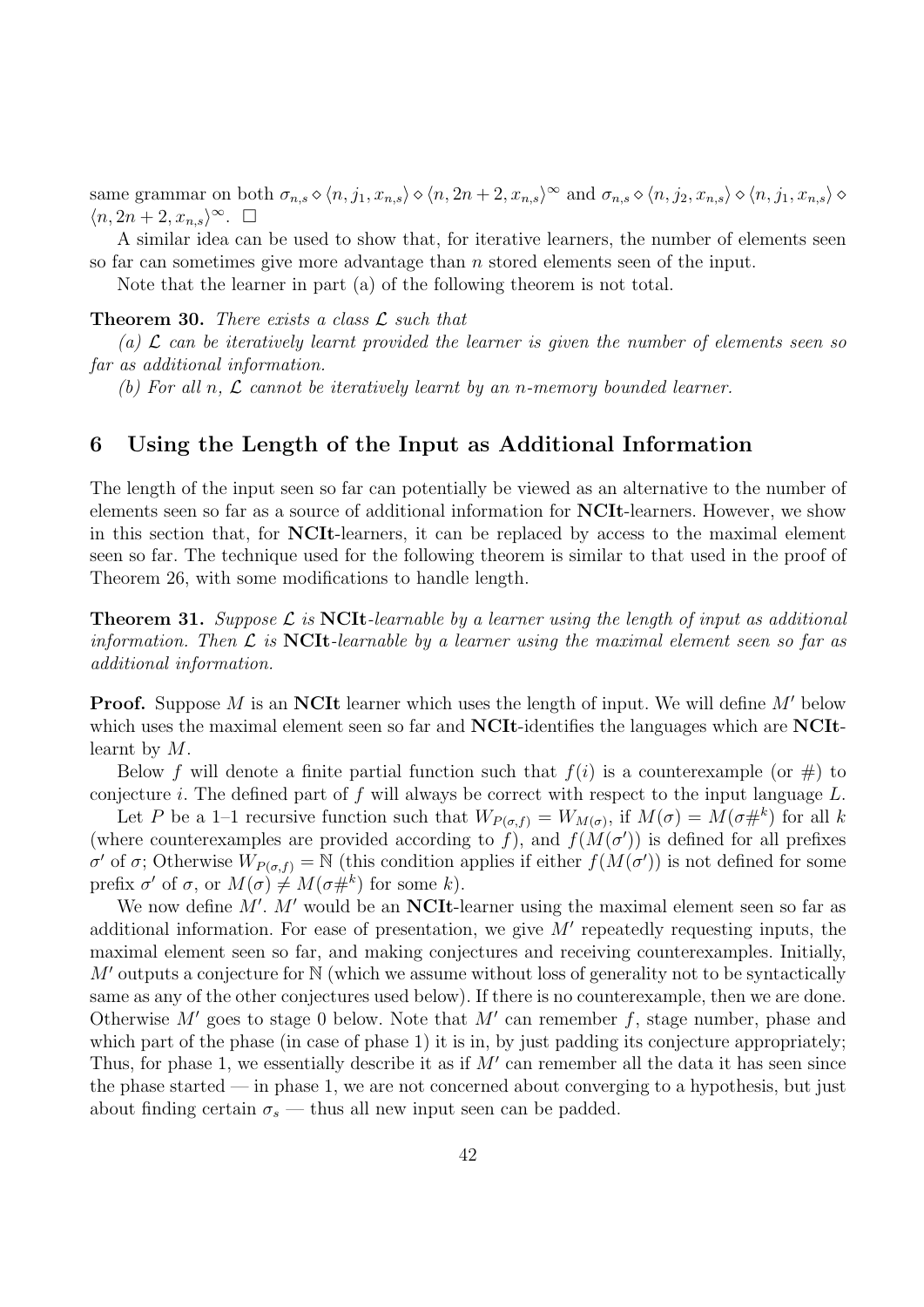## Stage s

Phase 1:

- 1. Suppose m is the maximal element seen so far. Below  $\tau$  will denote the sequence of elements seen in the input since this phase started (note that this  $\tau$  will keep getting updated with time, based on which step we are executing).
- 2. Let Y denote the set of elements  $\leq m$  which belong to the input language (this can be determined using (padded) conjectures for  $\{x\}$ , with  $x \leq m$ ). Note here that each such conjecture would update  $\tau$  too.
- 3. Loop for  $t = 0$  to  $\infty$ :
	- 3.1 Update f by finding the value of f on the least number on which it is not defined. This can be done by conjecturing the least input on which f is not defined ( $\tau$ ) correspondingly gets updated).

Suppose  $t = \langle t', t'' \rangle$ . Let  $\sigma_s$  be the sequence with the canonical code t'. Below, in the simulation of  $M$ , counterexamples are provided using  $f$ . If

- 3.2 content $(\sigma_s) \subseteq Y \cup \text{content}(\tau)$ ,  $f(M(\sigma'))$  is defined for each prefix  $\sigma'$  of  $\sigma_{s}$  and
- 3.3  $f(P(\sigma_s, f')) = #$ , where f' is restriction of f to the domain being  $\{M(\sigma') : \sigma' \subseteq \sigma_s\},\$ and
- 3.4  $M(\sigma_s \#^x \cdot x) = M(\sigma_s)$ , for all  $x \in Y \cup \text{content}(\tau)$ .

Then go to step 4. Otherwise go to the next iteration of the loop.

End Loop

4. If appropriate  $\sigma_s$  is found, then M' outputs (padded)  $P(\sigma_s, f)$  and goes to Phase 2.

Phase 2

On the new input x check if  $M(\sigma_s) = M(\sigma_s \#^x x)$ . If not, then go to stage  $s+1$ . Otherwise repeat  $P(\sigma_s, f)$  as the conjecture.

End stage s

Now we claim that the above  $M'$  NCIt-identifies (using the maximal element seen so far as additional information) any language which is **NCIt-learnt** by  $M$  (using the length of input as additional information).

Let  $L$  be the input language. Values of variables below are as at the corresponding stage/phase. If the input language is  $\overline{N}$ , then clearly  $M'$ -identifies it.

Now suppose the above learner gets stuck in phase 2 of some stage  $s$ . Let  $T'$  be a text for  $L$ where  $T'(x) = x$ , if  $x \in L$ , and  $T'(x) = \#$  otherwise. Then clearly, when counterexamples are given according to f as at the beginning of phase 2 in stage s, for all n,  $M(\sigma_s T'[n]) = M(\sigma_s)$ (otherwise either  $P(\sigma_s, f)$  would have generated a counterexample, or a mind change would have been found on  $M(\sigma_s \#^x x)$  for some  $x \in Y \cup$  content( $\tau$ ) as at step 3.4 of phase 1, or when input x is received in phase 2; here note that Y contains all the data seen in stages before stage s and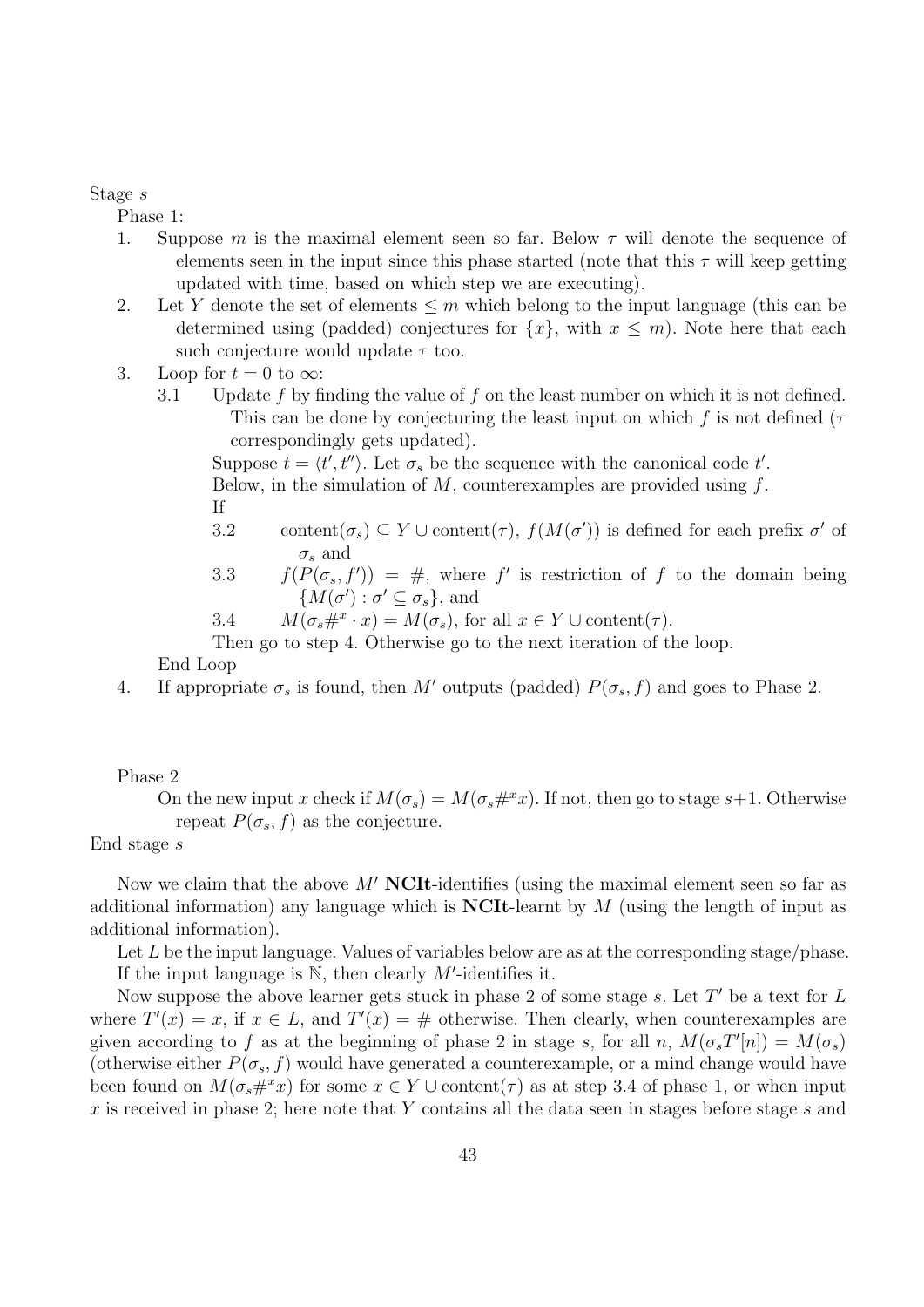$(M(\sigma_s) = M(\sigma_s \#^x)$  and  $M(\sigma_s) = M(\sigma_s T'[x]))$  implies  $M(\sigma_s \#^x x) = M(\sigma_s T'[x+1]))$ . Moreover, all the answers given by f are correct. Thus,  $M'$  NCIt-identifies L (using the maximal element seen so far as additional information).

If  $M'$  gets stuck at phase 1 of some stage s, then there is no stabilizing sequence for  $M$  on input L (when the counterexamples are given according to f), and thus M does not NCItlearn L. (Here note that Y contains all the data seen by  $M'$  in stages before stage s, and thus all elements of the input language are eventually in  $Y \cup$  content( $\tau$ ), as step 3.1 gets executed infinitely often; moreover  $f$  gets defined on all inputs).

We now argue that there cannot be infinitely many stages. Note that if there are infinitely many stages, then f eventually gets defined on all inputs — for the computation of M below, we assume that the counterexamples are given according to this f. Let  $\langle t', t'' \rangle$  be the least such that  $\sigma$  with the canonical index t' satisfies the conditions: (i) content( $\sigma$ )  $\subseteq$  L, (ii) for all  $x \in L$ ,  $M(\sigma \#^x x) = M(\sigma)$  and  $M(\sigma \#^k) = M(\sigma)$  for all k. Note that there exists such a  $\sigma$ , as every stabilizing sequence satisfies these properties.

Let s be large enough so that (i) input text  $T[s]$  contains all elements in content( $\sigma$ ), (ii) for all  $\langle t'_1, t''_1 \rangle < \langle t', t''_1 \rangle$ , for  $\gamma$  with the canonical index  $t'_1$ , either content( $\gamma$ )  $\not\subseteq$  content(T), or  $M(\gamma) \neq M(\gamma \#^x x)$  for some  $x \in \text{content}(T[s])$ , or  $M(\gamma \#^k) \neq M(\gamma)$ , for some k. (Here, note that after the execution of step 2 at stage s at least the first s elements of the input text are already in Y.) Now, in the loop at step 3 in stage s, Phase 1,  $\sigma_s$  would be defined to be  $\sigma$ , and thus the learner will not leave stage s (phase 2) anymore.  $\Box$ 

# 7 Robustness of NCIt-learning with Additional Information

In this section we consider whether our results still hold if instead of giving the maximal/number of elements seen so far as additional information the learner is only given an upper bound on these values or an approximate value which is within an additive constant c of the actual value. This would in some sense show robustness of the results against error in the additional information. Below we briefly sketch how each of the results relating to the maximal element/number of elements seen so far is affected when one considers such a modification in the additional information.

Note that an upper bound on the maximal element seen so far implies an upper bound on the number of elements seen so far (which means that a bound on the number of elements seen so far can always be simulated using a bound on the maximal element).

First we note that the maximal element seen so far can be replaced by an upper bound on the maximal element seen so far in the proof of Theorem 21.

The next question is whether Theorem 22, which shows the strength of **NCIt**-learners using the maximal element seen so far against the ones using the number of elements seen so far, can be extended to the case when only an upper bound for the maximal element seen so far is available to the learner. We don't know the answer to this question.

Theorem 24 shows the strength of the maximal element seen so far (or 1-cell memory) and the number of elements seen so far available to **NCIt**-learners together. The proof of this theorem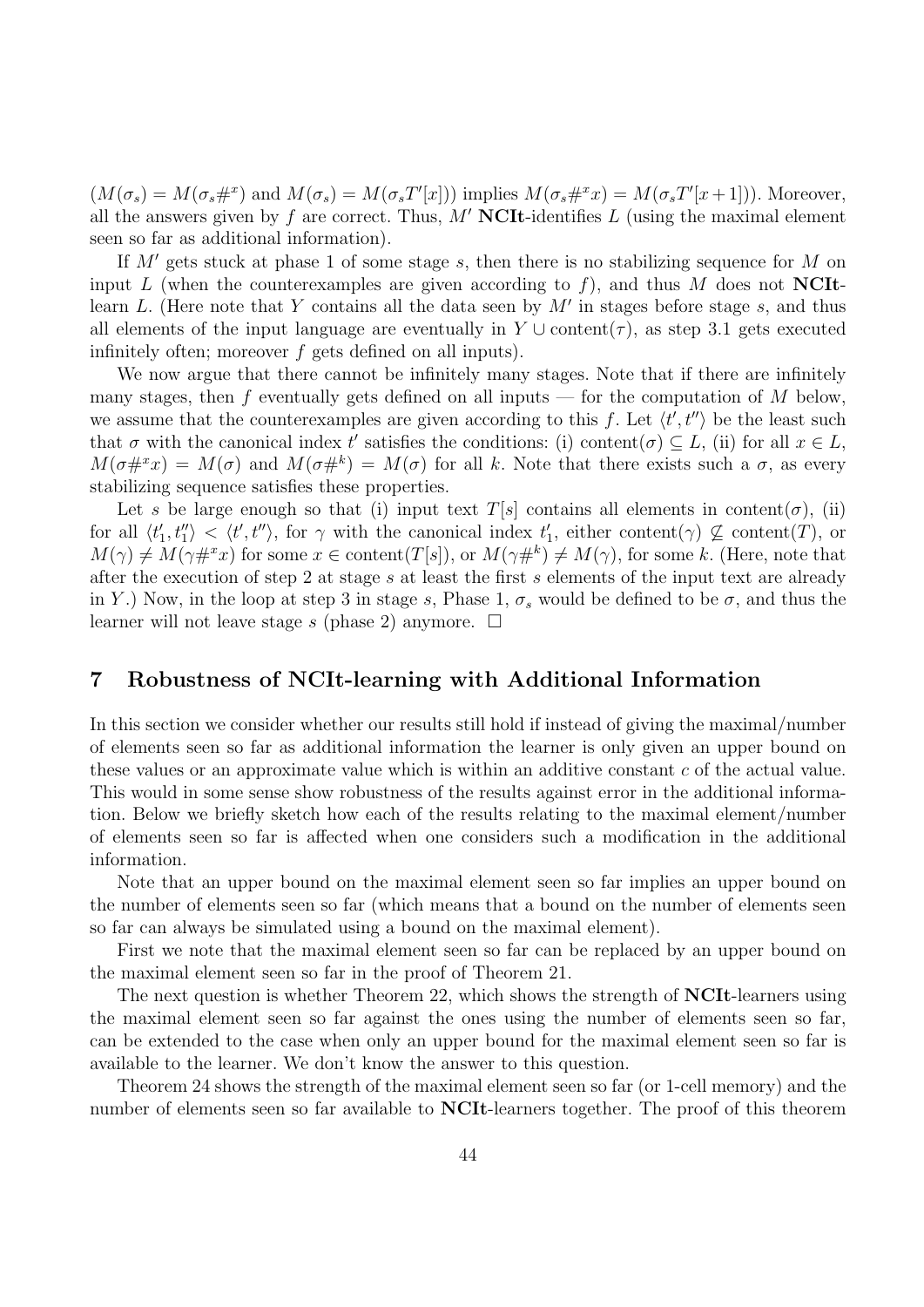does not work if, on the positive side, the learner is given an upper bound on the number of elements seen so far, or an approximation to the number of elements seen so far within an additive constant. However, one can modify the proof of Theorem 24 to work for the case when the positive side is given an approximation to the upper bound on the number of elements seen so far (within an additive constant c), by replacing  $L \in \mathcal{L}$  by  $L'$ , where

 $x \in L$  iff L' contains  $(6c+3)x + 2c + 2 + j$ , for  $0 \le j < 2c+1$ .

The idea here is that each x is mapped to a group of  $6c + 3$  elements, where the least and the highest  $2c + 1$  elements are not in the language L', and the middle  $2c + 1$  ones are in L' iff x is in L; this essentially allows a learner, given an approximation within a "constant  $c$ " for the number of elements in the language (in case it is finite), to compute the actual number of elements in the input language. This is enough for learning the class  $\mathcal L$  as in Theorem 24. The diagonalization proof as in Theorem 24 also can be adjusted appropriately, as the proof there worked for all possible  $n$ -feedback and  $n$ -memory learners. The same idea can be used for similar cases below.

Also note that Theorem 24 does not work if the upper bound on the number of elements seen so far is given on the positive side, as the maximal element seen so far also bounds the number of elements seen so far too. So the diagonalization against  $n$ -memory bounded **NCIt**-learner does not work in this case.

For Theorem 23, the proof does not work if we are given an upper bound on the number of elements seen so far (the proof does work when we are given an upper bound on the maximal element seen so far). However, the proof can be modified to work for the case when an upper bound on the number of elements seen so far is given to the learner. This is done by first partitioning N into blocks  $I_0, I_1, I_2, \ldots$ , where  $I_k$  is of size  $k+1$ . The languages in  $\mathcal{L}_2$ , are of the form  $\{\langle e, x \rangle : x \in I_k, k \in D\} \cup \{\langle 0, y \rangle\}$ , for some finite D. Thus, essentially, the upper bound on the number of elements seen so far gives away the upper bound on the maximal element for the languages in  $\mathcal{L}_2$ . This allows one to identify the class  $\mathcal{L}$ . The diagonalization proof can easily be modified to use the updated class.

Theorem 26 shows that, for **NCIt**-learners converging on all inputs, the number of elements so far can be simulated by the maximal element seen so far. This simulation holds if only an upper bound on the maximal element seen so far is given.

For Theorem 27, showing advantage of iterative learners using access to the number of elements seen so far over the ones using  $n$ -feedback and the maximal element seen so far, the proof can be modified to handle the case when, on the positive side, the learner is given an approximation to the number of elements seen so far within an additive constant  $c$  (by using  $2c + 1$  cylinderification). The proof, of course, cannot be modified to work for an upper bound on the number of elements seen so far, as it is bounded by the upper bound on the maximal element seen so far.

## 8 Conclusions

As we have shown, additional information of the types studied in this paper can add interesting new capabilities to iterative learners getting negative examples to conjectures containing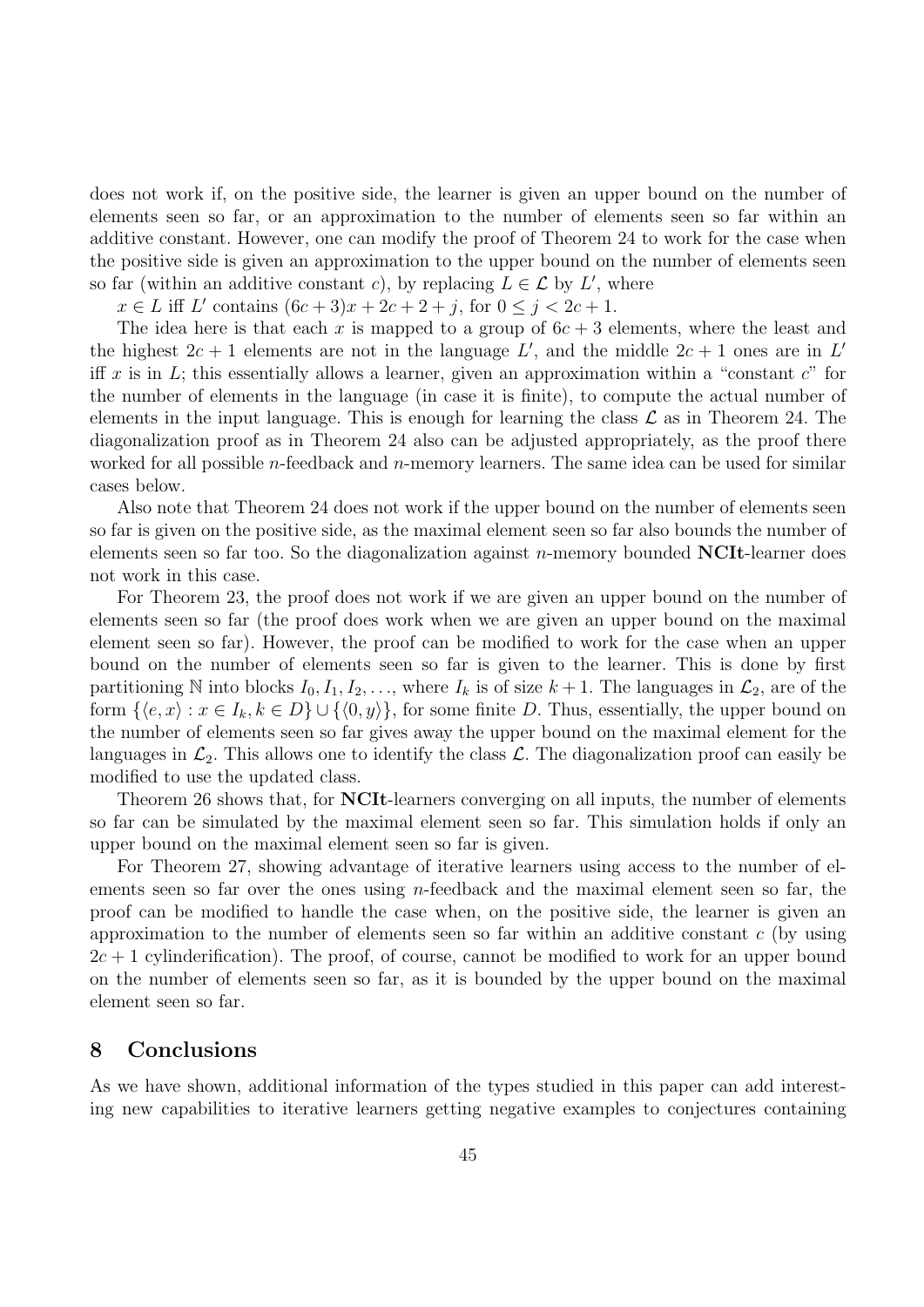data in excess of the target language. Some problems related to comparisons of help provided by additional information remain open, and solving these problems can offer new (and, possibly, unexpected) insight into advantages of using additional information of certain types for the learners in question. Influence of noise on additional information has been discussed in Section 7, however, many questions remain open here as well. Similarly to [JK07], one might also consider different types of negative examples (refuting conjectures containing extra elements) by iterative learners and explore how these different types of negative examples may interplay with different types of additional information. Yet another interesting area of research is studying iterative learnability with counterexamples and additional information of specific indexed classes of languages (for example, regular languages or patterns) — as we have shown all such classes are learnable class-preservingly using the maximal element or the number of elements seen so far as additional information, and, therefore, one can now study if and when learnability of such classes may be efficient.

A general open problem for iterative learners of any type using additional (bounded) memory is whether a *multiset* type memory (when a learner can store the same input item several times; for example, the learner may decide to store, say, 10 copies of the next input element) can have an advantage over a set type memory (where every item is stored just once). We suspect that no such advantage is possible — however, we have not been able to find a proof.

Acknowledgments. A preliminary version of the paper appeared in [JK09]. The authors are grateful to the anonymous referees of ALT'2009 and this journal for many useful remarks and suggestions. We specially thank a referee for a simpler proof of Theorem 10.

# References

- [Ang80] D. Angluin. Finding patterns common to a set of strings. Journal of Computer and System Sciences, 21(1):46–62, 1980.
- [Ang88] D. Angluin. Queries and concept learning. Machine Learning, 2(4):319–342, 1988.
- [BA96] R. Brachman and T. Anand. The process of knowledge discovery in databases: A human centered approach. In U. M. Fayyad, G. Piatetsky-Shapiro, P. Smyth, and R. Uthurusam, editors, Advances in Knowledge Discovery and Data Mining, pages 37–58. AAAI Press, 1996.
- [BB75] L. Blum and M. Blum. Toward a mathematical theory of inductive inference. *Infor*mation and Control, 28(2):125–155, 1975.
- [Blu67] M. Blum. A machine-independent theory of the complexity of recursive functions. Journal of the ACM, 14(2):322–336, 1967.
- [Cas74] J. Case. Periodicity in generations of automata. Mathematical Systems Theory, 8(1):15–32, 1974.
- [CJLZ99] J. Case, S. Jain, S. Lange, and T. Zeugmann. Incremental concept learning for bounded data mining. Information and Computation, 152(1):74–110, July 1999.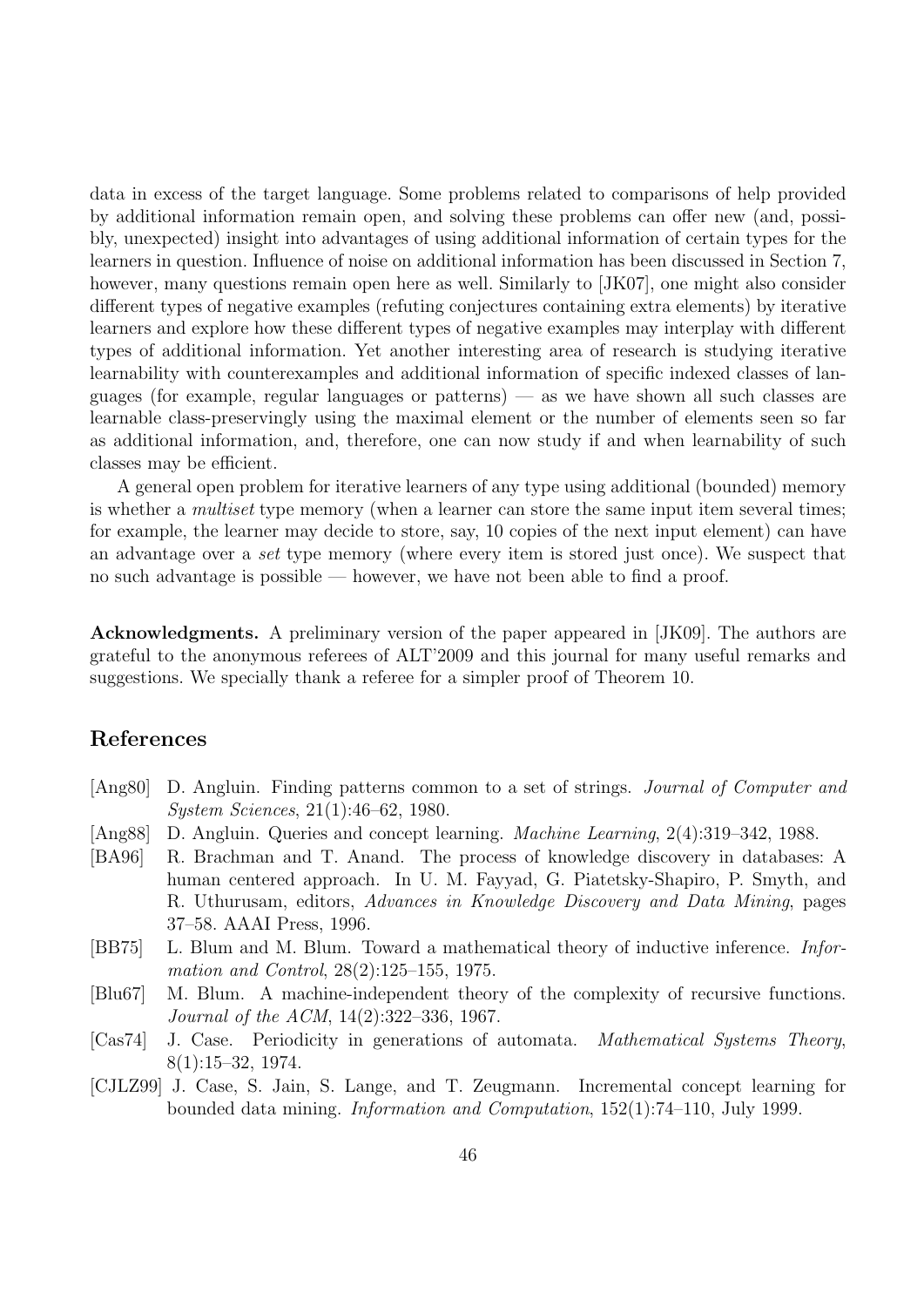- [CL82] J. Case and C. Lynes. Machine inductive inference and language identification. In M. Nielsen and E. M. Schmidt, editors, Proceedings of the 9th International Colloquium on Automata, Languages and Programming, volume 140 of Lecture Notes in Computer Science, pages 107–115. Springer-Verlag, 1982.
- [CM08] J. Case and S. Moelius. U-shaped, iterative, and iterative-with-counter learning. Machine Learning, 72(1–2):63–88, 2008.
- [FPSS96] U. M. Fayyad, G. Piatetsky-Shapiro, and P. Smyth. From data mining to knowledge discovery. In U. M. Fayyad, G. Piatetsky-Shapiro, P. Smyth, and R. Uthurusam, editors, Advances in Knowledge Discovery and Data Mining, pages 1–34. AAAI Press, 1996.
- [Ful90] M. Fulk. Prudence and other conditions on formal language learning. Information and Computation, 85(1):1–11, 1990.
- [Gol67] E. M. Gold. Language identification in the limit. Information and Control, 10(5):447– 474, 1967.
- [HU79] J. Hopcroft and J. Ullman. Introduction to Automata Theory, Languages, and Computation. Addison-Wesley, 1979.
- [JK07] S. Jain and E. Kinber. Iterative learning from positive data and negative counterexamples. Information and Computation, 205(12):1777–1805, 2007.
- [JK08] S. Jain and E. Kinber. Learning languages from positive data and negative counterexamples. Journal of Computer and System Sciences, 74(4):431–456, 2008. Special Issue: Carl Smith memorial issue.
- [JK09] S. Jain and E. Kinber. Iterative learning from texts and counterexamples using additional information. In R. Gavaldà, G. Lugosi, T. Zeugmann, and S. Zilles, editors,  $Al$ gorithmic Learning Theory: 20th International Conference (ALT' 2009), volume 5809 of Lecture Notes in Artificial Intelligence, pages 308–322. Springer-Verlag, 2009.
- [Joc68] C. G. Jockusch. Semirecursive sets and positive reducibility. Transactions of the American Mathematical Society, 131:420–436, 1968.
- [LZ92] S. Lange and T. Zeugmann. Types of monotonic language learning and their characterization. In Proceedings of the Fifth Annual Workshop on Computational Learning Theory, pages 377–390. ACM Press, 1992.
- [LZ96] S. Lange and T. Zeugmann. Incremental learning from positive data. Journal of Computer and System Sciences, 53(1):88–103, 1996.
- [LZ06] Y. Li and W. Zhang. Simplify support vector machines by iterative learning. Neural Processsing Information - Letters and Reviews, 10(1):11–17, 2006.
- [LZZ08] S. Lange, T. Zeugmann, and S. Zilles. Learning indexed families of recursive languages from positive data: A survey. Theoretical Computer Science, 397(1–3):194–232, 2008.
- [OSW86] D. Osherson, M. Stob, and S. Weinstein. Systems that Learn: An Introduction to Learning Theory for Cognitive and Computer Scientists. MIT Press, 1986.
- [Pop68] K. Popper. The Logic of Scientific Discovery. Harper Torch Books, New York, second edition, 1968.
- [Rog67] H. Rogers. Theory of Recursive Functions and Effective Computability. McGraw-Hill, 1967. Reprinted by MIT Press in 1987.